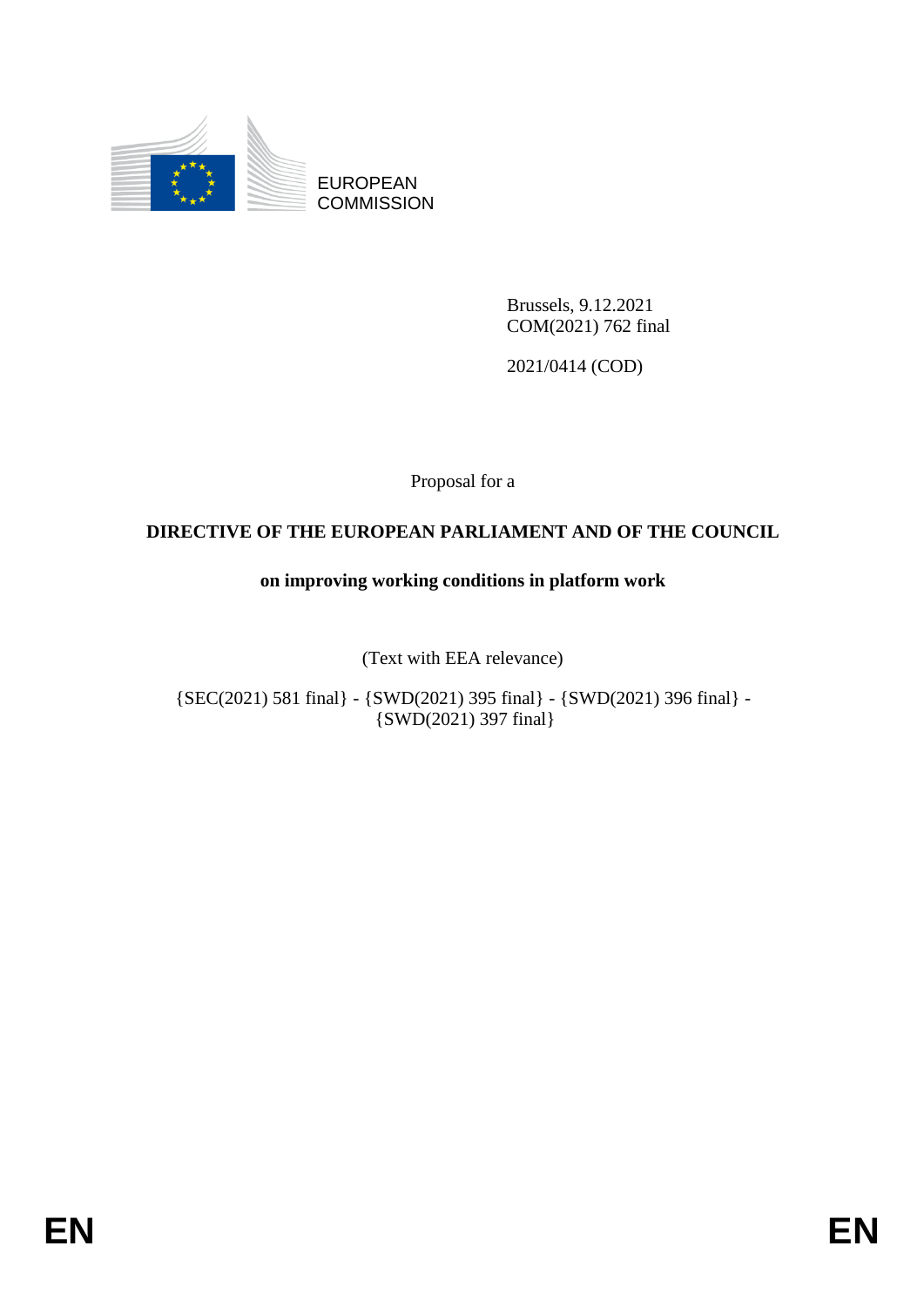# **EXPLANATORY MEMORANDUM**

# **1. CONTEXT OF THE PROPOSAL**

## **• Reasons for and objectives of the proposal**

One of the objectives of the Union is the promotion of the well-being of its peoples and sustainable development of Europe based on a highly competitive social market economy, aiming at full employment and social progress.<sup>1</sup> The right of every worker to working conditions which respect their health, safety and dignity, and workers' right to information and consultation are enshrined in the Charter of Fundamental Rights of the European Union. The European Pillar of Social Rights states that "regardless of the type and duration of the employment relationship, workers have the right to fair and equal treatment regarding working conditions and access to social protection."<sup>2</sup>

In her political guidelines, President von der Leyen stressed that "digital transformation brings fast change that affects our labour markets" and undertook the commitment to "look at ways to improve the labour conditions of platform workers".<sup>3</sup> The proposed Directive delivers on this commitment and supports the implementation of the European Pillar of Social Rights Action Plan, welcomed by Member States, social partners and civil society at the Porto Social Summit in May 2021, by addressing the changes brought by the digital transformation to labour markets.

The digital transition, accelerated by the COVID-19 pandemic, is shaping the EU's economy and its labour markets. Digital labour platforms<sup>4</sup> have become an important element of this newly emerging social and economic landscape. They have continued expanding in size, with revenues in the digital labour platform economy in the EU estimated to have grown by around 500% in the last five years.<sup>5</sup> Today, over 28 million people in the EU work through digital labour platforms. In 2025, their number is expected to have reached 43 million.<sup>6</sup> Digital labour platforms are present in a variety of economic sectors. Some offer services "onlocation", such as ride-hailing, delivery of goods, cleaning or care services. Others operate solely online with services such as data encoding, translation or design. Platform work varies in terms of level of skills required as well as the way the work is organised and controlled by the platforms.

Digital labour platforms promote innovative services and new business models and create many opportunities for consumers and businesses. They can efficiently match supply and demand for labour and offer possibilities to make a living or earn additional income, including for people who face barriers in access to the labour market, such as young people, people with disabilities, migrants, people with minority racial and ethnic background or people with caring responsibilities. Platform work creates opportunities to establish or broaden a client base, sometimes across borders. It brings businesses a much wider access to consumers,

 $\mathbf{1}$ <sup>1</sup> Article 3 of the Treaty on European Union.

 $\frac{2}{3}$  Principle 5 of the European Pillar of Social Rights.<br>Belities Cuidelines for the Next European Comm

<sup>3</sup> Political Guidelines for the Next European Commission 2019-2024. 'A Union that Strives for More. My Agenda for Europe.' Available [online.](https://www.google.com/url?sa=t&rct=j&q=&esrc=s&source=web&cd=&ved=2ahUKEwil94y4t47sAhVSRBoKHQZ4DA8QFjAAegQIAxAB&url=https%3A%2F%2Fec.europa.eu%2Fcommission%2Fsites%2Fbeta-political%2Ffiles%2Fpolitical-guidelines-next-commission_en.pdf&usg=AOvVaw2OKjyG_VINutGTPCgG6LbG)

<sup>4</sup> As defined in this proposal for a directive.

<sup>5</sup> De Groen W., Kilhoffer Z., Westhoff L., Postica D. and Shamsfakhr F. (2021). Digital Labour Platforms in the EU: Mapping and Business Models. Available [online.](https://ec.europa.eu/social/main.jsp?catId=738&langId=en&pubId=8399&furtherPubs=yes)

<sup>6</sup> PPMI (2021), Study to support the impact assessment of an EU initiative on improving working conditions in platform work. Available [online.](https://ec.europa.eu/social/main.jsp?catId=738&langId=en&pubId=8428&furtherPubs=yes)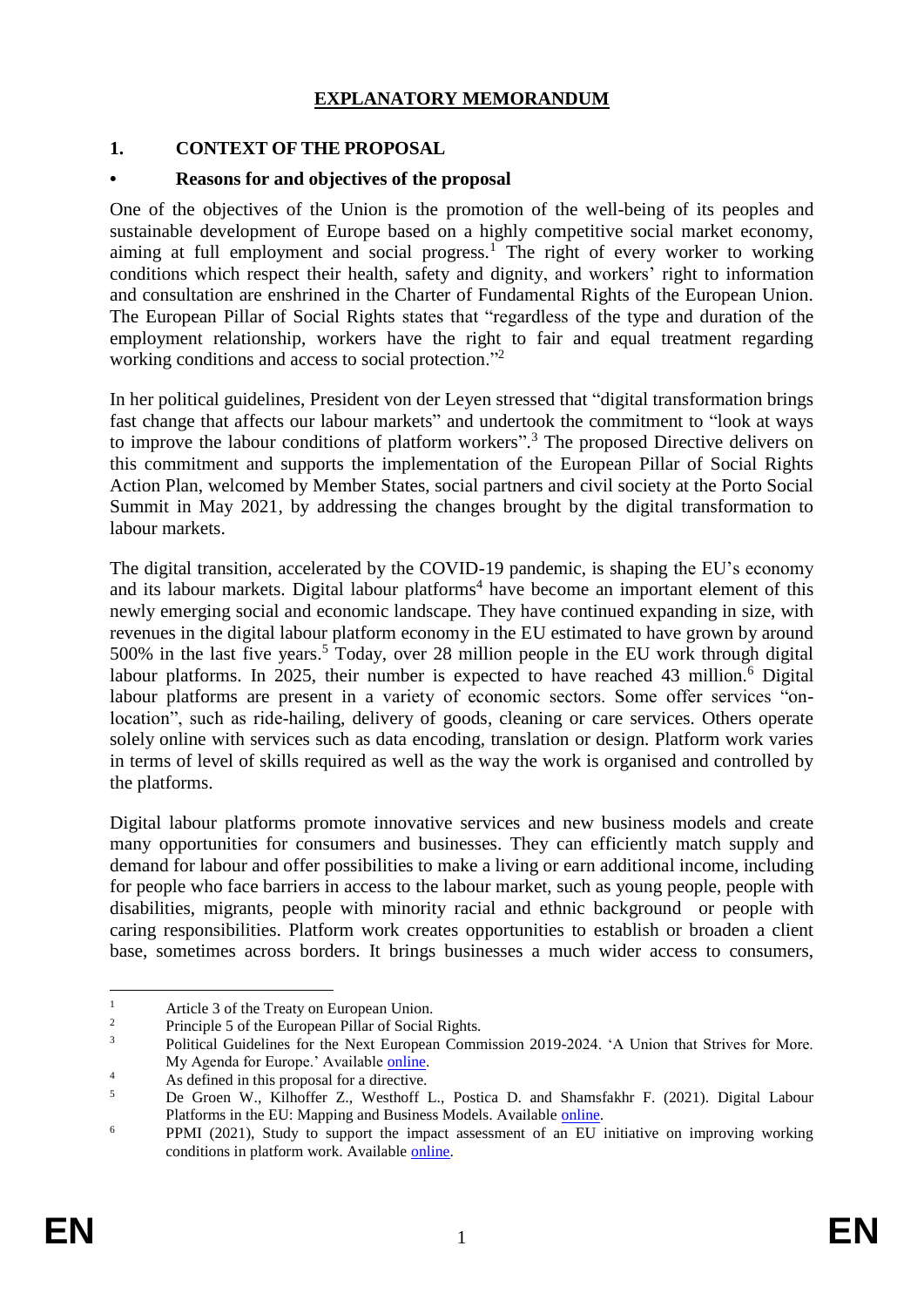opportunities to diversify revenues and develop new business lines, thereby helping them to grow. For consumers it means improved access to products and services which would be otherwise hard to reach, as well as access to a new and more varied choice of services. Still, as digital labour platforms introduce new forms of work organisation, they challenge existing rights and obligations related to labour law and social protection.

Nine out of ten platforms active in the EU currently are estimated to classify people working through them as self-employed. <sup>7</sup> Most of those people are genuinely autonomous in their work and can use platform work as a way to develop their entrepreneurial activities.<sup>8</sup> Such genuine self-employment is making a positive contribution to job creation, business development, innovation, accessibility of services, and digitalisation in the EU.

However, there are also many people who experience subordination to and varying degrees of control by the digital labour platforms they operate through, for instance as regards pay levels or working conditions. According to one estimate, up to five and a half million people working through digital labour platforms could be at risk of employment status misclassification.<sup>9</sup> Those people are especially likely to experience poor working conditions and inadequate access to social protection.<sup>10</sup> As a result of the misclassification, they cannot enjoy the rights and protections to which they are entitled as workers. These rights include the right to a minimum wage, working time regulations, occupational safety and health protection, equal pay between men and women and the right to paid leave, as well as improved access to social protection against work accidents, unemployment, sickness and old age.

Digital labour platforms use automated systems to match supply and demand for work. Albeit in different ways, digital platforms use them to assign tasks, to monitor, evaluate and take decisions for the people working through them. Such practices are often referred to as "algorithmic management". While algorithmic management is used in a growing number of ways in the wider labour market, it is clearly inherent to digital labour platforms' business model. It creates efficiencies in the matching of supply and demand but has also a significant impact on working conditions in platform work. Algorithmic management also conceals the existence of subordination and control by the digital labour platform on the persons performing the work. The potential for gender bias and discrimination in algorithmic management could also amplify gender inequalities. Understanding how algorithms influence or determine certain decisions (such as the access to future task opportunities or bonuses, the imposition of sanctions or the possible suspension or restriction of accounts) is paramount, given the implications for the income and working conditions of people working through digital labour platforms. Currently, however, there is insufficient transparency regarding such automated monitoring and decision-making systems and people lack efficient access to remedies in the face of decisions taken or supported by such systems. Algorithmic management is a relatively new and – apart from EU data protection rules – largely unregulated phenomenon in the platform economy that poses challenges to both workers and the self-employed working through digital labour platforms.

Difficulties in enforcement and lack of traceability and transparency, including in crossborder situations, are also thought to exacerbate some instances of poor working conditions or

 $\overline{\tau}$  $\frac{7}{8}$  De Groen W., et al. (2021).

PPMI (2021).

 $\overline{9}$ Ibid.

<sup>&</sup>lt;sup>10</sup> See accompanying impact assessment, Section 2.1. SWD(2021) 396.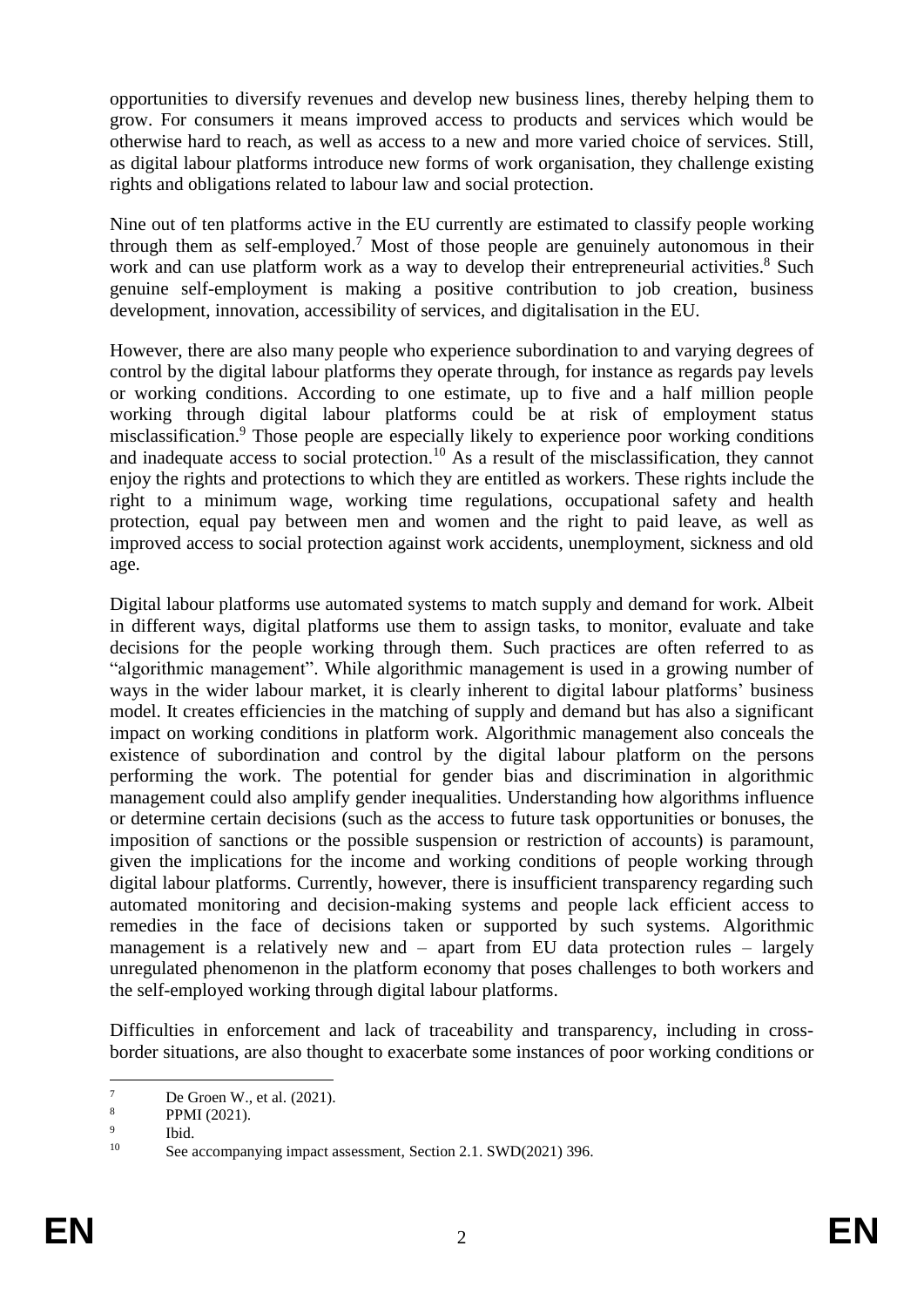inadequate access to social protection. National authorities do not always have sufficient access to data on digital labour platforms and people working through them, such as the number of persons performing platform work on a regular basis, their contractual or employment status, or digital labour platforms' terms and conditions. The problem of traceability is especially relevant when platforms operate across borders, making it unclear where platform work is performed and by whom. This, in turn, makes it difficult for national authorities to enforce existing obligations, including in terms of social security contributions.

The general objective of the proposed Directive is to improve the working conditions and social rights of people working through platforms, including with the view to support the conditions for the sustainable growth of digital labour platforms in the European Union.

The specific objectives through which the general objective will be addressed are:

- (1) to ensure that people working through platforms have or can obtain the correct employment status in light of their actual relationship with the digital labour platform and gain access to the applicable labour and social protection rights;
- (2) to ensure fairness, transparency and accountability in algorithmic management in the platform work context; and
- (3) to enhance transparency, traceability and awareness of developments in platform work and improve enforcement of the applicable rules for all people working through platforms, including those operating across borders.

The first specific objective will be attained by establishing a comprehensive framework to tackle employment status misclassification in platform work. This framework includes appropriate procedures to ensure correct determination of the employment status of people performing platform work, in line with the principle of primacy of facts, as well as a rebuttable presumption of employment relationship (including a reversal of the burden of proof) for persons working through digital labour platforms that control certain elements of the performance of work. This legal presumption would apply in all legal and administrative proceedings, including those launched by national authorities competent for enforcing labour and social protection rules, and can be rebutted by proving that there is no employment relationship by reference to national definitions. This framework is expected to benefit both the false and the genuine self-employed working through digital labour platforms. Those who, as a result of correct determination of their employment status, will be recognised as workers will enjoy improved working conditions – including health and safety, employment protection, statutory or collectively bargained minimum wages and access to training opportunities – and gain access to social protection according to national rules. Conversely, genuine self-employed people working through platforms will indirectly benefit from more autonomy and independence, as a result of digital labour platforms adapting their practices to avoid any risk of reclassification. Digital labour platforms will also gain from increased legal certainty, including with respect to potential court challenges. Other businesses that compete with digital labour platforms by operating in the same sector will benefit from a level playing field as regards the cost of social protection contributions. Member States will enjoy increased revenues in the form of additional tax and social protection contributions.

The proposed Directive aims at attaining the second specific objective of ensuring fairness, transparency and accountability in algorithmic management by introducing new material rights for people performing platform work. These include the right to transparency regarding the use and functioning of automated monitoring and decision-making systems, which specifies and complements existing rights in relation to the protection of personal data. The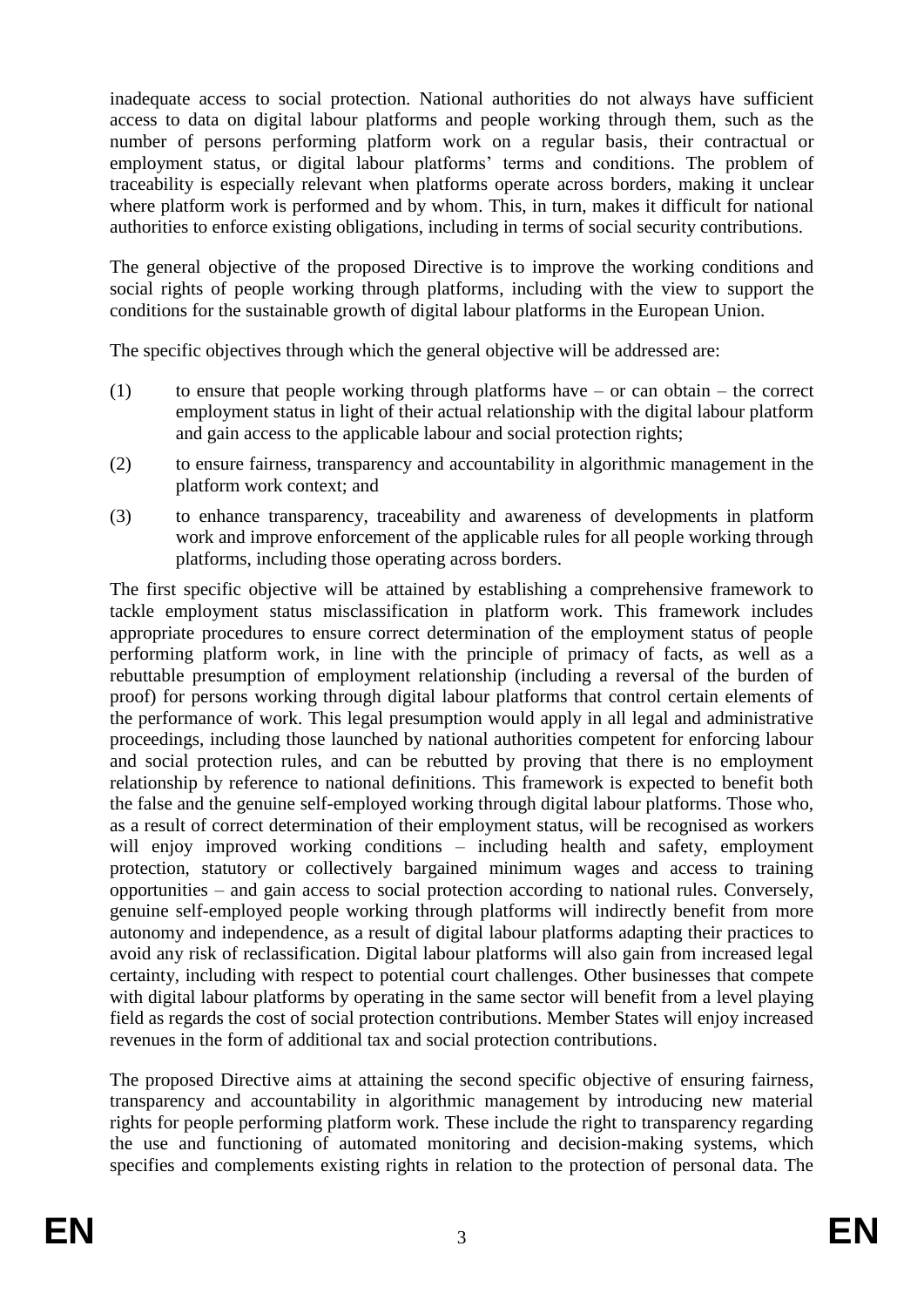proposed Directive also aims at ensuring human monitoring of the impact of such automated systems on working conditions with a view to safeguarding basic workers' rights and health and safety at work. To ensure fairness and accountability of significant decisions taken or supported by automated systems, the proposed Directive also includes establishing appropriate channels for discussing and requesting review of such decisions. With certain exceptions, these provisions apply to all people working through platforms, including the genuine self-employed. As regards workers, the proposed Directive also aims at fostering social dialogue on algorithmic management systems by introducing collective rights regarding information and consultation on substantial changes related to use of automated monitoring and decision-making systems. As a result, all people working through platforms and their representatives will enjoy better transparency and understanding of algorithmic management practices as well as more effective access to remedies against automated decisions, leading to improved working conditions. These rights will build on and extend existing safeguards in respect of processing of personal data by automated decision-making systems laid down in the General Data Protection Regulation as well as proposed obligations for providers and users of artificial intelligence (AI) systems in terms of transparency and human oversight of certain AI systems in the proposal for an AI Act (see more details below).

Finally, concrete measures are proposed to achieve the third objective of enhancing transparency and traceability of platform work with a view to supporting competent authorities in enforcing existing rights and obligations in relation to working conditions and social protection. This includes clarifying the obligation for digital labour platforms which are employers to declare platform work to the competent authorities of the Member State where it is performed. The proposed Directive will also improve labour and social protection authorities' knowledge of which digital labour platforms are active in their Member State by giving those authorities access to relevant basic information on the number of people working through digital labour platforms, their employment status and their standard terms and conditions. These measures will help those authorities in ensuring compliance with labour rights and in collecting social security contributions, and thus improve working conditions of people performing platform work.

# **• Consistency with existing policy provisions in the policy area**

In order to prevent a race to the bottom in employment practices and social standards to the detriment of workers, the EU has created a minimum floor of labour rights that apply to workers across all Member States. The EU labour and social *acquis* sets minimum standards through a number of key instruments.

Only workers who fall under the personal scope of such legal instruments benefit from the protection they afford.<sup>11</sup> Self-employed people, including those working through platforms, fall outside the scope and typically do not enjoy these rights, making the worker status a gateway to the EU labour and social *acquis*. (The only exception are the equal treatment directives which also cover access to self-employment<sup>12</sup>, due to broader legal bases.)

Relevant legal instruments for employed people working through platforms include:

 $11$ <sup>11</sup> Some instruments define the personal scope by reference to national definitions of 'worker' or 'employee' while others do not include such reference. The CJEU has developed comprehensive caselaw defining the personal scope of those instruments

<sup>&</sup>lt;sup>12</sup> Directives 2000/43, 2000/78, 2006/54 and 2010/41.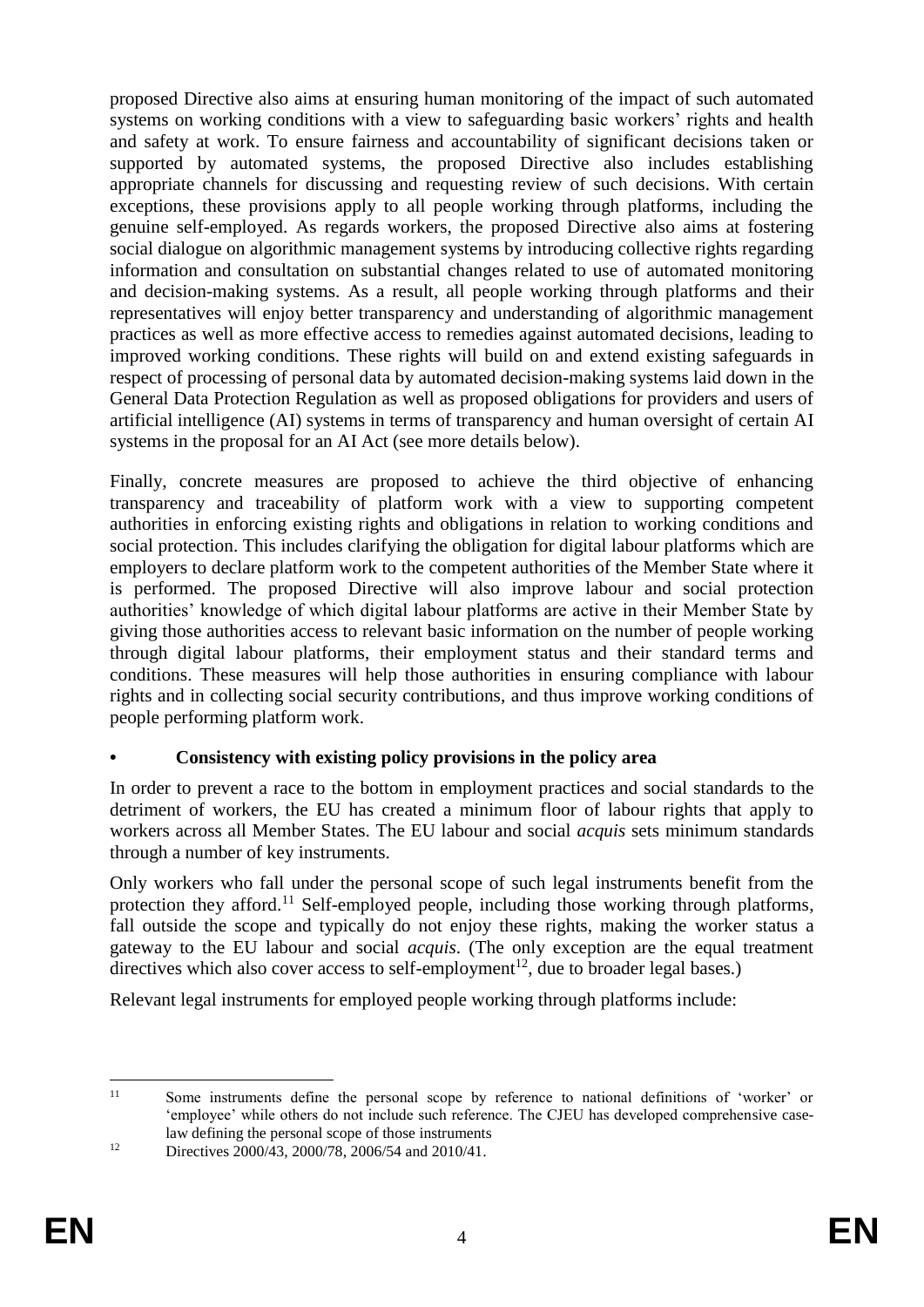- The **Directive on transparent and predictable working conditions**<sup>13</sup> provides for measures to protect working conditions of people who work in non-standard work relationships. This includes rules on transparency, the right to information, probationary periods, parallel employment, minimum predictability of work and measures for on-demand contracts. These minimum standards are particularly relevant for people working through platforms, given their atypical work organisation and patterns. However, while the Directive ensures transparency on basic working conditions, the information duty on employers does not extend to the use of algorithms in the workplace and how they affect individual workers.
- The **Directive on work-life balance for parents and carers<sup>14</sup>** lays down minimum requirements related to parental, paternity and carers' leave and flexible work arrangements for parents or carers. It complements the **Directive on safety and health at work of pregnant workers and workers who have recently given birth**  or are breastfeeding<sup>15</sup>, which provides for a minimum period of maternity leave, alongside other measures.
- The **Working Time Directive**<sup>16</sup> lays down minimum requirements for the organisation of working time and defines concepts such as 'working time' and 'rest periods'. While the Court of Justice of the European Union (CJEU) has traditionally interpreted the concept of 'working time' as requiring the worker to be physically present at a place determined by the employer, in recent cases the Court has extended this concept in particular when a 'stand-by' time system is in place (i.e. where a worker is not required to remain at their workplace but shall remain available to work if called by the employer). In 2018, the Court made clear that 'stand-by' time, during which the worker's opportunities to carry out other activities are significantly restricted, shall be regarded as working time.<sup>17</sup>
- The **Directive on temporary agency work**<sup>18</sup> defines a general framework applicable to the working conditions of temporary agency workers. It lays down the principle of non-discrimination, regarding the essential conditions of work and of employment, between temporary agency workers and workers who are recruited by the user company. Due to the typically triangular contractual relationship of platform work, this Directive can be of relevance for platform work. Depending on the business model of a digital labour platform and on whether its customers are private consumers or businesses, it might qualify as a temporary-work agency assigning its workers to user companies. In some cases, the platform might be the user company making use of the services of workers assigned by temporary-work agencies.
- The **Occupational Health and Safety (OSH) Framework Directive**<sup>19</sup> lays down the main principles for encouraging improvements in the health and safety at work. It guarantees minimum safety and health requirements throughout the EU. The

<u>.</u>

<sup>13</sup> Directive (EU) 2019/1152. Member States have until 1 August 2022 to transpose it.

<sup>&</sup>lt;sup>14</sup> Directive (EU) 2019/1158.

<sup>&</sup>lt;sup>15</sup> Directive 92/85/EEC.<br>
Directive 2003/88/EC

 $16$  Directive 2003/88/EC.

<sup>17</sup> Judgment of the Court of 21 February 2018 in Ville de Nivelles v Rudy Matzak, [C-518/15,](http://curia.europa.eu/juris/liste.jsf?oqp=&for=&mat=or&jge=&td=%3BALL&jur=C%2CT%2CF&num=C-518%252F15&page=1&dates=&pcs=Oor&lg=&pro=&nat=or&cit=none%252CC%252CCJ%252CR%252C2008E%252C%252C%252C%252C%252C%252C%252C%252C%252C%252Ctrue%252Cfalse%252Cfalse&language=en&avg=&cid=292164) ECLI: EU:C:2018:82; confirmed and elaborated in the judgments of 9 March 2021 in RJ v Stadt Offenbach am Main, C-580/19, ECLI:EU:C:2021:183; and 9 March 2021 in -D.J. v Radiotelevizija Slovenija, C-344/19, ECLI:EU:C:2021:182.

 $18$  Directive 2008/104/EC.

Directive 89/391/EEC.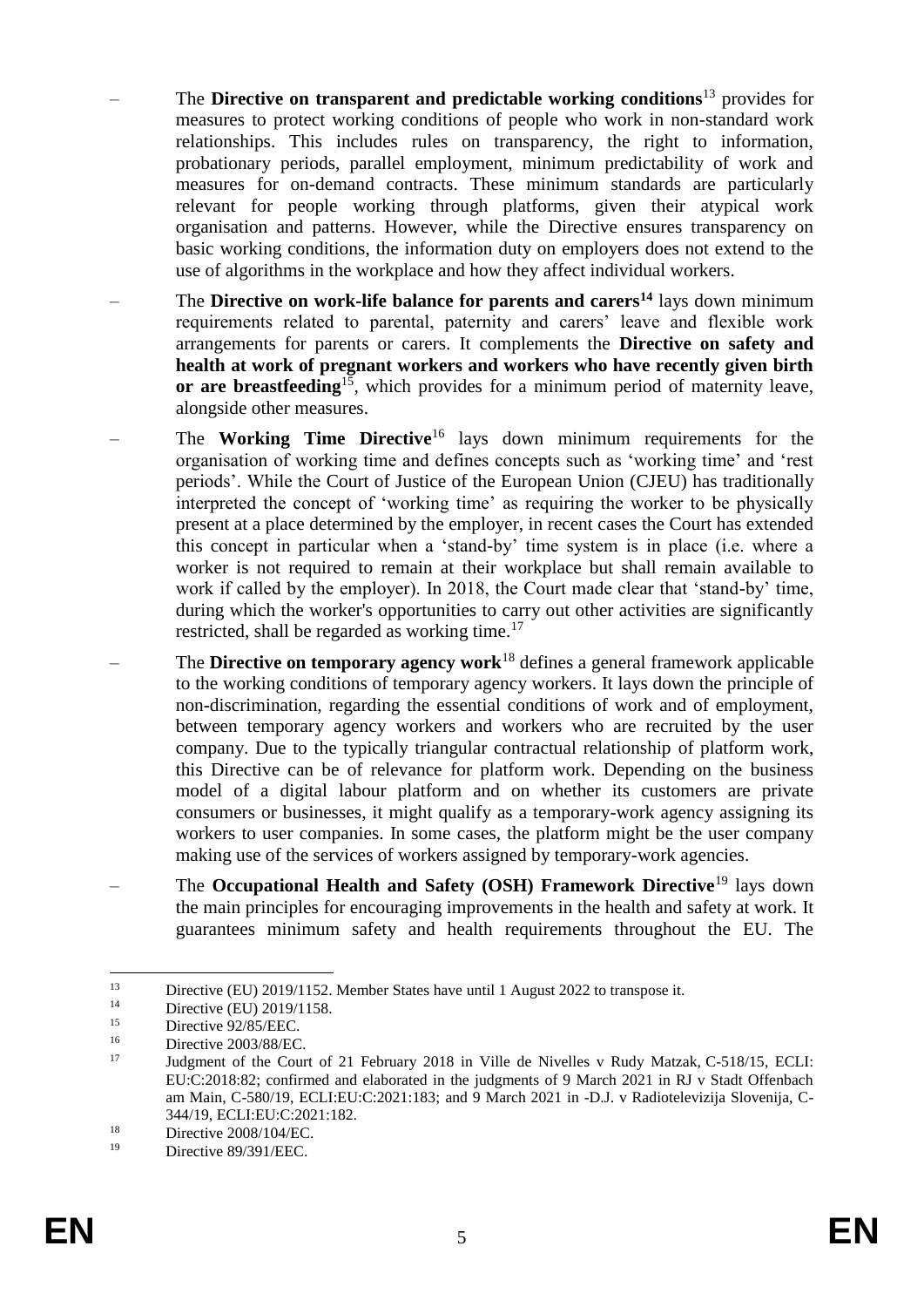Framework Directive is accompanied by further directives focusing on specific aspects of safety and health at work.

- The **Directive establishing a general framework for informing and consulting employees**<sup>20</sup> plays a key role in promoting social dialogue by setting minimum principles, definitions and arrangements for information and consultation of workers' representatives at the company level within each Member State.
- When adopted, the proposed **[Directive on adequate minimum wages](https://ec.europa.eu/social/BlobServlet?docId=23091&langId=en)**<sup>21</sup> will establish a framework to improve the adequacy of minimum wages and to increase the access of workers to minimum wage protection.
- When adopted, the proposed **Directive on pay transparency**<sup>22</sup> will strengthen the application of the principle of equal pay for equal work or work of equal value between men and women.

In addition, regulations on the **coordination of national social security systems** apply to both employed and self-employed people working through platforms in a cross-border situation<sup>23</sup>.

Finally, the **Council Recommendation on access to social protection for workers and the self-employed<sup>24</sup>** recommends Member States to ensure that both workers and the selfemployed have access to effective and adequate social protection. The Recommendation covers unemployment, sickness and health care, maternity and paternity, invalidity, old-age and survivors' benefits and benefits in respect of accidents at work and occupational diseases.

# **• Consistency with other Union policies**

Existing and proposed EU internal market and data protection instruments are relevant for digital labour platforms' operations and the people working through them. Still, not all identified challenges in platform work are sufficiently addressed by those legal instruments. While they tackle algorithmic management in certain respects, they do not specifically address the perspective of workers, labour market specificities and collective labour rights.

Relevant EU internal market and data protection instruments include:

– The Regulation on promoting fairness and transparency for business users of online intermediation services (or **'Platform-to-Business Regulation'**) <sup>25</sup> aims at ensuring that self-employed 'business users' of an online platform's intermediation services are treated in a transparent and fair way and that they have access to effective redress in the event of disputes. The relevant provisions focus, among others, on transparency of terms and conditions for business users, procedural safeguards in case of the restriction, suspension and termination of accounts, transparency regarding ranking, and complaint-handling mechanisms. These are linked to algorithmic management, but the Regulation does not cover other key aspects, such as transparency of automated monitoring and decision-making systems (other than

<sup>1</sup> <sup>20</sup> Directive 2002/14/EC.<br>
<sup>21</sup> COM(2020) 682 final

<sup>&</sup>lt;sup>21</sup> COM(2020) 682 final.<br><sup>22</sup> COM(2021) 02 final.

 $22 \text{ COM}(2021)$  93 final.

<sup>&</sup>lt;sup>23</sup><br>Regulation (EC) No 883/2004 of 29 May 2004 and its implementing Regulation (EC) No 987/2009.<br> $\frac{24}{5}$  Council Becomes dating of 8 November 2010 (2010/C 297/01).

<sup>&</sup>lt;sup>24</sup> Council Recommendation of 8 November 2019 (2019/C 387/01).<br><sup>25</sup> Pearlation (EU) 2010/1150

<sup>25</sup> Regulation (EU) 2019/1150.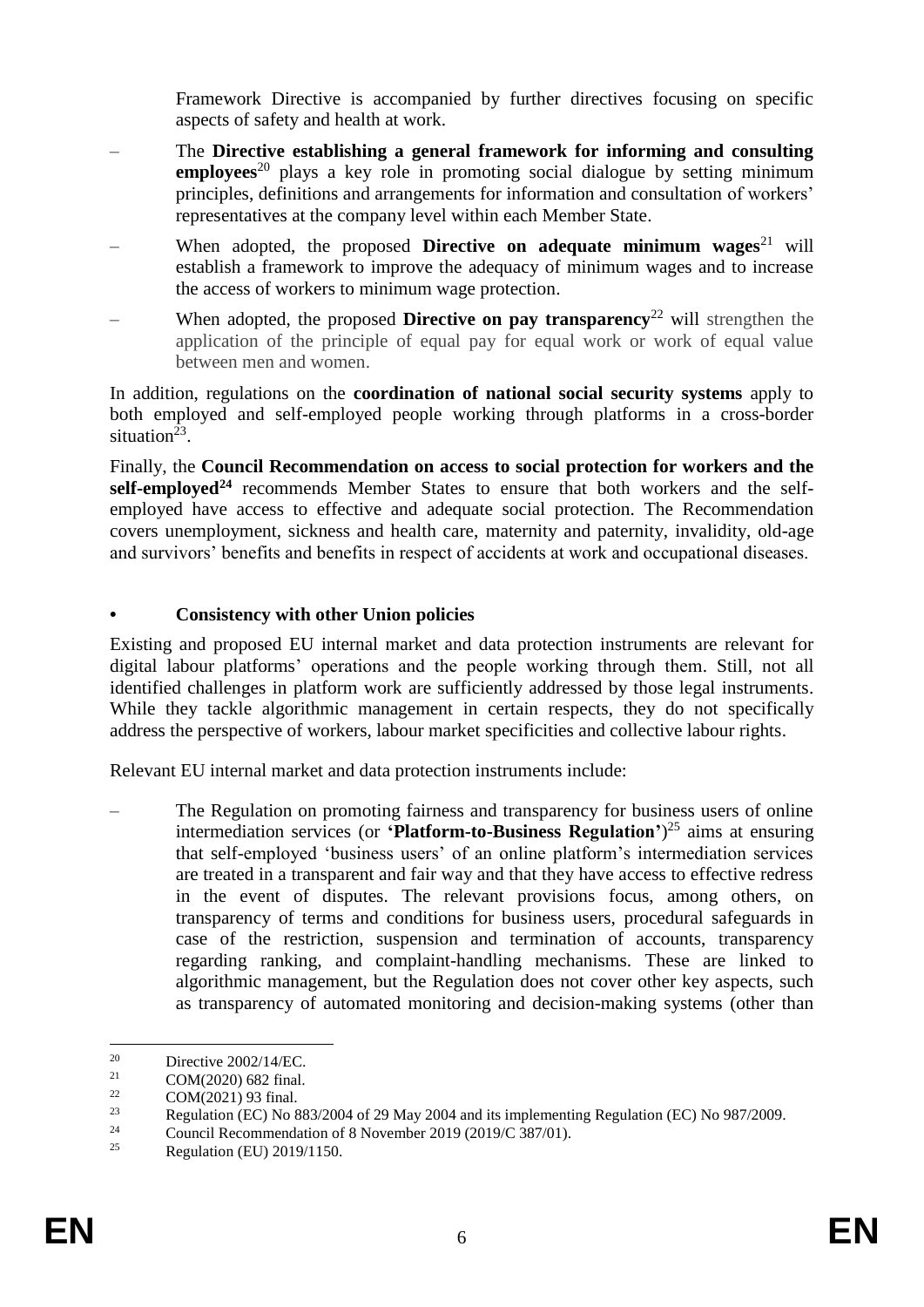ranking), human monitoring of such systems and specific rights regarding the review of significant decisions affecting working conditions. The Regulation does not apply to persons in an employment relationship or to digital labour platforms that are considered, as a result of an overall assessment, as not providing 'information society services', but for instance a transport service.

- The **General Data Protection Regulation** (GDPR)<sup>26</sup> lays down rules for the protection of natural persons concerning the processing of their personal data. It grants people working through platforms a range of rights regarding their personal data, regardless of their employment status. Such rights include, in particular, the right not to be subject to a decision based solely on automated processing which produces legal effects concerning the data subject or similarly significantly affects them (with certain exceptions), as well as the right to transparency on the use of automated decision-making. Where automated processing is permitted under the exceptions, the data controller must implement suitable measures to safeguard the data subject's rights and freedoms and legitimate interests, at least the right to obtain human intervention on the part of the controller, to express their point of view and to contest the decision. While these rights are particularly relevant for people working through platforms subject to algorithmic management, recent court cases have highlighted the limitations and difficulties that workers – and most notably persons performing platform work – face when aiming to assert their data protection rights in the context of algorithmic management.<sup>27</sup> This concerns in particular the difficulty to draw the line between algorithmic decisions that do or do not affect workers in a sufficiently 'significant' way. Moreover, while the GDPR grants individual rights to the people affected, it does not encompass important collective aspects inherent in labour law, including those related to the role of workers' representatives, information and consultation of workers and the role of labour inspectorates in enforcing labour rights. The legislator therefore provided for the possibility of more specific rules to ensure the protection of workers' personal data in the employment context, including as regards the organisation of work (Article 88 GDPR).
- When adopted, the proposed **Artificial Intelligence Act**<sup>28</sup> will address risks linked to the use of certain artificial intelligence (AI) systems. The proposed AI Act aims to ensure that AI systems placed on the market and used in the EU are safe and respect fundamental rights, such as the principle of equal treatment. It tackles issues related to development, deployment, use and regulatory oversight of AI systems and addresses inherent challenges such as bias (including gender bias) and lack of accountability, including by setting requirements for high-quality datasets, helping to tackle the risk of discrimination. The proposed AI regulation lists AI systems used in employment, worker management and access to self-employment that are to be considered as high-risk. It puts forward mandatory requirements that high-risk AI systems must comply with, as well as obligations for providers and users of such systems. The proposed AI Act provides specific requirements on transparency for certain AI systems, and will ensure that digital labour platforms, as users of high-risk AI systems, will have access to the information they need to use the system in a lawful and responsible manner. Where digital labour platforms are providers of high

 $26$  $\frac{26}{27}$  Regulation (EU) 2016/679.

<sup>27</sup> ECE, Jurisprudence of national courts in Europe on algorithmic management at the workplace (forthcoming).

<sup>28</sup> COM(2021) 206 final.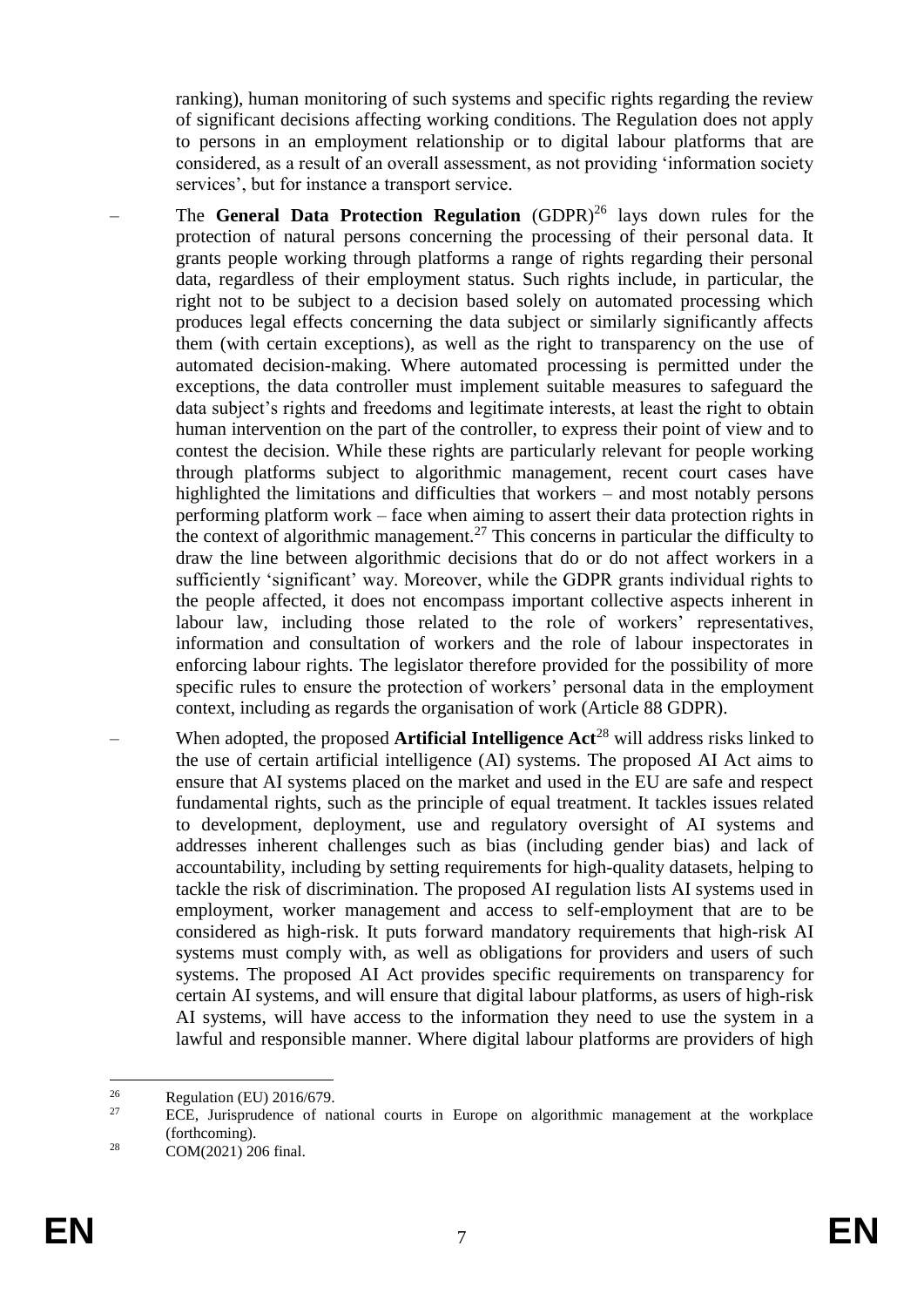risk AI systems, they will need to test and document their systems appropriately. Furthermore, the proposal for an AI Act imposes requirements on providers of AI systems to enable human oversight and to issue instructions in this regard. By ensuring transparency and traceability of high-risk AI systems, the AI Act aims to facilitate the implementation of existing rules on the protection of fundamental rights, whenever such AI systems are in use. Nonetheless, it does not take into account the diversity of rules on working conditions in different Member States and sectors, and it does not provide safeguards in relation to the respect of working conditions for the people directly affected by the use of the AI systems, such as workers.

# **2. LEGAL BASIS, SUBSIDIARITY AND PROPORTIONALITY**

# **• Legal basis**

The proposed Directive is based on Article 153(1)(b) of Treaty on the Functioning of the European Union (TFEU), which empowers the Union to support and complement the activities of the Member States with the objective to improve working conditions. In this area, Article  $153(2)(b)$  TFEU enables the European Parliament and the Council to adopt – in accordance with the ordinary legislative procedure – directives setting minimum requirements for gradual implementation, having regard to the conditions and technical rules obtaining in each of the Member States. Such directives must avoid imposing administrative, financial and legal constraints in a way which would hold back the creation and development of small and medium-sized undertakings.

This legal basis allows the Union to set minimum standards regarding the working conditions of people performing platform work where they are in an employment relationship and thus classified as 'workers'. The CJEU has ruled that the classification of a 'self-employed person' under national law does not prevent that person being classified as a worker within the meaning of EU law if their independence is merely notional, thereby disguising an employment relationship.<sup>29</sup> False self-employed people are thus also covered by EU labour legislation based on Article 153 TFEU.

The proposed Directive is also based on Article 16(2) TFEU insofar as it addresses the situation of persons performing platform work in relation to the protection of their personal data processed by automated monitoring and decision-making systems. This Article empowers the European Parliament and the Council to lay down rules relating to the protection of individuals with regard to the processing of personal data.

# **• Subsidiarity (for non-exclusive competence)**

Flexibility and constant adaptation of business models are key features of the platform economy, whose primary means of production are algorithms, data and clouds. As they are not tied to any fixed assets and premises, digital labour platforms can easily move and operate across borders, swiftly starting operations in certain markets, sometimes closing down for business or regulatory reasons and re-opening in another country with laxer rules.

While Member States operate in one single market, they have taken different approaches on whether or not to regulate platform work, and in what direction. More than 100 court decisions and 15 administrative decisions dealing with the employment status of people

<sup>29</sup> 

<sup>29</sup> CJEU, cases C-256/01, Allonby, and C-413/13, FNV Kunsten Informatie en Media.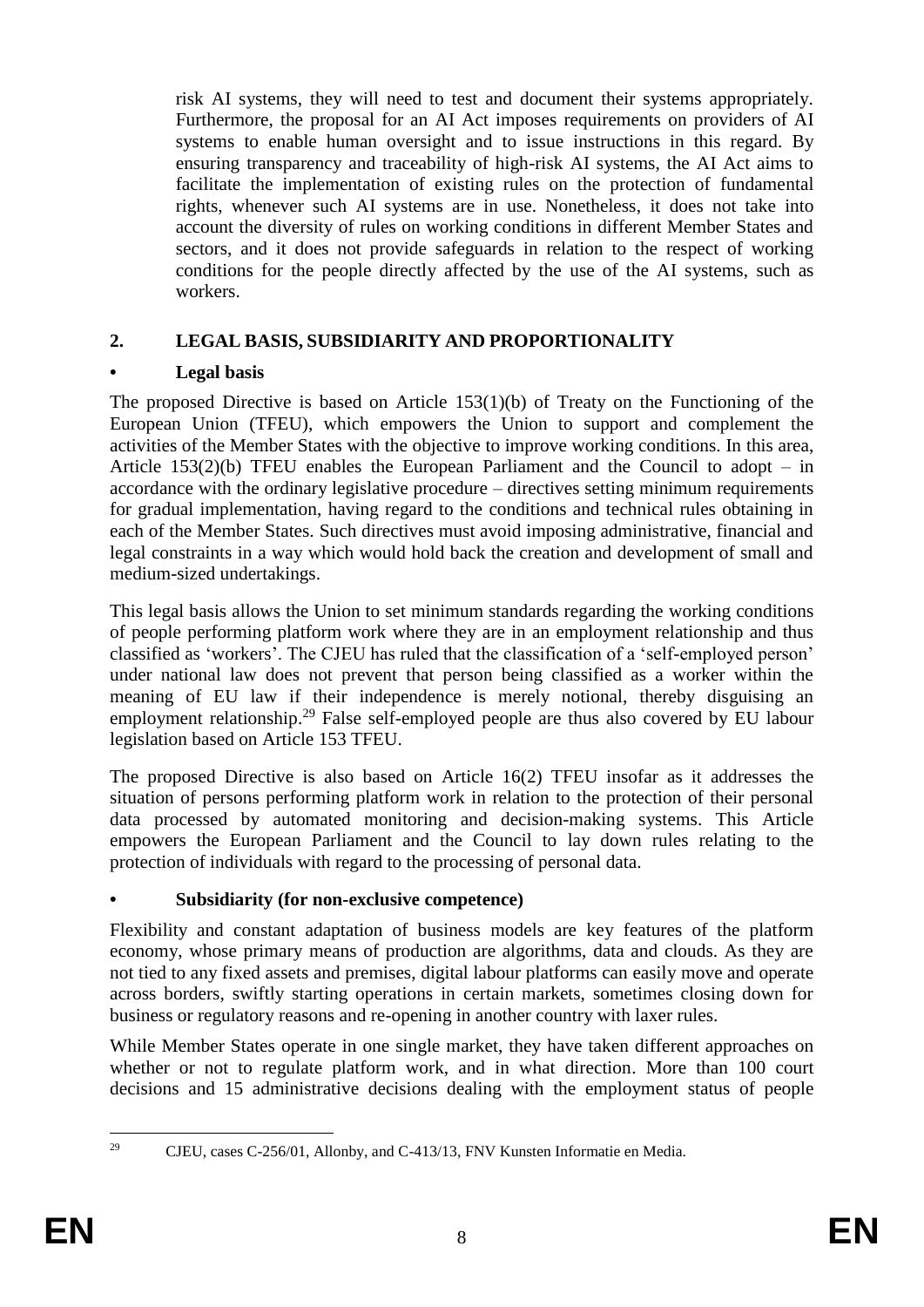working through platforms have been observed in the Member States, with varying outcomes but predominantly in favour of reclassifying people working through platforms as workers.<sup>30</sup> In addition to the legal uncertainty this entails for the digital labour platforms and for those working through them, the high number of court cases points to difficulties in maintaining a level playing field among Member States as well as between digital labour platforms and other businesses, and in avoiding downward pressure on labour standards and working conditions. Certain digital labour platforms may engage in unfair commercial practices with respect to other businesses, for example, by not complying with the same rules and operating under the same conditions. Consequently, EU action is needed to ensure that the highly mobile and fast-moving platform economy develops alongside the labour rights of people working through platforms.

Digital labour platforms are often based in one country, while operating through people based elsewhere. 59% of all people working through platforms in the EU engage with clients based in another country.<sup>31</sup> This adds complexity to contractual relationships. The working conditions and social protection coverage of people performing cross-border platform work is equally uncertain and depends strongly on their employment status. National authorities (such as labour inspectorates, social protection institutions and tax authorities) are often not aware of which digital labour platforms are active in their country, how many people are working through them and under what employment status the work is performed. Risks of noncompliance with rules and obstacles to tackling undeclared work are higher in cross-border situations, in particular when online platform work is concerned. In this context, relevant actions aimed at tackling the cross-border challenges of platform work, including notably the lack of data to allow for a better enforcement of rules, are best taken at EU level.

National action alone would not achieve the EU's Treaty-based core objectives of promoting sustainable economic growth and social progress, as Member States may hesitate to adopt more stringent rules or to strictly enforce existing labour standards, while they compete with one another to attract digital labour platforms' investments.

Only an EU initiative can set common rules that apply to all digital labour platforms operating in the EU, while also preventing fragmentation in the fast-developing single market for digital labour platforms. This would ensure a level playing field in the area of working conditions and algorithmic management between digital labour platforms operating in different Member States. Hence, the specific EU added value lies in the establishment of minimum standards in these areas which will foster upward convergence in employment and social outcomes across the Union, and facilitate the development of the platform economy across the EU.

# **• Proportionality**

The proposed Directive provides for minimum standards, thus ensuring that the degree of intervention will be kept to the minimum necessary in order to reach the objectives of the proposal. Member States which have already more favourable provisions in place than those put forward in the proposed Directive will not have to change or lower them. Member States may also decide to go beyond the minimum standards set out in the proposed Directive.

The principle of proportionality is respected considering the size and nature of the identified problems. For instance, the rebuttable presumption proposed to address the problem of

 $30^{\circ}$ ECE. Case Law on the Classification of Platform Workers: Cross-European Comparative Analysis and Tentative Conclusions (2021). Available [online.](https://papers.ssrn.com/sol3/papers.cfm?abstract_id=3839603)

<sup>31</sup> PPMI (2021), section 7.1.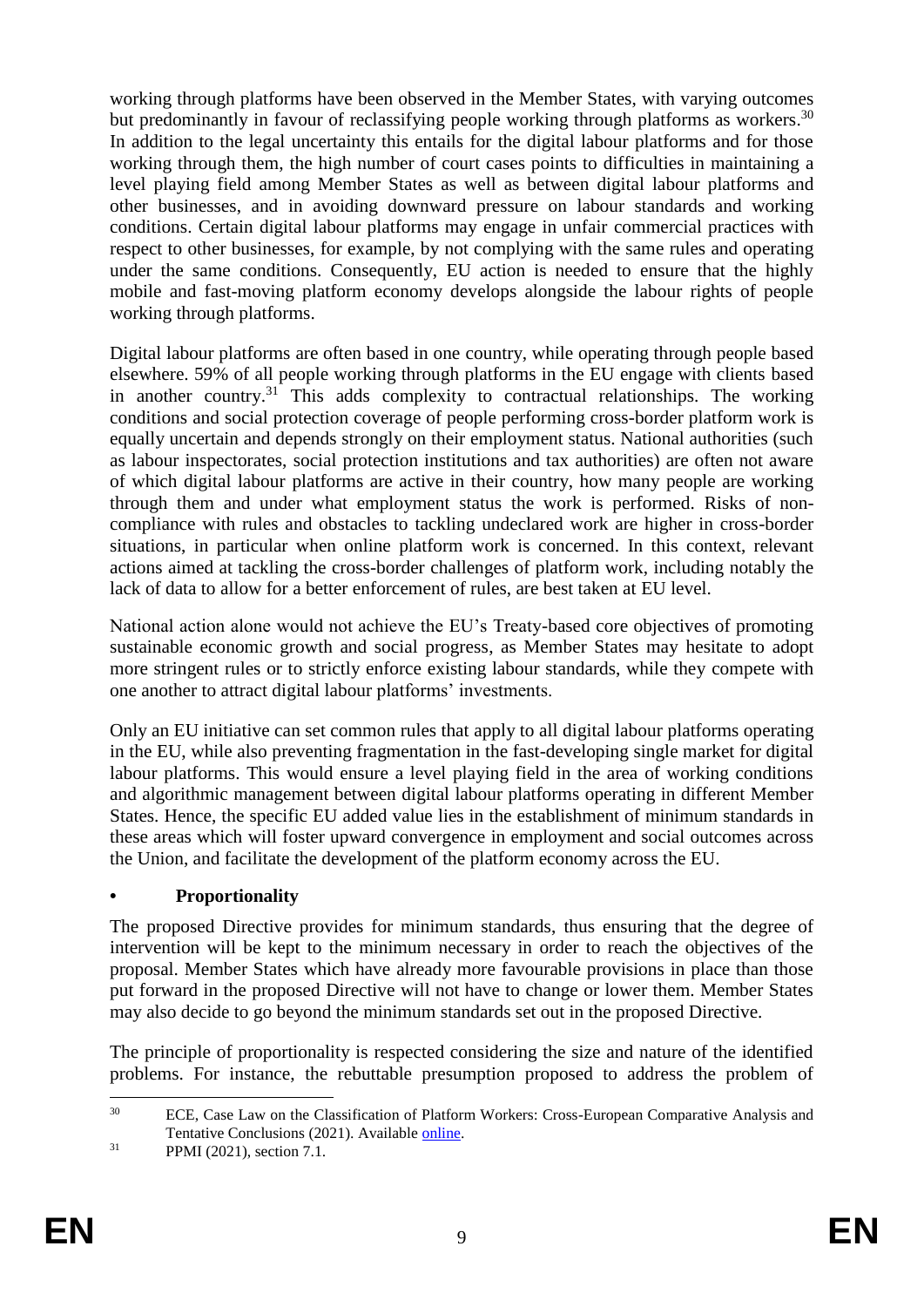misclassification of the employment status will only apply to digital labour platforms that exert a certain level of control over the performance of work. Other digital labour platforms will thus not be concerned by the presumption. Similarly the provisions on automated monitoring and decision-making systems do not go beyond what is necessary to achieve the objectives of fairness, transparency and accountability in algorithmic management.

## **• Choice of the instrument**

### **ARTICLE 153(2)(B) TFEU IN COMBINATION WITH 153(1)(B) TFEU PROVIDES EXPLICITLY THAT DIRECTIVES MAY BE USED FOR ESTABLISHING MINIMUM REQUIREMENTS CONCERNING WORKING CONDITIONS TO BE IMPLEMENTED BY MEMBER STATES. RULES BASED ON ARTICLE 16(2) TFEU MAY ALSO BE LAID DOWN IN DIRECTIVES.3. RESULTS OF STAKEHOLDER CONSULTATIONS AND IMPACT ASSESSMENTS**

### **• Stakeholder consultations**

In line with Article 154 TFEU, the Commission has carried out a two-stage consultation of the social partners on possible EU action to improve working conditions in platform work. In the first stage, between 24 February and 7 April 2021, the Commission consulted social partners on the need for an initiative on platform work, and its possible direction.<sup>32</sup> In the second stage, between 15 June and 15 September 2021, the Commission consulted social partners on the content and legal instrument of the envisaged proposal.<sup>33</sup>

Both trade unions and employers' organisations agreed with the overall challenges as identified in the second-stage consultation document, but differed on the need for concrete action at EU level.

Trade unions called for a Directive based on Article 153(2) TFEU providing for the rebuttable presumption of an employment relationship with reversed burden of proof and a set of criteria to verify the status. They maintained that such an instrument should apply both to online and on-location platforms. Trade unions also supported the introduction of new rights related to the algorithmic management in the employment domain, and generally opposed a third status for people working through platforms. They highlighted the need for social dialogue.

Employers' organisations agreed that there are issues that should be tackled, such as regarding working conditions, misclassification of employment status or access to information. However, action should be taken at national level, on a case-by-case basis and within the framework of the different national social and industrial relations systems. Regarding algorithmic management, they highlighted that the focus should be on efficient implementation and enforcement of existing and upcoming legal instruments.

There was no agreement among social partners to enter into negotiations to conclude an agreement at Union level, as foreseen in Article 155 TFEU.

In addition, the Commission held a substantial number of exchanges with many stakeholders to inform this initiative, including dedicated and bilateral meetings with platform companies, platform workers' associations, trade unions, Member States' representatives, experts from

 $32$ <sup>32</sup> Consultation Document*,* C(2020) 1127 final.

<sup>33</sup> Consultation Document, C(2020) 4230 final, accompanied by Staff Working Document SWD(2021) 143 final.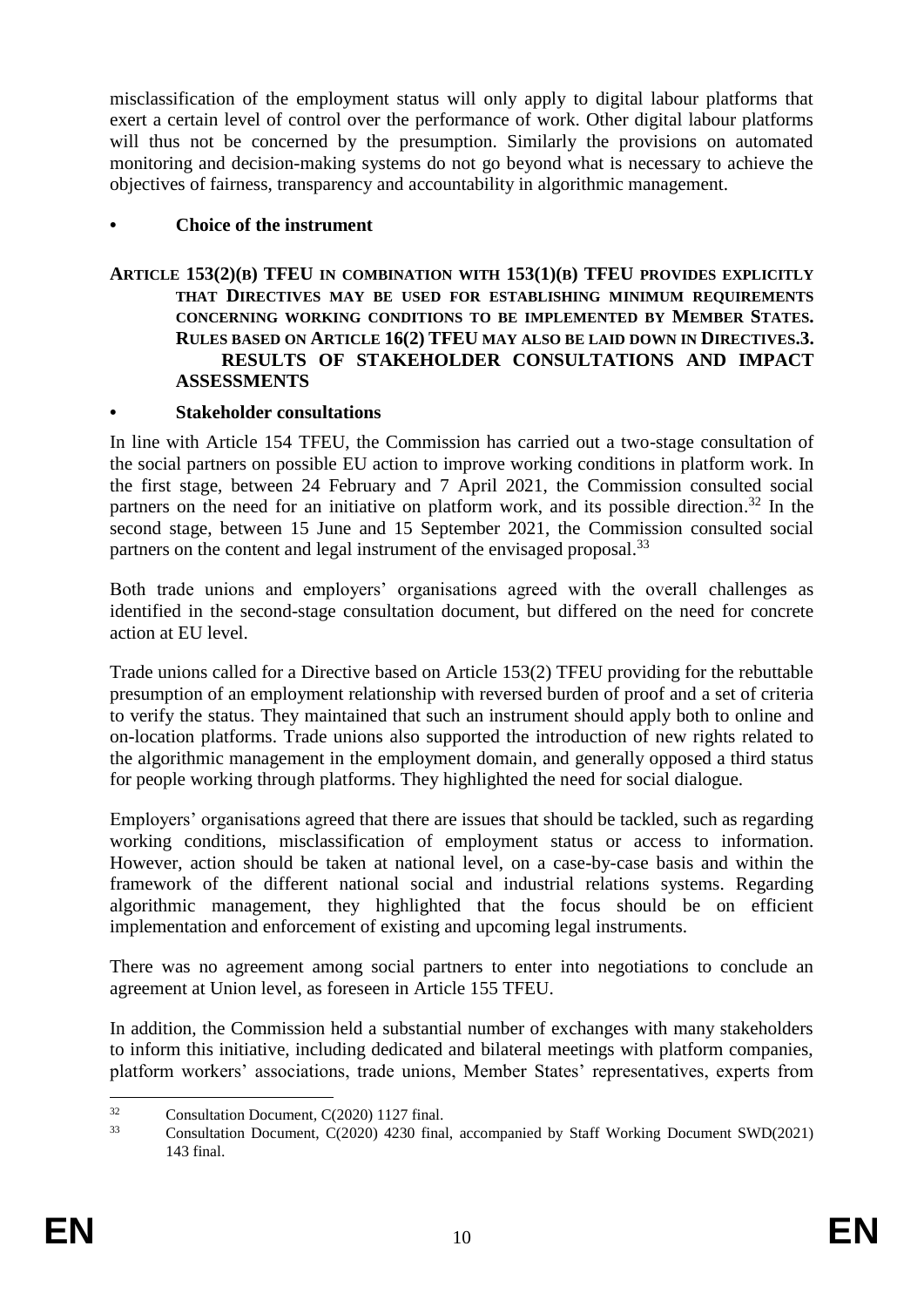academia and international organisations and representatives of civil society.<sup>34</sup> On 20 and 21 September 2021, the Commission held two dedicated meetings with platform operators and representatives of platform workers to hear their views on the possible directions for EU action.

The European Parliament has called<sup>35</sup> for a strong EU action to address employment status misclassification, and improve transparency in the use of algorithms, including for workers' representatives. The Council of Ministers of the EU<sup>36</sup>, the European Economic and Social Committee<sup>37</sup> and the Committee of the Regions<sup>38</sup> have also called for specific action on platform work.

## **• Collection and use of expertise**

The Commission contracted external experts to produce several studies gathering relevant evidence, which was used to support the impact assessment and prepare this proposal:

- "Study to support the impact assessment of an EU Initiative on improving the working conditions in platform work" (2021) by PPMI.<sup>39</sup>
- "Digital Labour Platforms in the EU: Mapping and Business Models" (2021) by  $CEPS<sup>40</sup>$
- "Study to gather evidence on the working conditions of platform workers" (2019) by  $C$ EPS<sup>41</sup>

The Commission also based its assessment on the reviews by the European Centre of Expertise in the field of labour law, employment and labour market policies (ECE).

- "Thematic Review 2021 on Platform work" (2021) based on country articles for the 27 EU Member States.<sup>42</sup>
- "Case Law on the Classification of Platform Workers: Cross-European Comparative Analysis and Tentative Conclusions" (2021).<sup>43</sup>
- "Jurisprudence of national Courts in Europe on algorithmic management at the workplace" (2021).<sup>44</sup>

 $34$  $34$  See Annex A.3.1 of the Impact Assessment, SWD(2021) 396.

European Parliament report on "fair working conditions, rights and social protection for platform workers – new forms of employment linked to digital development." (2019/2186(INI)). Available [online.](https://www.europarl.europa.eu/doceo/document/TA-9-2021-0385_EN.html)

<sup>&</sup>lt;sup>36</sup> Council Conclusions "The Future of Work: the European Union promoting the ILO Centenary Declaration", October 2019; Available [online.](https://data.consilium.europa.eu/doc/document/ST-12765-2019-INIT/en/pdf) In December 2020, EU employment and social affairs ministers held a debate on platform work where they acknowledged that platform work is an international phenomenon with a strong cross-border dimension, and that therefore there is a role for the EU to address the related challenges.

<sup>&</sup>lt;sup>37</sup> EESC opinion: Fair work in the platform economy (Exploratory opinion at the request of the German presidency). Available [online.](https://www.eesc.europa.eu/en/our-work/opinions-information-reports/opinions/fair-work-platform-economy-exploratory-opinion-request-german-presidency)

 $\frac{38}{2}$  CoR opinion: Platform work – local and regional regulatory challenges. Available <u>online</u>.

 $39$  Available [online.](https://ec.europa.eu/social/main.jsp?catId=738&langId=en&pubId=8428&furtherPubs=yes)

 $40$  Available [online.](file:///C:/Users/pirklpe/Downloads/KE-02-21-572-EN-N%20(1).pdf)

 $41$  Available <u>online</u>.

 $^{42}$  Synthesis available [online.](file:///C:/Users/pirklpe/Downloads/KE-02-21-914-EN-N%20(4).pdf)

 $43$  Available [online.](https://papers.ssrn.com/sol3/papers.cfm?abstract_id=3839603)

Forthcoming.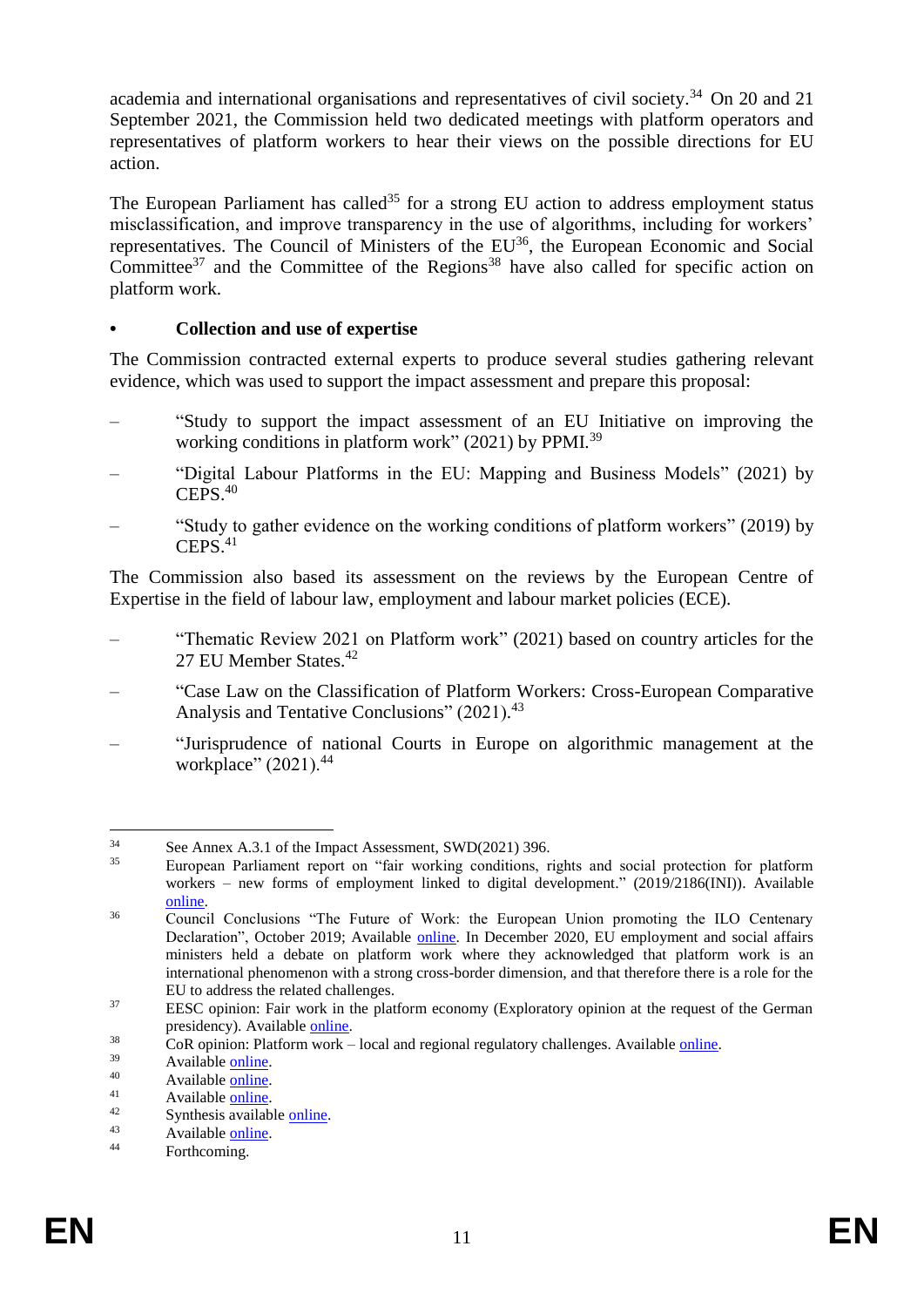The Commission additionally drew on external expertise and used the following studies and reports to support the impact assessment:

- Eurofound reports: "Employment and Working Conditions of Selected Types of Platform Work" (2018).<sup>45</sup>
- JRC reports: "Platform Workers in Europe Evidence from the COLLEEM Survey"  $(2018)$ ,<sup>46</sup> and "New evidence on platform workers in Europe. Results from the second COLLEEM survey" (2020).<sup>47</sup>
- ILO report: "The role of digital labour platforms in transforming the world of work"  $(2021)^{48}$

Moreover, the Commission's assessment has also relied on its mapping of policies in Member States, relevant academic literature and CJEU case-law.

## **• Impact assessment**

The Impact Assessment<sup>49</sup> was discussed with the Regulatory Scrutiny Board (RSB) on 27 October 2021. The RSB issued a positive opinion with comments, which have been addressed by further clarifying the coherence with linked initiatives, explaining why and how the issues related to algorithmic management are particularly relevant for the platform economy and better reflecting the views of different categories of stakeholders, including digital labour platforms and people working through them. The combination of measures put forward in this proposal was assessed in the Impact Assessment as the most effective, efficient and coherent. The quantitative and qualitative analysis of the preferred combination of measures shows that a substantial improvement in the working conditions and access to social protection for people working through platforms is expected. Digital labour platforms will also benefit from increased legal certainty and conditions for a sustainable growth, in line with the EU's social model. As a spillover effect, other businesses competing with digital labour platforms will benefit from a newly levelled playing field.

As a result of actions to address the risk of misclassification, between 1.72 million and 4.1 million people are expected to be reclassified as workers (circa 2.35 million on-location and 1.75 million online considering the higher estimation figures). This would grant them access to the rights and protections of the national and EU labour *acquis*. People who currently earn below the minimum wage would enjoy increased annual earnings of up to EUR 484 million, as statutory laws and/or industry-wide collective agreements would cover them as well. This means an average annual increase in EUR 121 per worker, ranging from EUR 0 for those already earning above the minimum wage before reclassification to EUR 1 800 for those earning below it. In-work poverty and precariousness would thus decrease as a result of reclassification and the resulting improved access to social protection. Hence, income stability and predictability would improve. Up to 3.8 million people would receive confirmation of their self-employment status and, as a result of actions by platforms aimed at relinquishing control to avoid reclassification as employers, they would enjoy more autonomy and flexibility. New rights related to algorithmic management in platform work may lead to

 $45$  $45$  Available [online.](https://www.eurofound.europa.eu/publications/report/2018/employment-and-working-conditions-of-selected-types-of-platform-work)

 $46$  Available <u>online.</u>

 $47$  Available [online.](https://publications.jrc.ec.europa.eu/repository/handle/JRC118570)

<sup>&</sup>lt;sup>48</sup> Available <u>online.</u><br><sup>49</sup> SWD(2021) 206

SWD(2021) 396.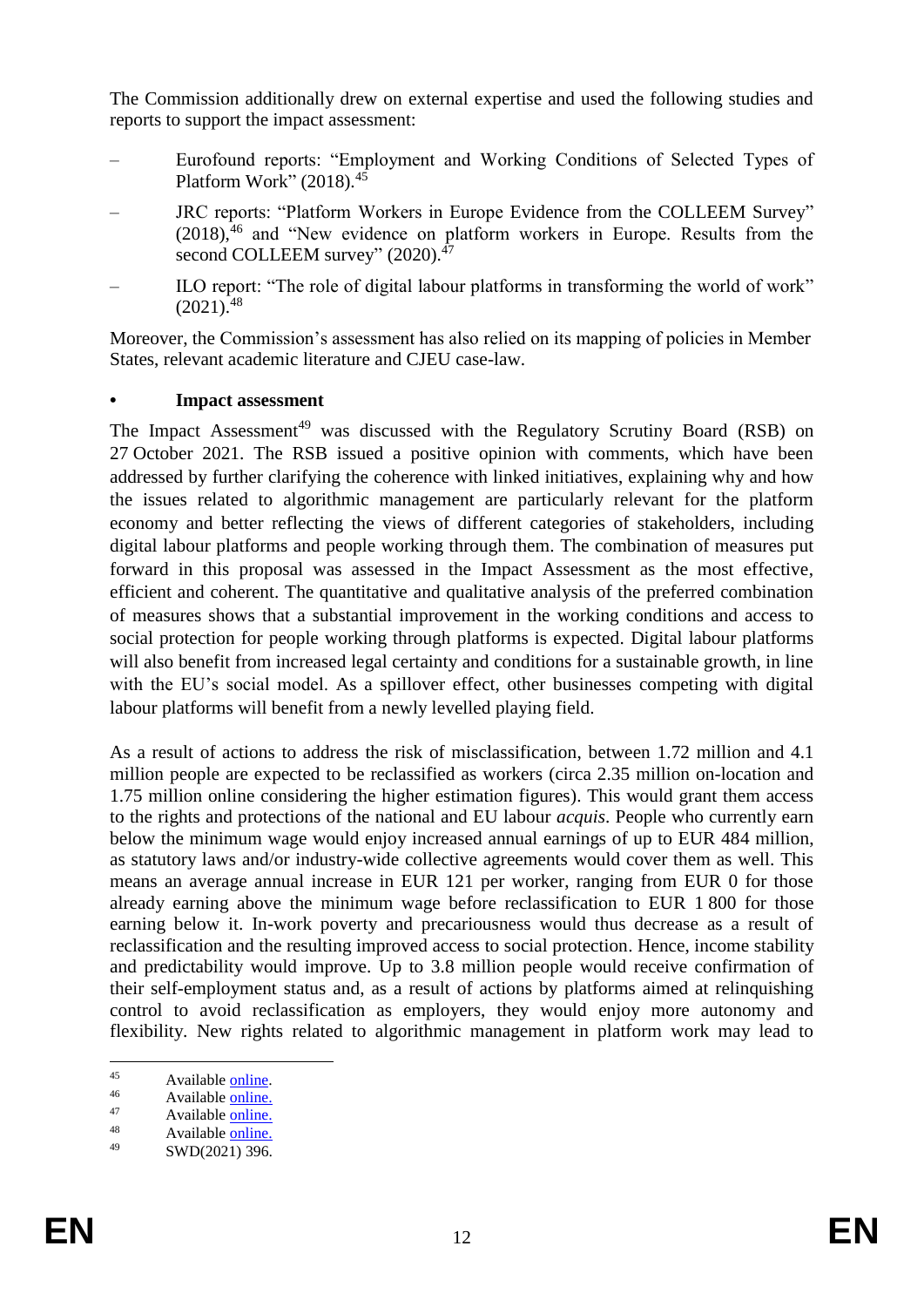improved working conditions for over 28 million people (both workers and self-employed) and greater transparency in the use of artificial intelligence (AI) at the workplace, with positive spill-over effects for the wider market of AI systems. The initiative would also improve transparency and traceability of platform work, including in cross-border situations, with positive effects for national authorities in terms of better enforcement of existing labour and fiscal rules, as well as improved collection of tax and social protection contributions. To this end, Member States could benefit from up to EUR 4 billion in increased tax and social protection contributions per year.

Actions to address the risk of misclassification could result in up to EUR 4.5 billion increase in costs per year for digital labour platforms. Businesses relying on them and consumers may be faced with part of these costs, depending on how digital labour platforms decide to pass them onto third parties. New rights related to algorithmic management and the foreseen measures to improve enforcement, transparency and traceability imply negligible to low costs for digital labour platforms. The initiative may negatively affect the flexibility enjoyed by people working through platforms. However, such flexibility, especially in terms of arranging work schedules, may be only apparent already now, since actual working times depend on the real-time demand for services, supply of workers, and other factors. It was not possible to meaningfully quantify what this would entail in terms of change in full-time equivalents and potential job losses, given the very high number of variables such calculation would entail (e.g. evolving national regulatory landscapes, shifts in platforms' sources of investment, reallocation of tasks from part-time false self-employed to full-time workers). For some people working through digital labour platforms currently earning above the minimum wage, reclassification might lead to lower wages, as some digital labour platforms might offset higher social protection costs by reducing salaries.

Other measures considered in the Impact Assessment included: non-binding guidelines on how to deal with misclassification cases; a combination of a shift in the burden of proof with out-of-court administrative procedures for dealing with the misclassification of the employment status; non-binding guidelines on algorithmic management; algorithmic management rights for workers only; data interoperability obligations for digital labour platforms; setting up national registers to improve relevant data collection and keep track of platform work developments, including in cross border situations. They were overall considered less efficient, less effective and less coherent vis-à-vis the stated objectives of the initiative, as well as with the overarching values, aims, objectives and existing and forthcoming initiatives of the EU.

# **• Regulatory fitness and simplification**

The initiative includes different sets of measures, some of which aim at minimising compliance costs for micro, small and medium-sized enterprises (SME). While measures addressing the risk of misclassification cannot be mitigated because they directly pertain to fundamental workers' rights, the administrative procedures required by the measures on algorithmic management and on improving enforcement, traceability and transparency allow for mitigations tailored to SMEs. Notably, these include longer deadlines to provide responses for requests of review of algorithmic decisions and the reduction in the frequency of updating relevant information.

# **• Fundamental rights**

The Charter of Fundamental Rights of the European Union protects a broad range of rights in the employment context. These include the workers' right to fair and just working conditions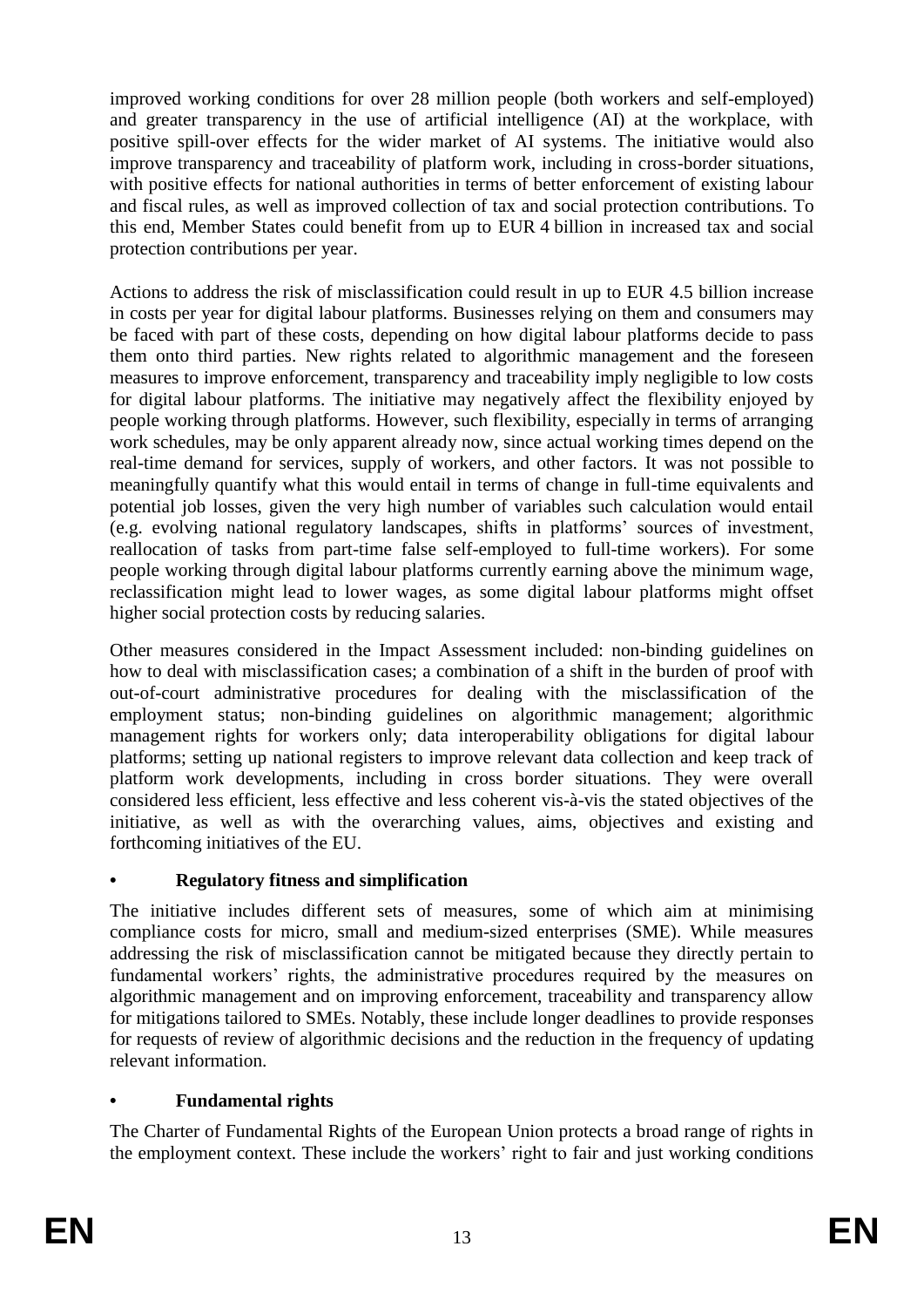(Article 31) and to information and consultation within the undertaking (Article 27) , as well as the right to the protection of personal data (Article 8) and the freedom to conduct a business (Article 16). The proposed Directive promotes the rights contained in the Charter in the platform work context by addressing the employment status misclassification and by putting forward specific provisions regarding the use of automated monitoring and decisionmaking systems in platform work. It also strengthens information and consultation rights for platform workers and their representatives on decisions likely to lead to the introduction of or substantial changes in the use of automated monitoring and decision-making systems.

# **4. BUDGETARY IMPLICATIONS**

The proposal does not require additional resources from the European Union's budget.

# **5. OTHER ELEMENTS**

# **• Implementation plans and monitoring, evaluation and reporting arrangements**

Member States must transpose the Directive two years after it enters into force and communicate to the Commission the national execution measures via the MNE-Database. In line with Article 153(3) TFEU, they may entrust the social partners with the implementation of the Directive. The Commission stands ready to provide technical support to Member States to implement the Directive.

The Commission will review the implementation of the Directive five years after it enters into force and propose, where appropriate, legislative amendments. Progress towards achieving the objectives of the initiative will be monitored by a series of core indicators (listed in the Impact Assessment Report). The monitoring framework will be subject to further adjustment according to the final legal and implementation requirements and timeline.

# **• Explanatory documents (for directives)**

The proposed Directive touches on labour law, specifies and complements data protection rules and contains both substantive and procedural rules. Member States might use different legal instruments to transpose it. It is therefore justified that Member States accompany the notification of their transposition measures with one or more documents explaining the relationship between the components of the Directive and the corresponding parts of national transposition instruments, in accordance with the Joint Political Declaration of 28 September 2011 of Member States and the Commission on explanatory documents.<sup>50</sup>

# **• Detailed explanation of the specific provisions of the proposal**

# *Chapter I – General provisions*

# *Article 1 – Subject matter and scope*

This provision establishes the purpose of the Directive, namely to improve the working conditions of persons performing platform work by ensuring correct determination of their employment status, by promoting transparency, fairness and accountability in algorithmic management in platform work and by improving transparency in platform work, including in cross-border situations.

This article also defines the personal scope of the Directive, which includes persons performing platform work in the Union, irrespective of their employment status, albeit to a

<sup>50</sup> <sup>50</sup> OJ C 369, 17.12.2011, p. 14.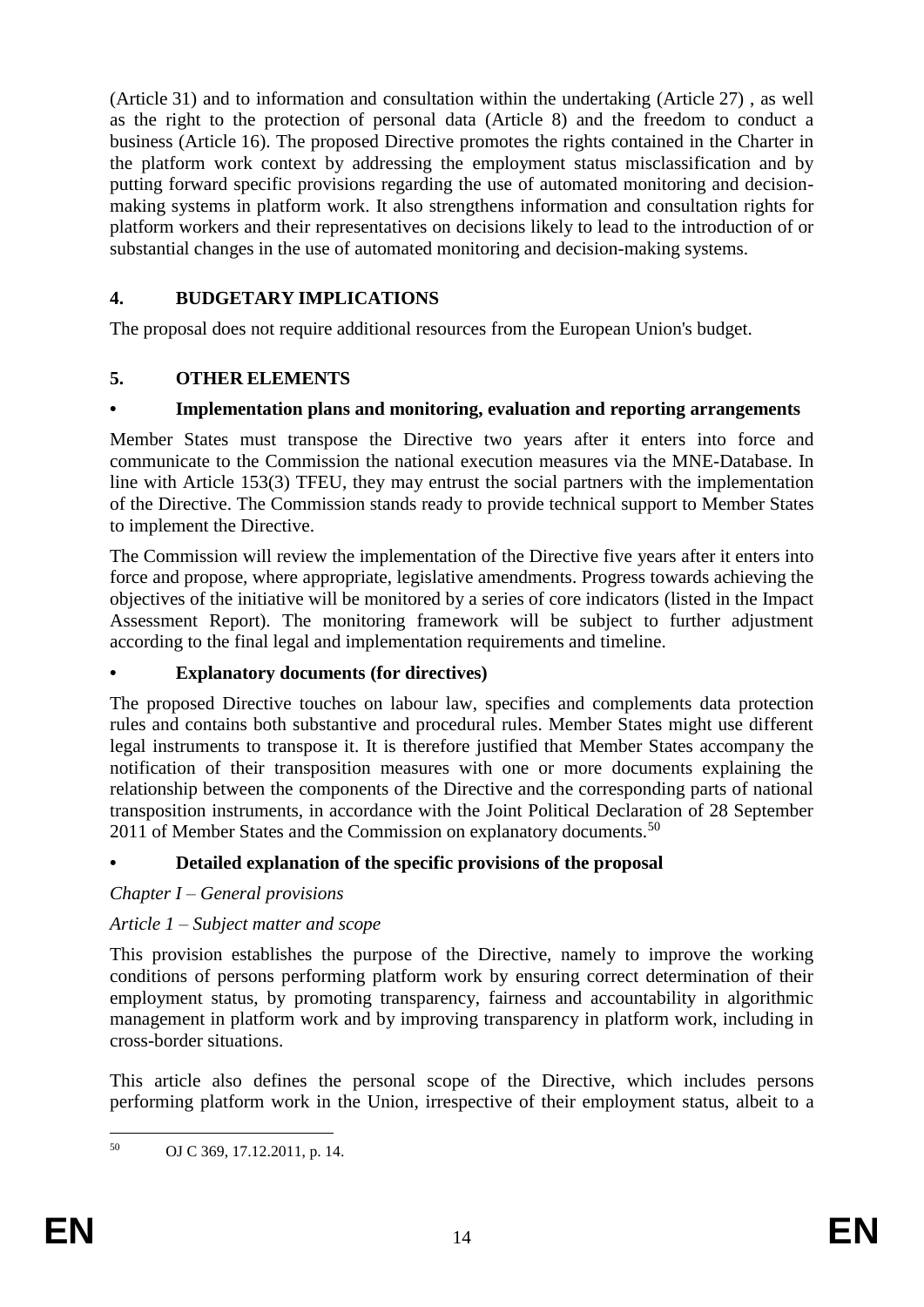various extent depending on the provisions concerned. As a general rule, the Directive covers persons who have, or who based on an assessment of facts may be deemed to have, an employment contract or employment relationship as defined by the law, collective agreements or practice in force in the Member States, with consideration to the case-law of the CJEU. This approach is meant to include situations where the employment status of the person performing platform work is not clear, including instances of false self-employment, so as to allow correct determination of that status.

However, the provisions of the chapter on algorithmic management, which are related to the processing of personal data and thus covered by the legal basis of Article 16(2) TFEU, also apply to persons performing platform work in the Union who do not have an employment relationship, i.e. the genuine self-employed and those with another employment status that may exist in some Member States.

The digital labour platforms concerned by this proposal are those which organise platform work in the Union, irrespective of their place of establishment and irrespective of the law otherwise applicable. The decisive element for the territorial applicability is thus the place where platform work is performed and not the place where the digital labour platform is established or where the service to the recipient is offered or provided.

# *Article 2 – Definitions*

This provision defines a number of terms and concepts necessary to interpret the provisions of the Directive, including 'digital labour platform', 'platform work' and 'representative'. It distinguishes between 'persons performing platform work' – irrespective of their employment status – and 'platform workers' – who are in an employment relationship.

### *Chapter II – Employment status*

## *Article 3 – Correct determination of the employment status*

This article requires Member States to have in place appropriate procedures to verify and ensure the correct determination of the employment status of persons performing platform work, so as to allow persons that are possibly misclassified as self-employed (or any other status) to ascertain whether they should be considered to be in an employment relationship – in line with national definitions – and, if so, to be reclassified as workers. This will ensure that false self-employed have the possibility to obtain access to working conditions laid down in Union or national law in line with their correct employment status.

The provision also clarifies that the correct determination of the employment status should be based on the principle of the primacy of facts, i.e. guided primarily by the facts relating to the actual performance of work and the remuneration, taking into account the use of algorithms in platform work, and not by how the relationship is defined in the contract. Where an employment relationship exists, the procedures in place should also clearly identify who is to assume the obligations of the employer.

### *Article 4 – Legal presumption*

This provision establishes the legal presumption that an employment relationship exists between the digital labour platform and a person performing platform work, if the digital labour platform controls certain elements of the performance of work. Member States are required to establish a framework to ensure that the legal presumption applies in all relevant administrative and legal proceedings and that enforcement authorities, such as labour inspectorates or social protection bodies, can also rely on that presumption.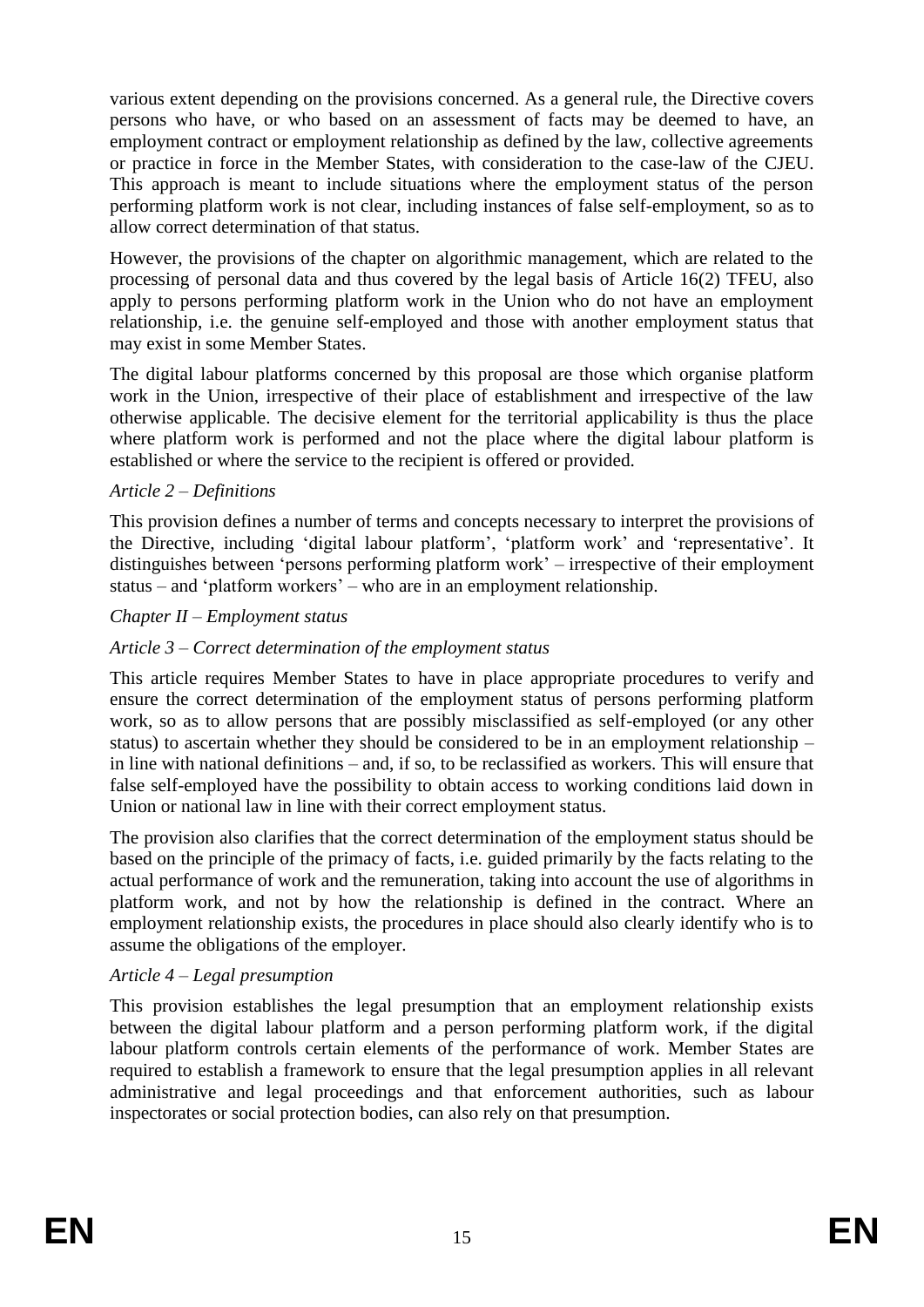The article defines criteria that indicate that the digital labour platform controls the performance of work. The fulfillment of at least two indicators should trigger the application of the presumption.

Member States are also required to ensure effective implementation of the legal presumption through supporting measures, such as disseminating information to the public, developing guidance and strengthening controls and field inspections, which are essential to ensure legal certainty and transparency for all parties involved.

The provision also clarifies that the legal presumption should not have retroactive effects, i.e. should not apply to factual situations before the transposition deadline of the Directive.

# *Article 5 – Possibility to rebut the legal presumption*

This provision ensures the possibility to rebut the legal presumption in relevant legal and administrative proceedings, i.e. to prove that the contractual relationship at stake is in fact not an 'employment relationship' in line with the definition in force in the Member State concerned. The burden of proof that there is no employment relationship will be on the digital labour platform.

## *Chapter III – Algorithmic management*

# *Article 6 – Transparency on and use of automated monitoring and decision-making systems*

This provision requires digital labour platforms to inform platform workers of the use and key features of automated monitoring systems – which are used to monitor, supervise or evaluate the work performance of platform workers through electronic means – and automated decision making systems – which are used to take or support decisions that significantly affect platform workers' working conditions.

The information to be provided includes the categories of actions monitored, supervised and evaluated (including by clients) and the main parameters that such systems take into account for automated decisions. The article specifies in what form and at which point in time this information is to be provided and that it should also be made available to labour authorities and platform workers' representatives upon request.

In addition, the article provides that digital labour platforms must not process any personal data concerning platform workers that are not intrinsically connected to and strictly necessary for the performance of their contract. This includes data on private conversations, on the health, psychological or emotional state of the platform worker and any data while the platform worker is not offering or performing platform work.

### *Article 7 – Human monitoring of automated systems*

This provision requires digital labour platforms to regularly monitor and evaluate the impact of individual decisions taken or supported by automated monitoring and decision-making systems on working conditions. In particular, digital labour platforms will have to evaluate the risks of automated monitoring and decision-making systems to the safety and health of platform workers and ensure that such systems do not in any manner put undue pressure on platform workers or otherwise put at risk the physical and mental health of platform workers.

The article also stipulates the need for digital labour platforms to ensure sufficient human resources for this monitoring of automated systems. The persons charged by the digital labour platform with that task must have the necessary competence, training and authority to exercise their function and must be protected from negative consequences (such as dismissal or other sanctions) for overriding automated decisions.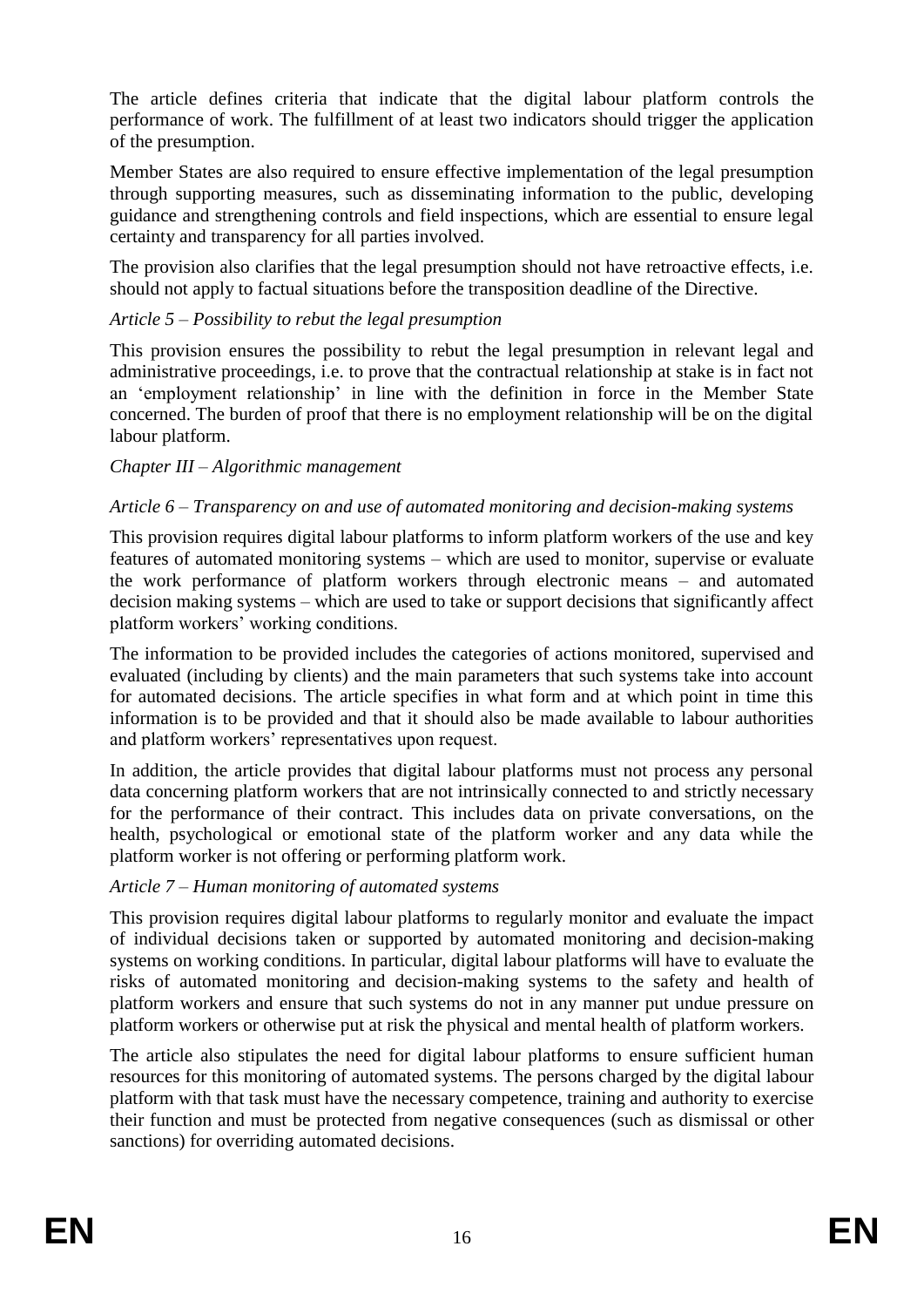# *Article 8 – Human review of significant decisions*

This provision establishes the right for platform workers to obtain an explanation from the digital labour platform for a decision taken or supported by automated systems that significantly affects their working conditions. For that purpose the digital labour platform should provide the possibility for them to discuss and clarify the facts, circumstances and reasons for such decisions with a human contact person at the digital labour platform.

In addition, the article requires digital labour platforms to provide a written statement of reasons for any decision to restrict, suspend or terminate the platform worker's account, to refuse the remuneration for work performed by the platform worker, or affecting the platform worker's contractual status.

Where the explanation obtained is not satisfactory or where platform workers consider their rights infringed, they also have the right to request the digital labour platform to review the decision and to obtain a substantiated reply within a week. Digital labour platforms have to rectify the decision without delay or, if that is not possible anymore, to provide adequate compensation, if the decision infringes the platform worker's rights.

## *Article 9 – Information and consultation*

This provision requires digital labour platforms to inform and consult platform workers' representatives or, if there are no representatives, the platform workers themselves on algorithmic management decisions, for instance if they intend to introduce new automated monitoring or decision-making systems or make substantial changes to those systems. The aim of this provision is to promote social dialogue on algorithmic management. Given the complexity of the subject matter, the representatives or the platform workers concerned can be assisted by an expert of their choice. This article is without prejudice to existing information and consultation requirements under Directive 2002/14/EC.

# *Article 10 – Persons performing platform work who do not have an employment relationship*

This provision ensures that the provisions on transparency, human monitoring and review of Articles 6, 7 and  $8$  – which relate to the processing of personal data by automated systems – also apply to persons performing platform work who do not have an employment contract or employment relationship, i.e. the genuine self-employed. This does not include the provisions on health and safety at work, which are specific to workers.

This is without prejudice to the provisions of the Platforms-to-Business Regulation (2019/1150). Its provisions prevail if they cover specific aspects of the Directive in respect of self-employed 'business users' within the meaning of the Regulation. Article 8 does not apply to 'business users' at all.

# *Chapter IV – Transparency on platform work*

# *Article 11 – Declaration of platform work*

This provision clarifies that digital labour platforms which are employers have to declare work performed by platform workers to the competent labour and social protection authorities of the Member State in which the work is performed and to share relevant data with those authorities, in accordance with national rules and procedures. This clarification is particularly relevant for digital labour platforms which are established in another country than the one where platform work is performed.

*Article 12 – Access to relevant information on platform work*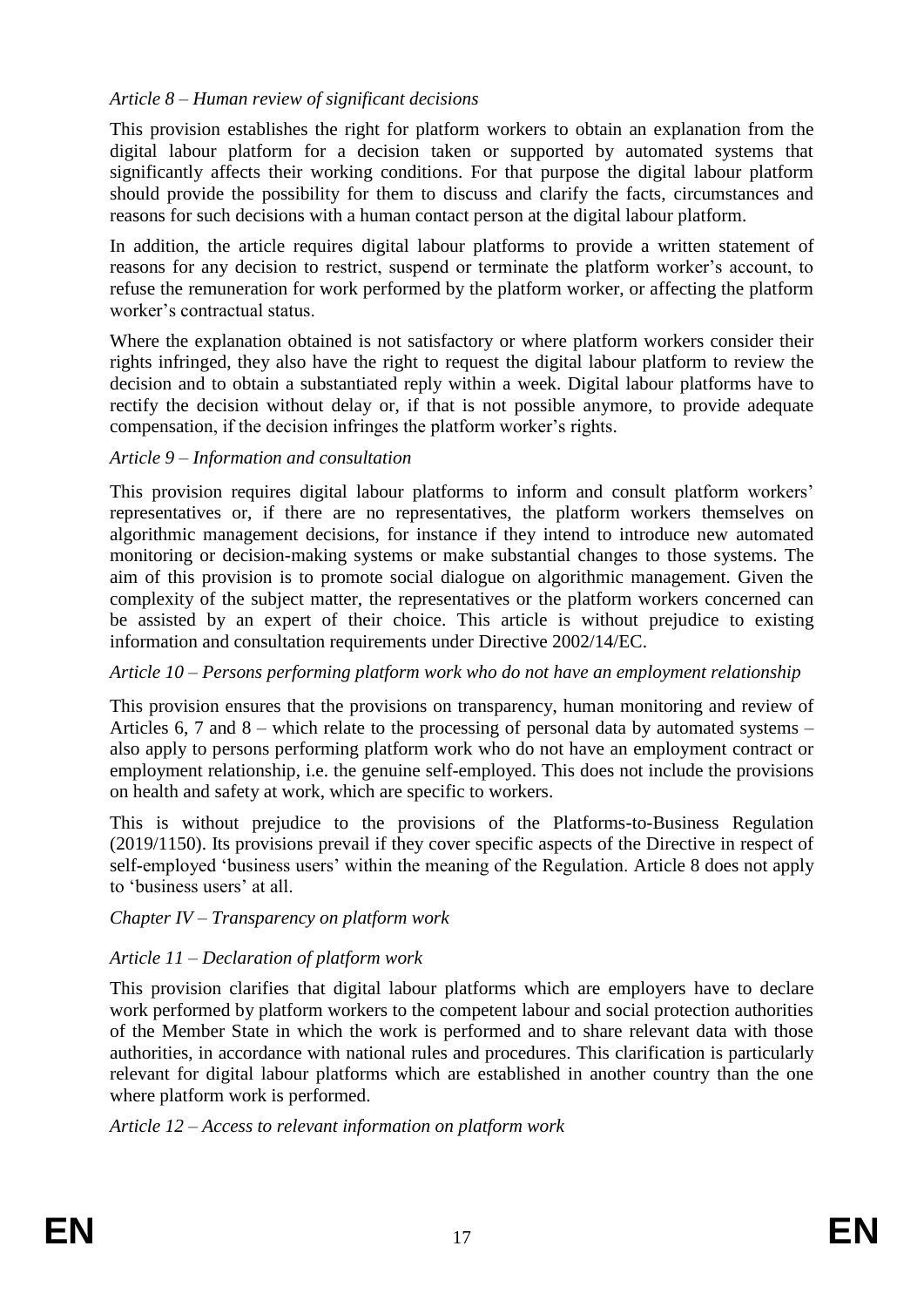This provision requires digital labour platforms to make certain information accessible to labour, social protection and other relevant authorities ensuring compliance with legal obligations and the representatives of persons performing platform work. This information includes the number of persons performing platform work through the digital labour platform concerned on a regular basis and their contractual or employment status, as well as the general terms and conditions applicable to those contractual relationships. The information should be regularly updated and further clarifications and details should be provided at request.

## *Chapter V – Remedies and enforcement*

## *Article 13 – Right to redress*

This provision requires Member States to provide access to effective and impartial dispute resolution and a right to redress and, where appropriate, adequate compensation, for infringements of the rights established under the Directive.

## *Article 14 – Procedures on behalf or in support of persons performing platform work*

This provision enables representatives of persons performing platform work or other legal entities which have a legitimate interest in defending the rights of persons performing platform work, to engage in any judicial or administrative procedure to enforce any of the rights or obligations under this proposal. Such entities should have the right to act on behalf or in support of a person performing platform work, with the person's approval, in such procedures and also to bring claims on behalf of more than one person performing platform work. This aims at overcoming the procedural and cost-related obstacles that persons performing platform work face in particular when seeking to have their employment status correctly determined.

## *Article 15 – Communication channels for persons performing platform work*

This article requires digital labour platforms to create the possibility for persons performing platform work to contact and communicate with each other, and to be contacted by representatives of persons performing platform work, through the digital labour platforms' digital infrastructure or similarly effective means. The aim is to ensure the possibililty for persons performing platform work to get to know and communicate with each other, also in view of defending their interests, despite the lack of a common place of work.

### *Article 16 – Access to evidence*

This article ensures that national courts or other competent authorities can order the digital labour platform to disclose relevant evidence lying in their control, during proceedings concerning a claim regarding correct determination of the employment status of persons performing platform work. This includes evidence containing confidential information – such as relevant data on algorithms – where they consider it relevant to the claim, provided that effective measures are in place to protect this information.

### *Article 17 – Protection against adverse treatment or consequences*

This provision requires Member States to provide persons performing platform work complaining about breaches of provisions adopted pursuant to the Directive with adequate judicial protection against any adverse treatment or consequences by the digital labour platform.

### *Article 18 – Protection from dismissal*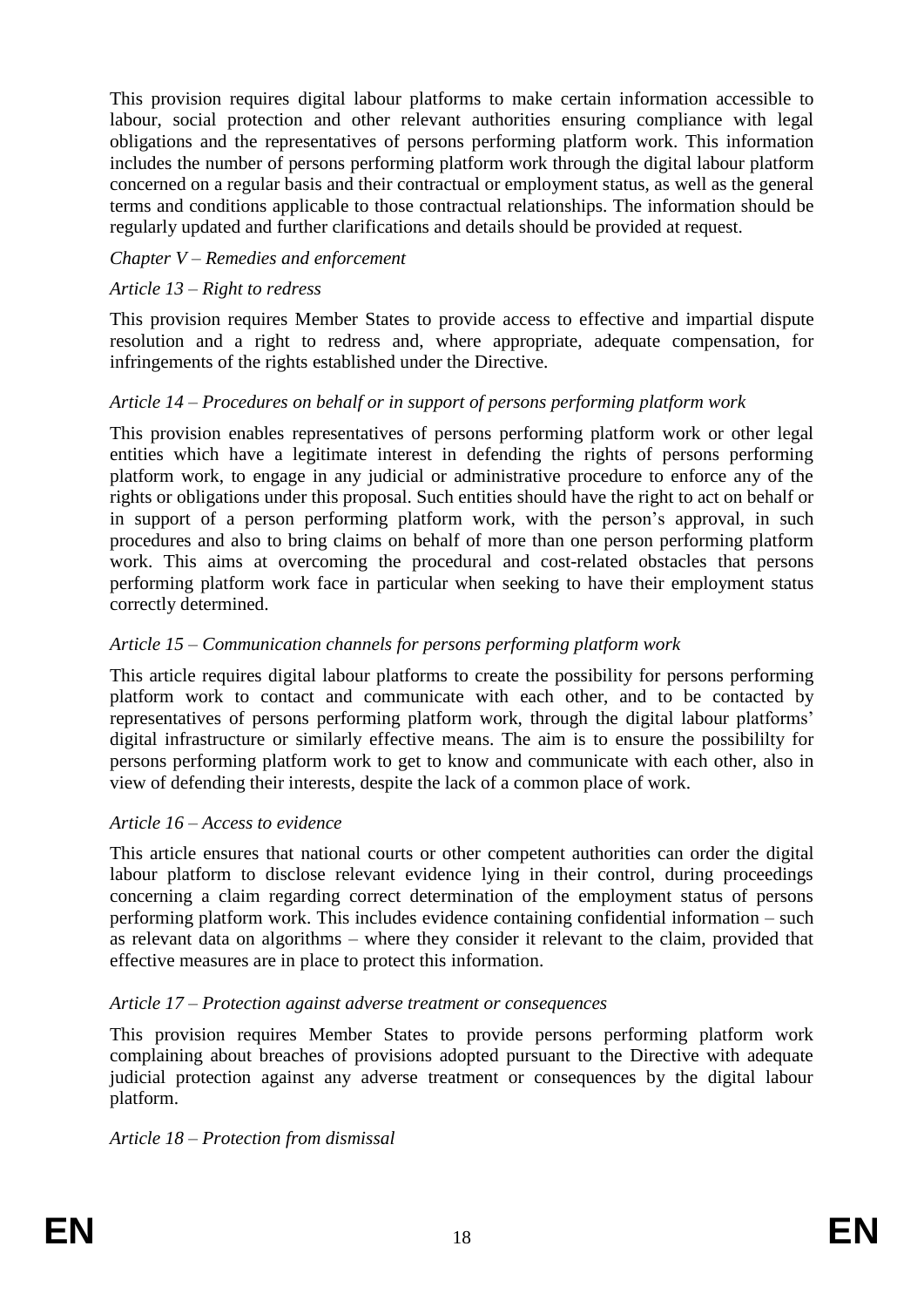If a person performing platform work considers that he or she has been dismissed or subject to equivalent detriment (such as the deactivation of the account) on the ground that he or she exercises rights established in the Directive, and is able to establish facts which support this assertion, this provision places on the digital labour platform the burden to prove that the dismissal or alleged detrimental treatment was based on other objective reasons.

# *Article 19 – Supervision and penalties*

This provision clarifies that the procedural framework for the enforcement of GDPR rules, in particular as regards supervision, cooperation and consistency mechanisms, remedies, liability and penalties applies to the provisions on algorithmic management which are based on Article 16 TFEU and that the data protection supervisory authorities are competent to monitor the application of those provisions, including the power to impose administrative fines.

The provision requires labour and social protection authorities and data protection supervisory authorities to cooperate, including by exchanging relevant information.

It also requires Member States to provide for effective, proportionate and dissuasive penalties for breaches of the obligations under this Directive, and to make sure that they are applied.

# *Chapter VI – Final provisions*

# *Article 20 – More favourable provisions*

This provision allows Member States to provide a higher level of protection for workers than that guaranteed by the Directive, and preventing its use to lower existing standards in the same fields. This applies to self-employed persons only insofar as more favourable rules are compatible with internal market rules.

## *Article 21 – Implementation*

This provision establishes the maximum period that Member States have in order to transpose the Directive into national law and communicate the relevant texts to the Commission. This period is set at two years after the date of entry into force. Moreover, it highlights that Member States may entrust the social partners with the implementation of the Directive, where social partners request to do so and as long as the Member States take all the necessary steps to ensure that they can at all times guarantee the results sought under this Directive.

### *Article 22 – Review by the Commission*

This is a standard provision requiring the Commission to review the implementation of this Directive five years after its entry into force, and to assess the need to revise and update the Directive.

# *Articles 23 and 24 – Entry into force and Addressees*

These provisions stipulate that the Directive is to enter into force on the twentieth day following its publication in the Official Journal and is addressed to the Member States.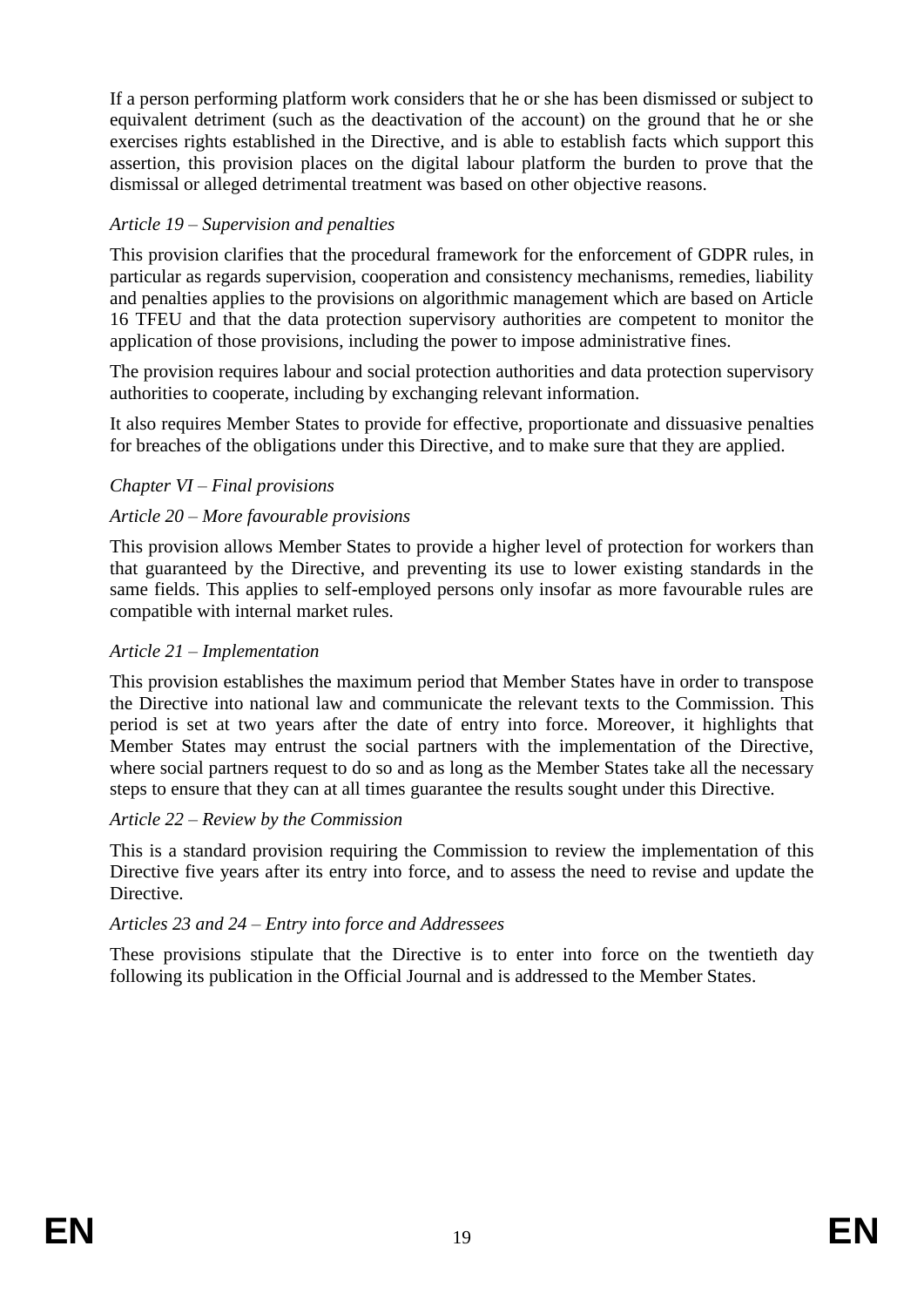## 2021/0414 (COD)

### Proposal for a

# **DIRECTIVE OF THE EUROPEAN PARLIAMENT AND OF THE COUNCIL**

### **on improving working conditions in platform work**

# (Text with EEA relevance)

## THE EUROPEAN PARLIAMENT AND THE COUNCIL OF THE EUROPEAN UNION,

Having regard to the Treaty on the Functioning of the European Union, and in particular Article 153 (2), point (b), in conjunction with Article 153 (1), point (b), and Article 16(2) thereof,

Having regard to the proposal from the European Commission,

After transmission of the draft legislative act to the national parliaments,

Having regard to the opinion of the European Economic and Social Committee<sup>1</sup>,

Having regard to the opinion of the Committee of the Regions<sup>2</sup>,

Acting in accordance with the ordinary legislative procedure,

Whereas:

- (1) Pursuant to Article 3 of the Treaty on European Union, the objectives of the Union are, amongst others, to promote the well-being of its peoples and to work for the sustainable development of Europe based on a highly competitive social market economy, aiming at full employment and social progress.
- (2) This Directive respects fundamental rights and observes the principles recognised in particular by the Charter of Fundamental Rights of the European Union ('the Charter'). In particular, Article 31 of the Charter provides for the right of every worker to working conditions which respect his or her health, safety and dignity. Article 27 of the Charter protects the workers' right to information and consultation within the undertaking. Article 8 of the Charter provides that everyone has the right to the protection of personal data concerning him or her. Article 16 of the Charter recognises the freedom to conduct a business.
- (3) Principle No 5 of the European Pillar of Social Rights, proclaimed at Gothenburg on 17 November 2017<sup>3</sup> , provides that, regardless of the type and duration of the employment relationship, workers have the right to fair and equal treatment regarding working conditions, access to social protection and training; that, in accordance with legislation and collective agreements, the necessary flexibility for employers to adapt swiftly to changes in the economic context is to be ensured; and that innovative forms of work that ensure quality working conditions are to be fostered, that

 $\mathbf{1}$  $\frac{1}{2}$  OJ C, , p.

OJ  $C$  , ,  $p$ .

<sup>3</sup> Interinstitutional Proclamation on the European Pillar of Social Rights (OJ C 428, 13.12.2017, p. 10).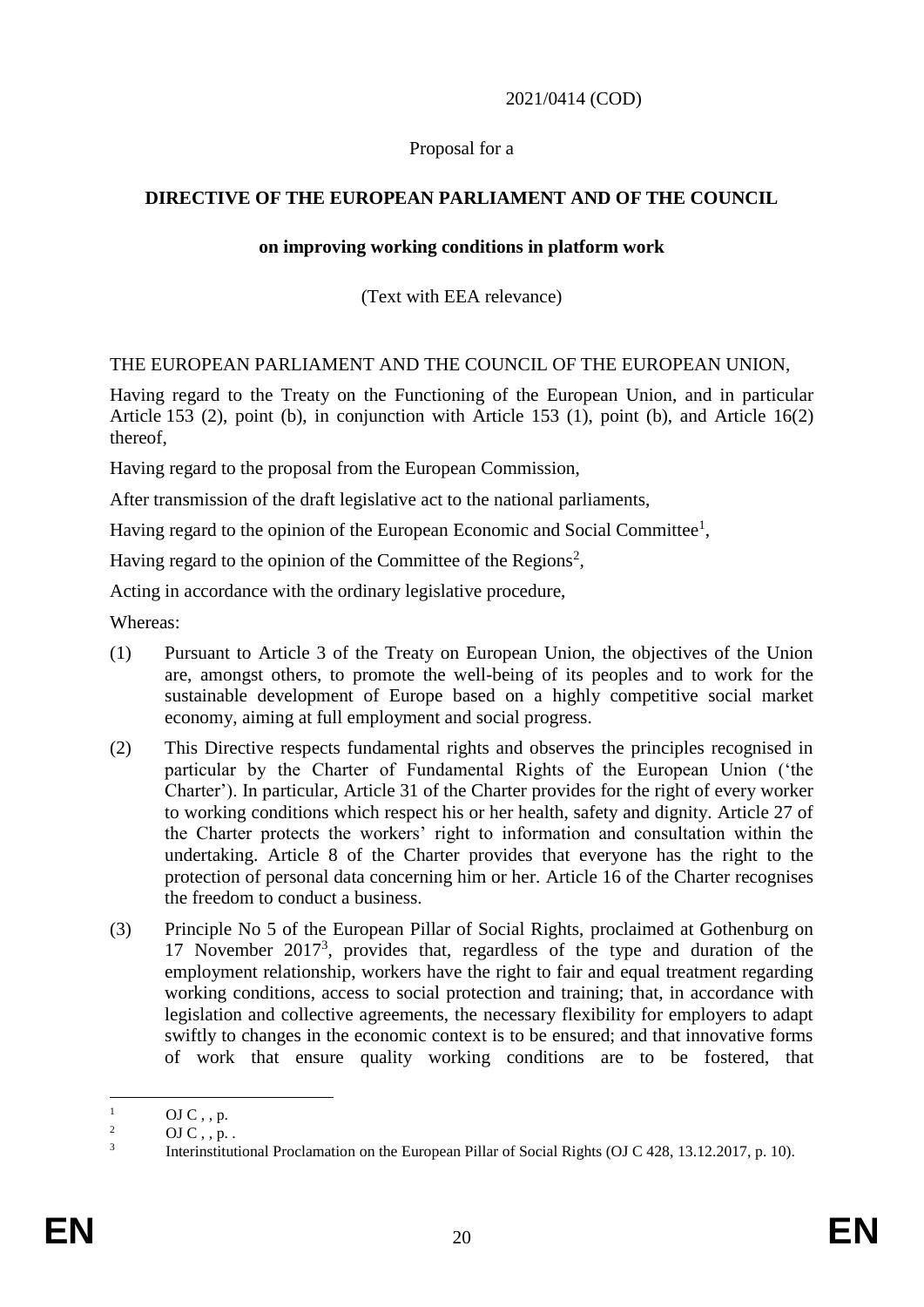entrepreneurship and self-employment are to be encouraged and that occupational mobility is to be facilitated. The Porto Social Summit of May 2021 welcomed the Action Plan accompanying the Social Pillar<sup>4</sup> as guidance for its implementation.

- (4) Digitalisation is changing the world of work, improving productivity and enhancing flexibility, while also carrying some risks for employment and working conditions. Algorithm-based technologies, including automated monitoring and decision-making systems, have enabled the emergence and growth of digital labour platforms.
- (5) Platform work is performed by individuals through the digital infrastructure of digital labour platforms that provide a service to their customers. By means of the algorithms, the digital labour platforms may control, to a lesser or greater extent – depending on their business model – the performance of the work, its remuneration and the relationship between their customers and the persons performing the work. Platform work can be performed exclusively online through electronic tools ('online platform work') or in a hybrid way combining an online communication process with a subsequent activity in the physical world ('on-location platform work'). Many of the existing digital labour platforms are international business actors deploying their activities and business models in several Member States or across borders.
- (6) Platform work can provide opportunities for accessing the labour market more easily, gaining additional income through a secondary activity or enjoying some flexibility in the organisation of working time. At the same time, platform work brings challenges, as it can blur the boundaries between employment relationship and self-employed activity, and the responsibilities of employers and workers. Misclassification of the employment status has consequences for the persons affected, as it is likely to restrict access to existing labour and social rights. It also leads to an uneven playing field with respect to businesses that classify their workers correctly, and it has implications for Member States' industrial relations systems, their tax base and the coverage and sustainability of their social protection systems. While such challenges are broader than platform work, they are particularly acute and pressing in the platform economy.
- (7) Court cases in several Member States have shown the persistence of misclassification of the employment status in certain types of platform work, in particular in sectors where digital labour platforms exert a certain degree of control over the remuneration and performance of work. While digital labour platforms frequently classify persons working through them as self-employed or 'independent contractors', many courts have found that the platforms exercise *de facto* direction and control over those persons, often integrating them in their main business activities and unilaterally determining the level of remuneration. Those courts have therefore reclassified purportedly self-employed persons as workers employed by the platforms. However, national case law has resulted in diverse outcomes and digital labour platforms have adapted their business model in various ways, thus increasing the lack of legal certainty over the employment status.
- (8) Automated monitoring and decision-making systems powered by algorithms increasingly replace functions that managers usually perform in businesses, such as allocating tasks, giving instructions, evaluating the work performed, providing incentives or imposing sanctions. Digital labour platforms use such algorithmic

 $\overline{A}$ <sup>4</sup> Communication from the Commission to the European Parliament, the Council, the European Economic and Social Committee and the Committee of the Regions, 'The European Pillar of Social Rights Action Plan', COM(2021) 102 final, 4.3.2021.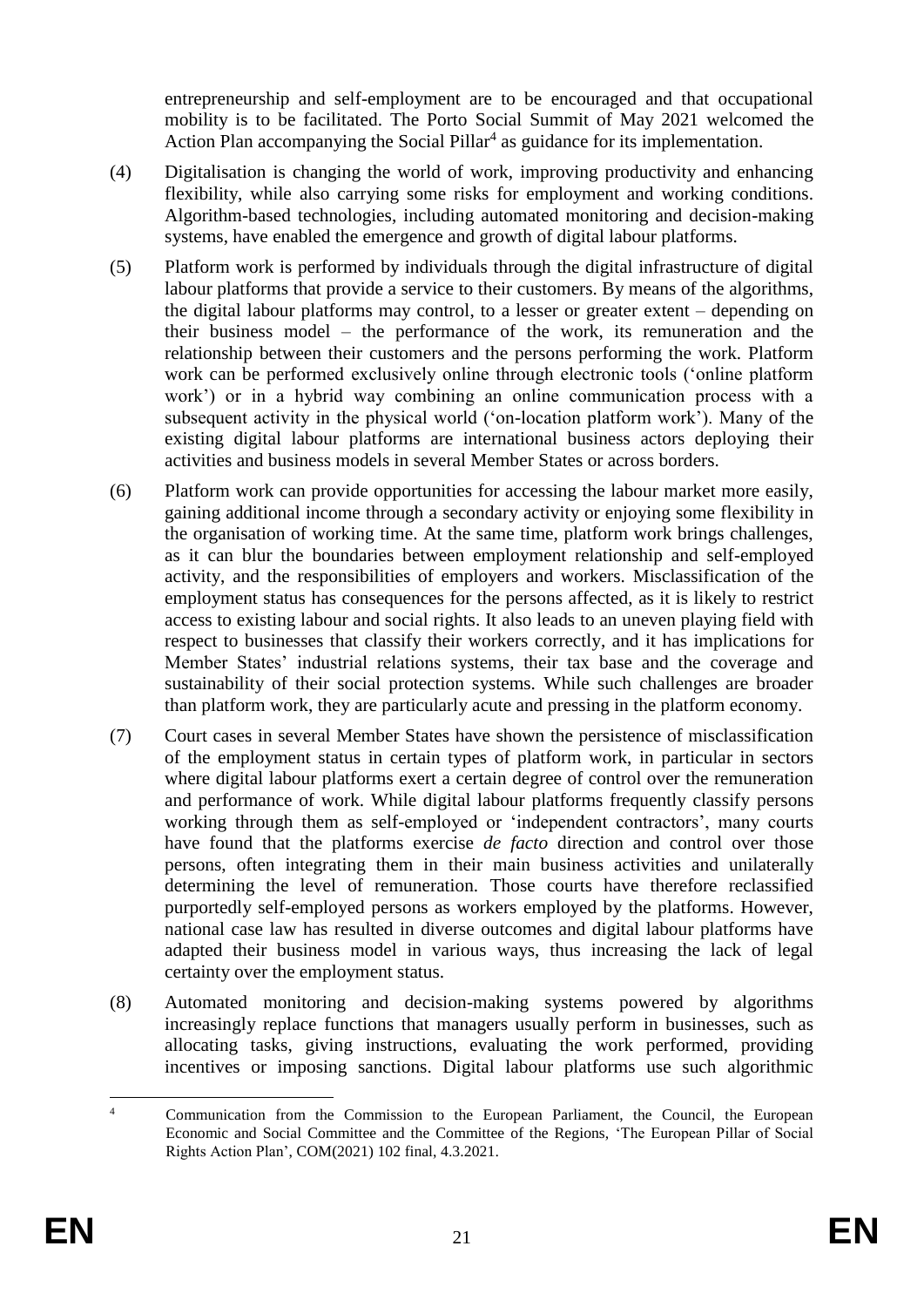systems as a standard way of organising and managing platform work through their infrastructure. Persons performing platform work subject to such algorithmic management often lack information on how the algorithms work, which personal data are being used and how their behaviour affects decisions taken by automated systems. Workers' representatives and labour inspectorates do not have access to this information either. Moreover, persons performing platform work often do not know the reasons for decisions taken or supported by automated systems and lack the possibility to discuss those decisions with a contact person or to contest them.

- (9) When platforms operate in several Member States or across borders, it is often unclear where the platform work is performed and by whom. Also, national authorities do not have easy access to data on digital labour platforms, including the number of persons performing platform work, their employment status, and their working conditions. This complicates the enforcement of applicable rules, including in respect of labour law and social protection.
- (10) A body of legal instruments provides for minimum standards in working conditions and labour rights across the Union. This includes in particular Directive (EU)  $2019/1152$  of the European Parliament and of the Council<sup>5</sup> on transparent and predictable working conditions, Directive 2003/88/EC of the European Parliament and of the Council<sup>6</sup> on working time, Directive 2008/104/EC of the European Parliament and of the Council<sup>7</sup> on temporary agency work, and other specific instruments on aspects such as health and safety at work, pregnant workers, work-life balance, fixed-term work, part-time work, posting of workers, information and consultation of workers, among others. While those instruments provide a level of protection to workers, they do not apply to the genuine self-employed.
- (11) Council Recommendation 2019/C 387/01<sup>8</sup> on access to social protection for workers and the self-employed recommends Member States to take measures ensuring formal and effective coverage, adequacy and transparency of social protection schemes for all workers and self-employed. Member States currently have varying degrees of providing social protection to the self-employed.
- (12) Regulation (EU) 2016/679 of the European Parliament and of the Council<sup>9</sup> ('General Data Protection Regulation') ensures the protection of natural persons with regard to the processing of personal data, and in particular provides certain rights and obligations as well as safeguards concerning lawful, fair and transparent processing of personal data, including with regard to automated individual decision-making.

 $\overline{5}$ <sup>5</sup> Directive (EU) 2019/1152 of the European Parliament and of the Council of 20 June 2019 on transparent and predictable working conditions in the European Union (OJ L 186, 11.7.2019, p. 105).

<sup>&</sup>lt;sup>6</sup> Directive 2003/88/EC of the European Parliament and of the Council of 4 November 2003 concerning certain aspects of the organisation of working time (OJ L 299, 18.11.2003, p. 9).

<sup>&</sup>lt;sup>7</sup> Directive 2008/104/EC of the European Parliament and of the Council of 19 November 2008 on temporary agency work (OJ L 327, 5.12.2008, p. 9).

<sup>&</sup>lt;sup>8</sup> Council Recommendation of 8 November 2019 on access to social protection for workers and the selfemployed (2019/C 387/01) (OJ C 387, 15.11.2019, p. 1).

<sup>&</sup>lt;sup>9</sup> Regulation (EU) 2016/679 of the European Parliament and of the Council of 27 April 2016 on the protection of natural persons with regard to the processing of personal data and on the free movement of such data, and repealing Directive 95/46/EC (General Data Protection Regulation) (OJ L 119, 4.5.2016, p. 1).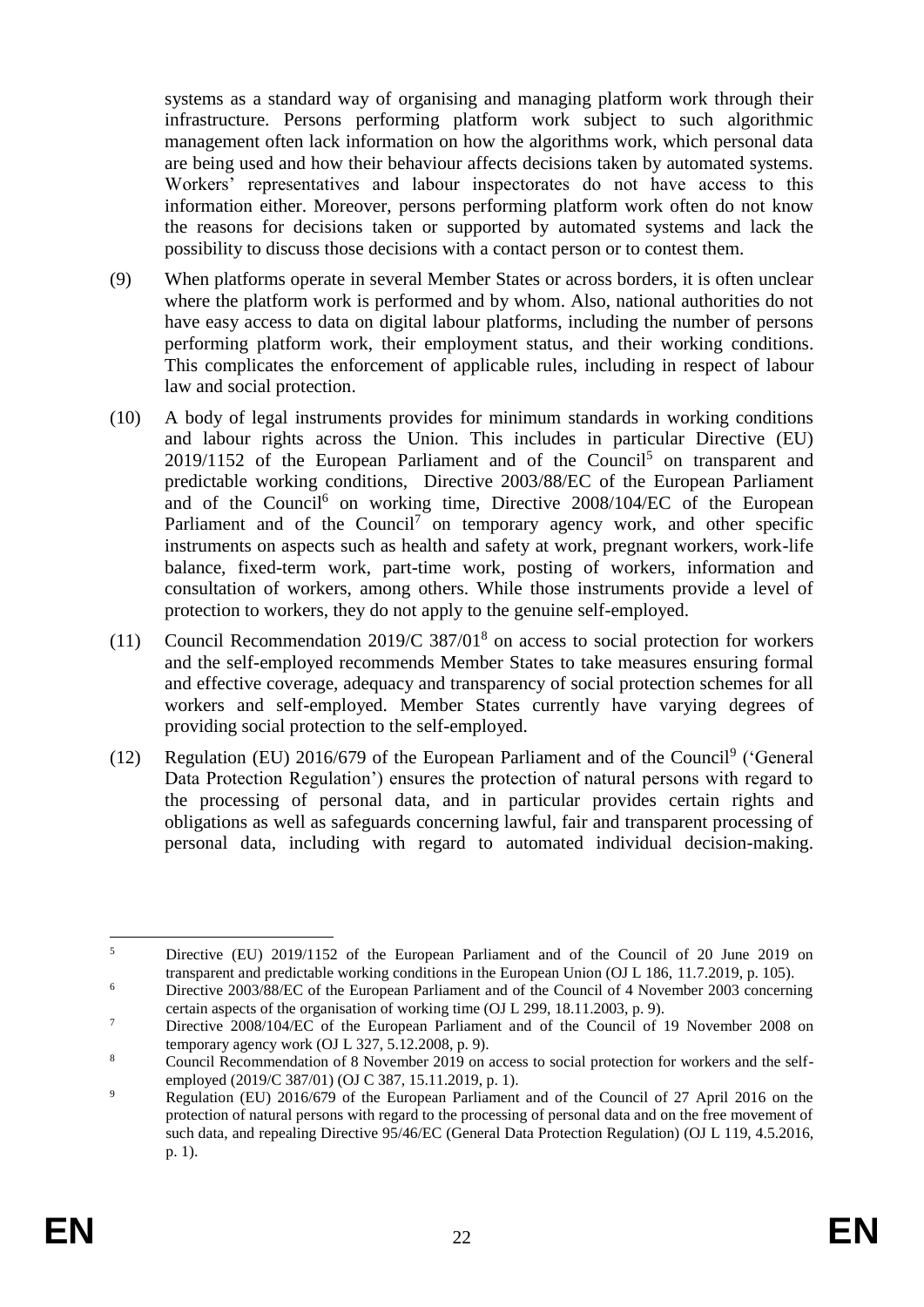Regulation (EU) 2019/1150 of the European Parliament and of the Council<sup>10</sup> promotes fairness and transparency for 'business users' using online intermediation services provided by operators of online platforms. The European Commission has proposed further legislation laying down harmonised rules for providers and users of artificial intelligence systems $^{11}$ .

- (13) While existing or proposed Union legal acts provide for certain general safeguards, challenges in platform work require some further specific measures. In order to adequately frame the development of platform work in a sustainable manner, it is necessary for the Union to set new minimum standards in working conditions to address the challenges arising from platform work. Persons performing platform work in the Union should be provided with a number of minimum rights aiming at ensuring correct determination of their employment status, at promoting transparency, fairness and accountability in algorithmic management, and at improving transparency in platform work, including in cross-border situations. This should be done with a view to improving legal certainty, creating a level playing field between digital labour platforms and offline providers of services and supporting the sustainable growth of digital labour platforms in the Union.
- (14) The Commission has undertaken a two-stage consultation of the social partners, in accordance with Article 154 of the Treaty on the Functioning of the European Union, on the improvement of working conditions in platform work. There was no agreement among the social partners to enter into negotiations with regard to those matters. It is, however, important to take action at Union level in this area by adapting the current legal framework to the emergence of platform work.
- (15) In addition, the Commission held extensive exchanges with relevant stakeholders, including digital labour platforms, associations of persons performing platform work, experts from academia, Member States and international organisations and representatives of civil society.
- (16) This Directive should apply to persons performing platform work in the Union who have, or who based on an assessment of facts may be deemed to have, an employment contract or employment relationship as defined by the law, collective agreements or practice in force in the Member States, with consideration to the case-law of the Court of Justice of the European Union. This should include situations where the employment status of the person performing platform work is not clear, so as to allow correct determination of that status. The provisions on algorithmic management which are related to the processing of personal data should also apply to genuine selfemployed and other persons performing platform work in the Union who do not have an employment relationship.
- (17) This Directive should apply to all digital labour platforms, irrespective of their place of establishment and irrespective of the law otherwise applicable, provided that the platform work organised through that digital labour platform is performed in the Union. A targeted set of mandatory rules should be established at Union level to ensure minimum rights on working conditions in platform work.

 $10\,$ Regulation (EU) 2019/1150 of the European Parliament and of the Council of 20 June 2019 on promoting fairness and transparency for business users of online intermediation services (OJ L 186, 11.7.2019, p. 57).

 $11$  COM(2021) 206 final, 21.4.2021.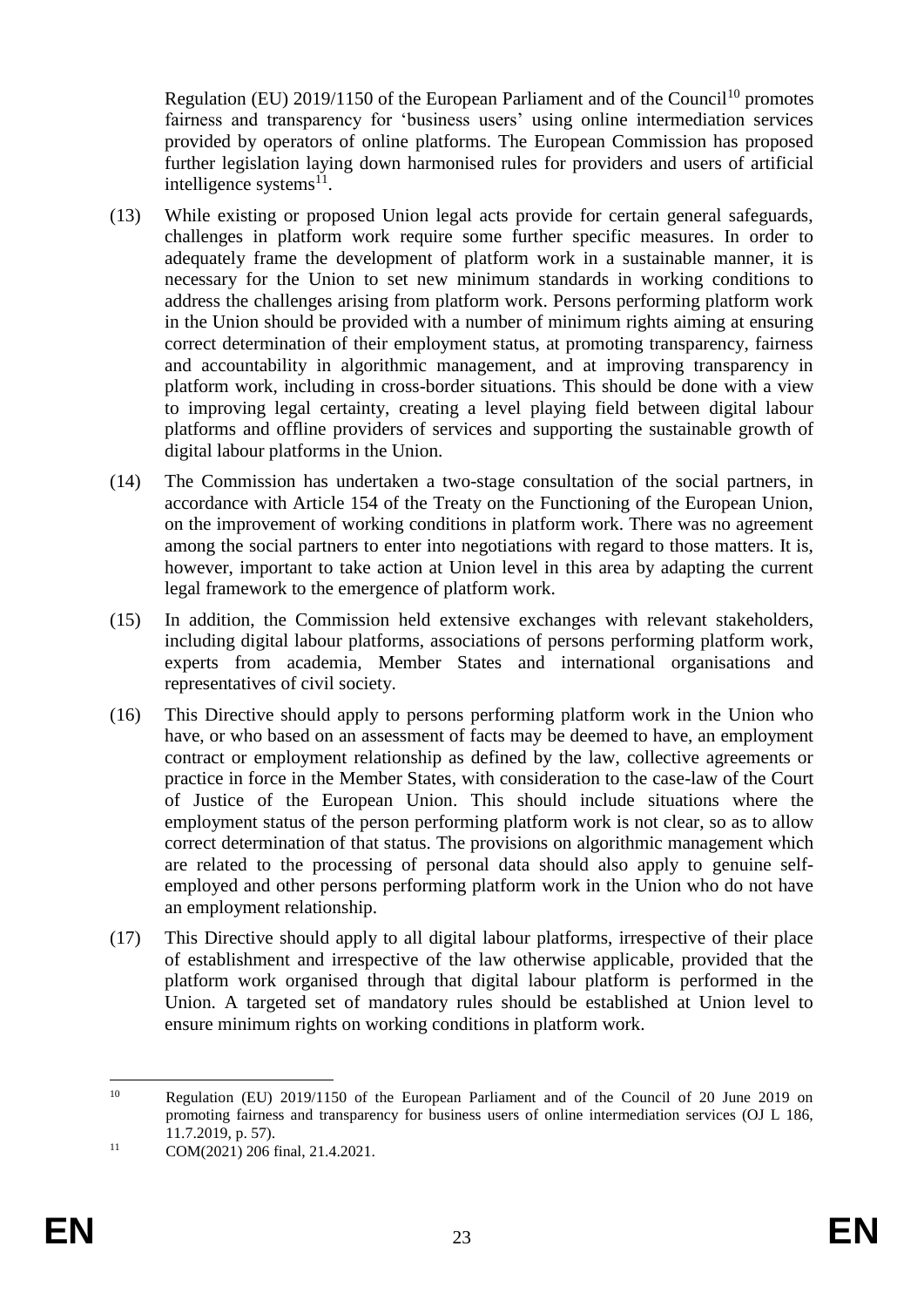- (18) Digital labour platforms differ from other online platforms in that they organise work performed by individuals at the request, one-off or repeated, of the recipient of a service provided by the platform. Organising work performed by individuals should imply at a minimum a significant role in matching the demand for the service with the supply of labour by an individual who has a contractual relationship with the digital labour platform and who is available to perform a specific task, and can include other activities such as processing payments. Online platforms which do not organise the work performed by individuals but merely provide the means by which service providers can reach the end-user, for instance by advertising offers or requests for services or aggregating and displaying available service providers in a specific area, without any further involvement, should not be considered a digital labour platform. The definition of digital labour platforms should not include providers of a service whose primary purpose is to exploit or share assets, such as short-term rental of accommodation. It should be limited to providers of a service for which the organisation of work performed by the individual, such as transport of persons or goods or cleaning, constitutes a necessary and essential and not merely a minor and purely ancillary component.
- (19) To combat false self-employment in platform work and to facilitate the correct determination of the employment status, Member States should have appropriate procedures in place to prevent and address misclassification of the employment status of persons performing platform work. The aim of those procedures should be to ascertain the existence of an employment relationship as defined by national law, collective agreements or practice with consideration to the case-law of the Court of Justice, and, where such employment relationship exists, to ensure full compliance with Union law applicable to workers as well as national labour law, collective agreements and social protection rules. Where self-employment or an intermediate employment status – as defined at national level – is the correct employment status, rights and obligations pursuant to that status should apply.
- (20) In its case law, the Court of Justice has established criteria for determining the status of a worker<sup>12</sup>. The interpretation by the Court of Justice of those criteria should be taken into account in the implementation of this Directive. The abuse of the status of self-employed persons, as defined in national law, either at national level or in crossborder situations, is a form of falsely declared work that is frequently associated with undeclared work. False self-employment occurs when a person is declared to be selfemployed while fulfilling the conditions characteristic of an employment relationship, in order to avoid certain legal or fiscal obligations.
- (21) The principle of primacy of facts, meaning that the determination of the existence of an employment relationship should be guided primarily by the facts relating to the actual performance of work, including its remuneration, and not by the parties' description of the relationship, in accordance with the 2006 Employment Relationship Recommendation (No 198) of the International Labour Organisation, is particularly

 $12$ <sup>12</sup> Judgments of the Court of Justice of 3 July 1986, Deborah Lawrie-Blum v Land Baden-Württemberg, C-66/85, ECLI:EU:C:1986:284; 14 October 2010, Union Syndicale Solidaires Isère v Premier ministre and Others, C-428/09, ECLI:EU:C:2010:612; 4 December 2014, FNV Kunsten Informatie en Media v Staat der Nederlanden, C-413/13, ECLI:EU:C:2014:2411; 9 July 2015, Ender Balkaya v Kiesel Abbruch- und Recycling Technik GmbH, C-229/14, ECLI:EU:C:2015:455; 17 November 2016, Betriebsrat der Ruhrlandklinik gGmbH v Ruhrlandklinik gGmbH, C-216/15, ECLI:EU:C:2016:883; 16 July 2020, UX v Governo della Repubblica italiana, C-658/18, ECLI:EU:C:2020:572; and order of the Court of Justice of 22 April 2020, B v Yodel Delivery Network Ltd, C-692/19, ECLI:EU:C:2020:288.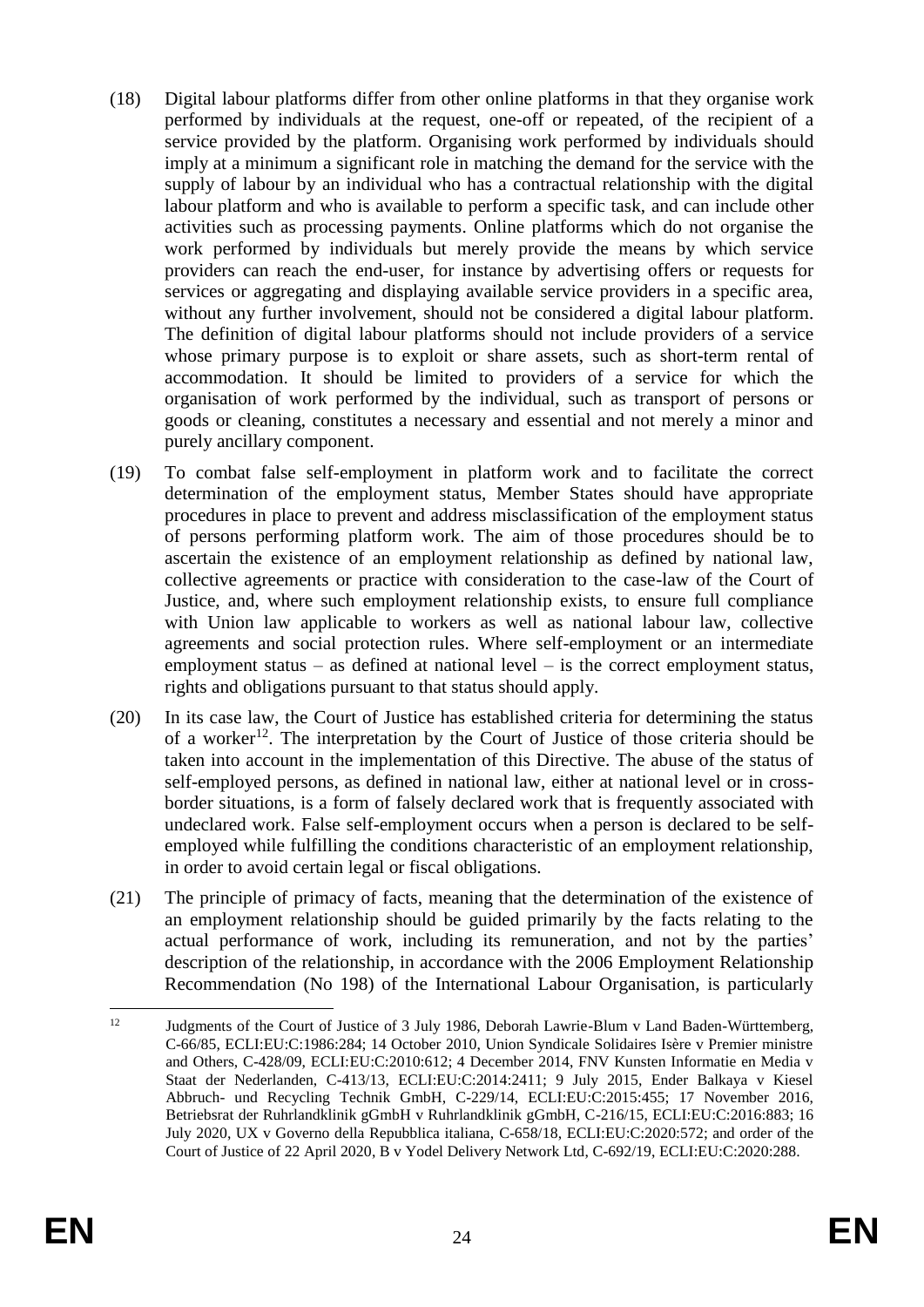relevant in the case of platform work, where contractual conditions are often unilaterally determined by one party.

- (22) Where the existence of an employment relationship is established based on facts, the party acting as employer should be clearly identified and that party should fulfil all the obligations resulting from its role as employer.
- (23) Ensuring correct determination of the employment status should not prevent the improvement of working conditions of genuine self-employed persons performing platform work. Where a digital labour platform decides – on a purely voluntary basis or in agreement with the persons concerned – to pay for social protection, accident insurance or other forms of insurance, training measures or similar benefits to selfemployed persons working through that platform, those benefits as such should not be regarded as determining elements indicating the existence of an employment relationship.
- (24) When digital labour platforms control certain elements of the performance of work, they act like employers in an employment relationship. Direction and control, or legal subordination, is an essential element of the definition of an employment relationship in the Member States and in the case-law of the Court of Justice. Therefore contractual relationships in which digital labour platforms exert a certain level of control over certain elements of the performance of work should be deemed, by virtue of a legal presumption, to be an employment relationship between the platform and the person performing platform work through it. As a result, that person should be classified as a worker having all the rights and obligations in accordance with that status, as laid down in national and Union law, collective agreements and practice. The legal presumption should apply in all relevant administrative and legal proceedings and should benefit the person performing platform work. Authorities in charge of verifying the compliance with or enforcing relevant legislation, such as labour inspectorates, social protection bodies or tax authorities, should also be able to rely on that presumption. Member States should put in place a national framework to reduce litigation and increase legal certainty.
- (25) Criteria indicating that a digital labour platform controls the performance of work should be included in the Directive in order to make the legal presumption operational and facilitate the enforcement of workers' rights. Those criteria should be inspired by Union and national case law and take into account national concepts of the employment relationship. The criteria should include concrete elements showing that the digital labour platform, for instance, determines in practice and not merely recommends the working conditions or the remuneration or both, gives instructions on how the work is to be performed or prevents the person performing platform work from developing business contacts with potential clients. In order for it to be effective in practice, two criteria should be always fulfilled to trigger the application of the presumption,. At the same time, the criteria should not cover situations where the persons performing platform work are genuine self-employed. Genuine self-employed persons are themselves responsible *vis-à-vis* their customers for how they perform their work and the quality of their outputs. The freedom to choose working hours or periods of absence, to refuse tasks, to use subcontractors or substitutes or to work for any third party is characteristic of genuine self-employment. Therefore, *de facto* restricting such discretions by a number of conditions or through a system of sanctions, should also be considered as an element of controlling the performance of work. Closely supervising the performance of work or thoroughly verifying the quality of the results of that work, including through electronic means, which does not merely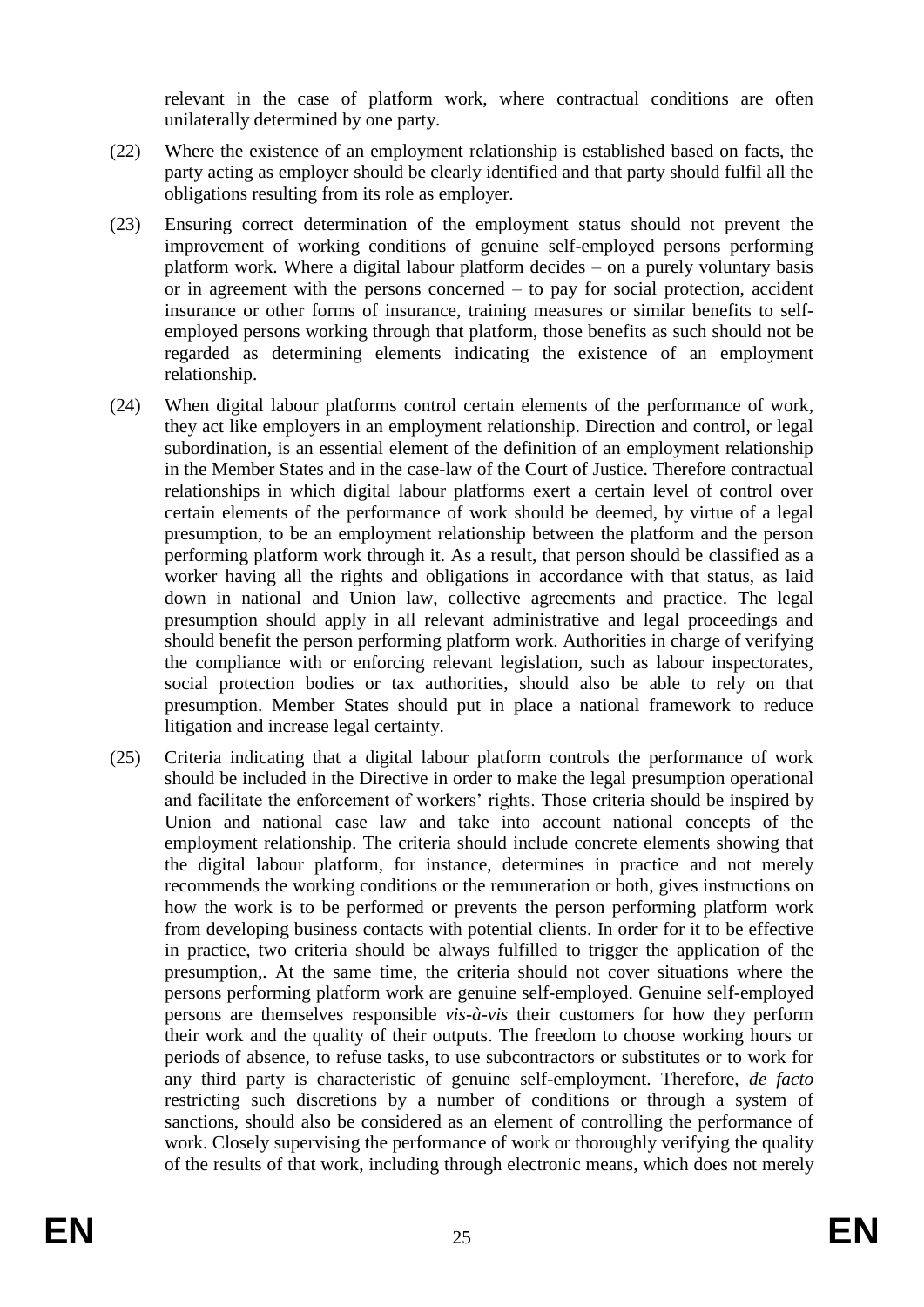consist in using reviews or ratings by the recipients of the service, should also be considered as an element of controlling the performance of work. At the same time, digital labour platforms should be able to design their technical interfaces in a way to ensure good consumer experience. Measures or rules which are required by law or which are necessary to safeguard the health and safety of the recipients of the service should not be understood as controlling the performance of work.

- (26) Effective implementation of the legal presumption through appropriate measures, such as disseminating information to the public, developing guidance and strengthening controls and field inspections is essential to ensure legal certainty and transparency for all parties involved. These measures should take into account the specific situation of start-ups to support the entrepreneurial potential and the conditions for the sustainable growth of digital labour platforms in the Union.
- (27) In the interest of legal certainty, the legal presumption should not have any retroactive legal effects before the transposition date of this Directive and should therefore only apply to the period starting from that date, including for contractual relationships entered into before and still ongoing on that date. Claims relating to the possible existence of an employment relationship before that date and resulting rights and obligations until that date should therefore be assessed only on the basis of national law and Union law predating this Directive.
- (28) The relationship between a person performing platform work and a digital labour platform may not meet the requirements of an employment relationship in accordance with the definition laid down in the law, collective agreements or practice in force of the respective Member State with consideration to the case-law of the Court of Justice, even though the digital labour platform controls the performance of work on a given aspect. Member States should ensure the possibility to rebut the legal presumption in legal or administrative proceedings or both by proving, on the basis of the aforementioned definition, that the relationship in question is not an employment relationship. The shift in the burden of proof to digital labour platforms is justified by the fact that they have a complete overview of all factual elements determining the relationship, in particular the algorithms through which they manage their operations. Legal proceedings and administrative proceedings initiated by the digital labour platforms in order to rebut the legal presumption should not have a suspensive effect on the application of the legal presumption. A successful rebuttal of the presumption in administrative proceedings should not preclude the application of the presumption in subsequent judicial proceedings. When the person performing platform work who is the subject of the presumption seeks to rebut the legal presumption, the digital labour platform should be required to assist that person, notably by providing all relevant information held by the platform in respect of that person. Member States should provide the necessary guidance for procedures to rebut the legal presumption.
- (29) While Regulation (EU) 2016/679 establishes the general framework for the protection of natural persons with regard to the processing of personal data, it is necessary to lay down rules addressing the concerns that are specific in the processing of personal data in the context of platform work. This Directive provides for more specific rules in the context of platform work, including to ensure the protection of the rights and freedoms in respect of the processing of employees' personal data within the meaning of Article 88 of Regulation (EU) 2016/679. In this context, terms relating to the protection of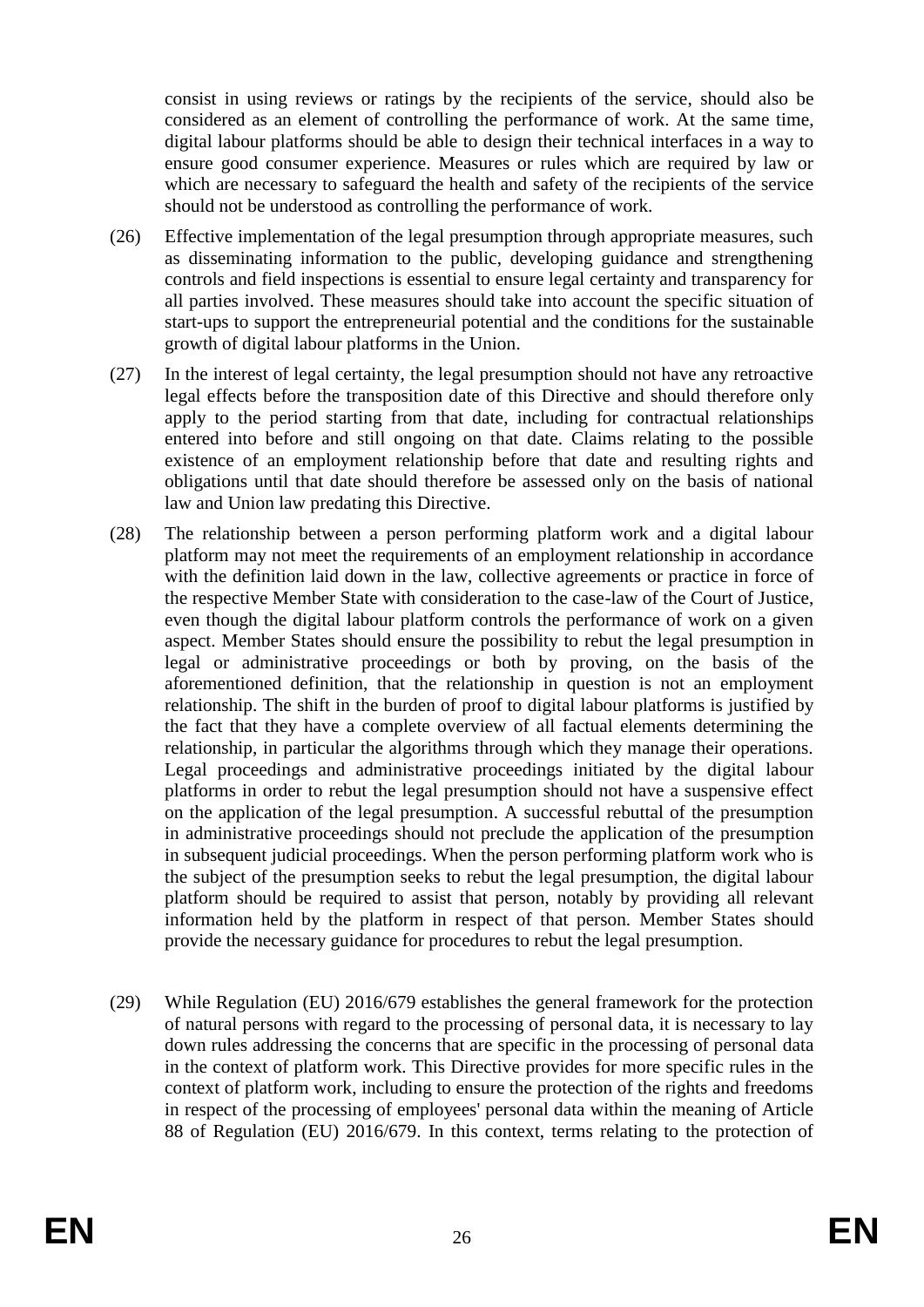personal data in this Directive should be understood in light of the definitions set out in Regulation (EU) 2016/679.

- (30) In addition to rights and obligations provided in this Directive, rights and obligations provided in Regulation (EU) 2016/679 continue to apply when personal data are processed. Articles 13, 14 and 15 of Regulation (EU) 2016/679 require data controllers to ensure transparency towards data subjects on the collection and processing of personal data. Moreover, Article 22(1) of Regulation (EU) 2016/679 provides for the data subjects' right not to be subject to a decision based solely on automated processing, including profiling, which produces legal effects concerning him or her or similarly significantly affects him or her, subject to the exceptions provided for in paragraph 2 of that article. Those obligations apply also to digital labour platforms.
- (31) This Directive is without prejudice to Articles 13, 14, 15 and 22 of Regulation (EU) 2016/679, except for Articles 13(2)(f), 14(2)(g) and 15(1)(h) thereof, in relation to which Article 6 of this Directive provides for more specific rules in the context of platform work, including to ensure the protection of the rights and freedoms in respect of the processing of employees' personal data within the meaning of Article 88 of Regulation (EU) 2016/679.
- (32) Digital labour platforms should be subject to transparency obligations in relation to automated monitoring and decision-making systems that are used to monitor, supervise or evaluate the work performance through electronic means; and automated decision-making systems which are used to take or support decisions that significantly affect working conditions, including access of persons performing platform work to work assignments, their earnings, their occupational safety and health, their working time, their promotion and their contractual status, including the restriction, suspension or termination of their account. In addition to what is provided in Regulation (EU) 2016/679, information concerning such systems should also be provided where decisions are not solely based on automated processing, provided that they are supported by automated systems. It should also be specified which kind of information should be provided to persons performing platform work regarding such automated systems, as well as in which form and when it should be provided. The obligation of the controller under Articles 13, 14 and 15 of Regulation (EU) 2016/679 to provide the data subject with certain information in relation to the processing of personal data concerning the data subject as well as with access to such data should continue to apply in the context of platform work. Information on automated monitoring and decision-making systems should also be provided to representatives of persons performing platform work and to national labour authorities at their request, in order to enable them to exercise their functions.
- (33) Digital labour platforms should not be required to disclose the detailed functioning of their automated monitoring and decision-making systems, including algorithms, or other detailed data that contains commercial secrets or is protected by intellectual property rights. However, the result of those considerations should not be a refusal to provide all the information required by this Directive.
- (34) Articles 5 and 6 of Regulation (EU) 2016/679 require that personal data are processed in a lawful, fair and transparent manner. Digital labour platforms should therefore not be allowed to process any personal data concerning persons performing platform work that are not intrinsically connected to and strictly necessary for the performance of the contract between those persons and the digital labour platform. Article 6(5) of this Directive provides for more specific rules in the context of platform work, including to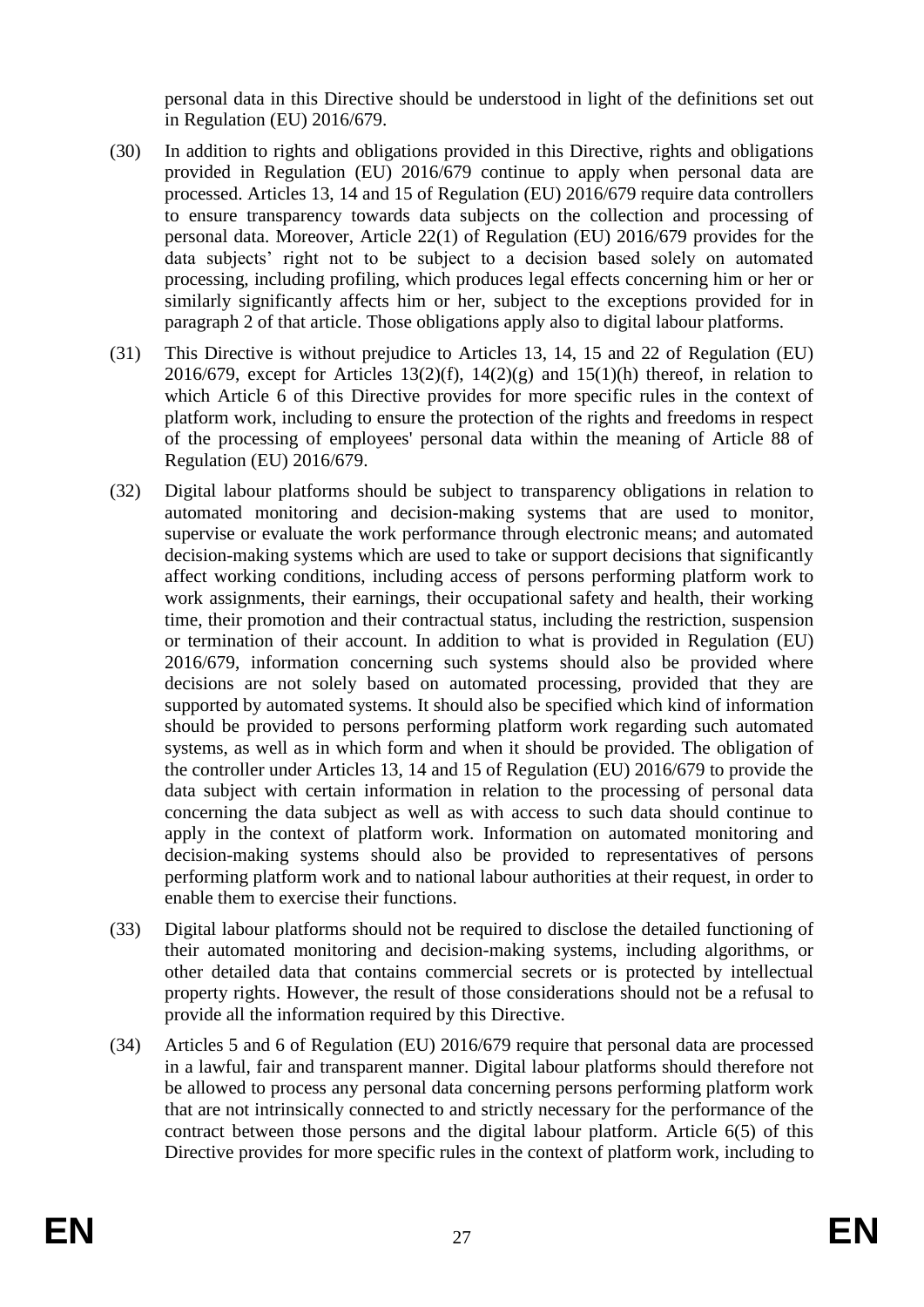ensure the protection of the rights and freedoms in respect of the processing of employees' personal data within the meaning of Article 88 of Regulation (EU) 2016/679.

- (35) Digital labour platforms make extensive use of automated monitoring and decisionmaking systems in managing their human resources. Monitoring by electronic means can be intrusive and decisions taken or supported by such systems directly affect the persons performing platform work, who might not have a direct contact with a human manager or supervisor. Digital labour platforms should therefore regularly monitor and evaluate the impact of individual decisions taken or supported by automated monitoring and decision-making systems on working conditions. Digital labour platforms should ensure sufficient human resources for this purpose. The persons charged by the digital labour platform with the function of monitoring should have the necessary competence, training and authority to exercise that function and should be protected from dismissal, disciplinary measures or other adverse treatment for overriding automated decisions or suggestions for decisions. In addition to obligations under Article 22 of Regulation (EU) 2016/679, Article 7(1) and (3) of this Directive provides for distinct obligations of digital labour platforms in relation to human monitoring of the impact of individual decisions taken or supported by automated systems, which apply as specific rules in the context of platform work, including to ensure the protection of the rights and freedoms in respect of the processing of employees' personal data within the meaning of Article 88 of Regulation (EU) 2016/679.
- (36) Article 22(3) of Regulation (EU) 2016/679 requires data controllers to implement suitable measures to safeguard data subjects' rights and freedoms and legitimate interests in cases where the latter are subject to decisions based solely on automated processing. That provision requires, as a minimum, the data subject's right to obtain human intervention on the part of the controller, to express his or her point of view and to contest the decision. Those requirements apply also to digital labour platforms. Article 8 of this Directive provides for more specific rules in the context of platform work, including to ensure the protection of the rights and freedoms in respect of the processing of employees' personal data within the meaning of Article 88 of Regulation (EU) 2016/679.
- (37) In that context, persons performing platform work should have the right to obtain an explanation from the digital labour platform for a decision, the lack of decision or a set of decisions taken or supported by automated systems that significantly affect their working conditions. For that purpose the digital labour platform should provide the possibility for them to discuss and clarify the facts, circumstances and reasons for such decisions with a human contact person at the digital labour platform. In addition, digital labour platforms should provide the person performing platform work with a written statement of reasons for any decision to restrict, suspend or terminate that person's account, to refuse the remuneration for work performed by that person, or affecting his or her contractual status, as such decisions are likely to have significant negative effects on persons performing platform work, in particular their potential earnings. Where the explanation or reasons obtained are not satisfactory or where persons performing platform work consider their rights infringed, they should also have the right to request the digital labour platform to review the decision and to obtain a substantiated reply within a reasonable period of time. Where such decisions infringe those persons' rights, such as labour rights or the right to non-discrimination,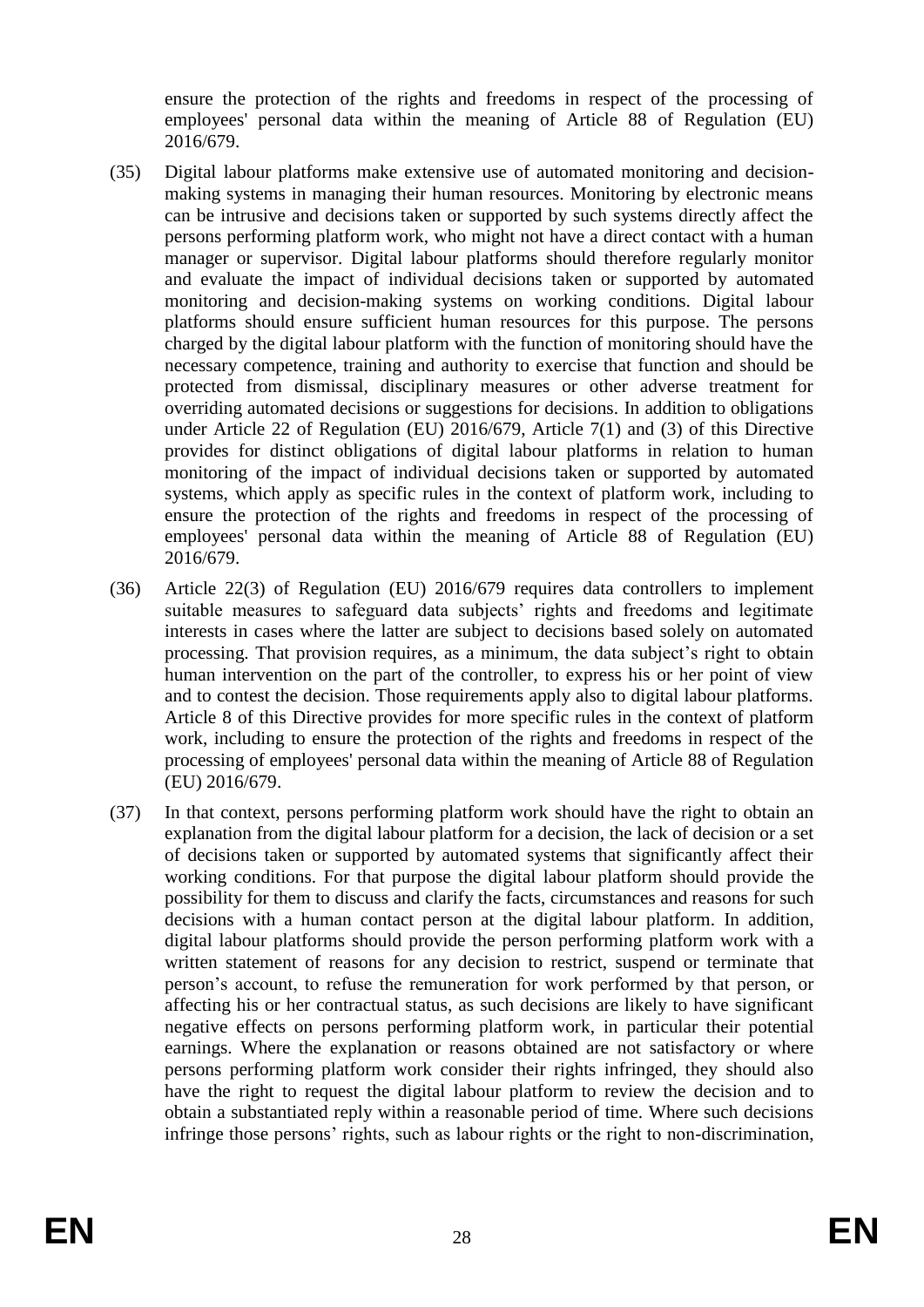the digital labour platform should rectify such decisions without delay or, where that is not possible, provide adequate compensation.

- (38) Council Directive 89/391/EEC<sup>13</sup> introduces measures to encourage improvements in the safety and health of workers at work, including the obligation for employers to assess the occupational health and safety risks. As automated monitoring and decisionmaking systems potentially have significant impact on the physical and mental health of persons performing platform work, digital labour platforms should evaluate those risks, assess whether the safeguards of the systems are appropriate to address those risks and take appropriate preventive and protective measures.
- (39) Directive  $2002/14/EC$  of the European Parliament and of the Council<sup>14</sup> establishes a general framework for informing and consulting employees in the Union. The introduction of or substantial changes in the use of automated monitoring and decision-making systems by digital labour platforms have direct impacts on the work organisation and individual working conditions of platform workers. Additional measures are necessary to ensure that digital labour platforms inform and consult platform workers or their representatives before such decisions are taken, at the appropriate level and, given the technical complexity of algorithmic management systems, with the assistance of an expert chosen by the platform workers or their representatives in a concerted manner where needed.
- (40) Persons who do not have an employment relationship constitute a significant part of the persons performing platform work. The impact of automated monitoring and decision-making systems used by digital labour platforms on their working conditions and their earning opportunities is similar to that on platform workers. Therefore, the rights in Articles 6, 7 and 8 of this Directive pertaining to the protection of natural persons in relation to the processing of personal data in the context of algorithmic management, namely those regarding transparency on automated monitoring and decision-making systems, restrictions to process or collect personal data, human monitoring and review of significant decisions, should also apply to persons in the Union performing platform work who do not have an employment contract or employment relationship. The rights pertaining to health and safety at work and information and consultation of platform workers or their representatives, which are specific to workers in view of Union law, should not apply to them. Regulation (EU) 2019/1150 provides safeguards regarding fairness and transparency for self-employed persons performing platform work, provided that they are considered business users within the meaning of that Regulation. Where such safeguards conflict with elements of specific rights and obligations laid down in this Directive, the specific provisions of Regulation (EU) 2019/1150 should prevail in respect of business users.
- (41) In order to ensure that digital labour platforms comply with labour legislation and regulations, social security contribution obligations, social security coordination and other relevant rules, in particular if they are established in another country than the Member State in which the platform worker is performing work, digital labour platforms should declare work performed by platform workers to the competent labour and social protection authorities of the Member State in which the work is performed,

<sup>13</sup> <sup>13</sup> Council Directive 89/391/EEC of 12 June 1989 on the introduction of measures to encourage improvements in the safety and health of workers at work (OJ L 183, 29.6.1989, p. 1).

<sup>&</sup>lt;sup>14</sup> Directive 2002/14/EC of the European Parliament and of the Council of 11 March 2002 establishing a general framework for informing and consulting employees in the European Community (OJ L 80, 23.3.2002, p. 29).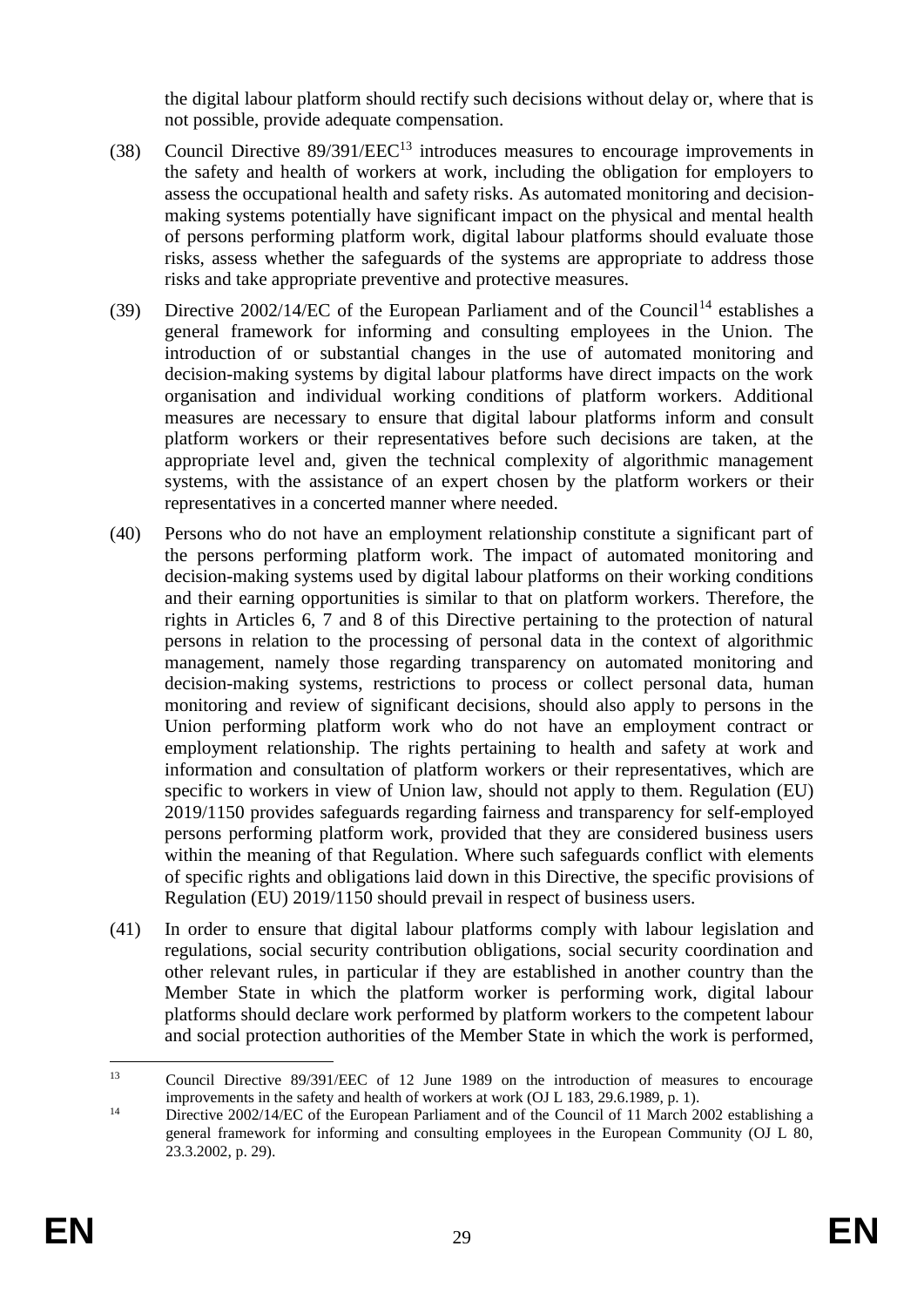in accordance with the rules and procedures laid down in the law of the Member States concerned.

- (42) Information on the number of persons performing platform work through digital labour platforms on a regular basis, their contractual or employment status and the general terms and conditions applicable to those contractual relationships is essential to support labour inspectorates, social protection bodies and other relevant authorities in correctly determining the employment status of persons performing platform work and in ensuring compliance with legal obligations as well as representatives of persons performing platform work in the exercise of their representative functions and should therefore be made accessible to them. Those authorities and representatives should also have the right to ask digital labour platforms for additional clarifications and details, such as basic data on working conditions regarding working time and remuneration.
- (43) An extensive system of enforcement provisions for the social *acquis* in the Union has been developed, elements of which should be applied to this Directive in order to ensure that persons performing platform work have access to effective and impartial dispute resolution and a right to redress, including adequate compensation. Specifically, having regard to the fundamental nature of the right to effective legal protection, persons performing platform work should continue to enjoy such protection even after the end of the employment or other contractual relationship giving rise to an alleged breach of rights under this Directive.
- (44) Representatives of persons performing platform work should be able to represent one or several persons performing platform work in any judicial or administrative procedure to enforce any of the rights or obligations arising from this Directive. Bringing claims on behalf of or supporting several persons performing platform work is a way to facilitate proceedings that would not have been brought otherwise because of procedural and financial barriers or a fear of reprisals.
- (45) Platform work is characterised by the lack of a common workplace where workers can get to know each other and communicate with each other and with their representatives, also in view of defending their interests towards the employer. It is therefore necessary to create digital communication channels, in line with the digital labour platforms' work organisation, where persons performing platform work can exchange with each other and be contacted by their representatives. Digital labour platforms should create such communication channels within their digital infrastructure or through similarly effective means, while respecting the protection of personal data and refraining from accessing or monitoring those communications.
- (46) In administrative or judicial proceedings regarding the correct determination of the employment status of persons performing platform work, the elements regarding the organisation of work allowing to establish the employment status and in particular whether the digital labour platform controls certain elements of the performance of work may be in the possession of the digital labour platform and not easily accessible to persons performing platform work and competent authorities. National courts or competent authorities should therefore be able to order the digital labour platform to disclose any relevant evidence which lies in their control, including confidential information, subject to effective measures to protect such information.
- (47) Given that Article 6, Article 7(1) and (3) and Article 8 of this Directive provide for specific rules in the context of platform work to ensure the protection of employees' personal data within the meaning of Article 88 of Regulation (EU) 2016/679 and that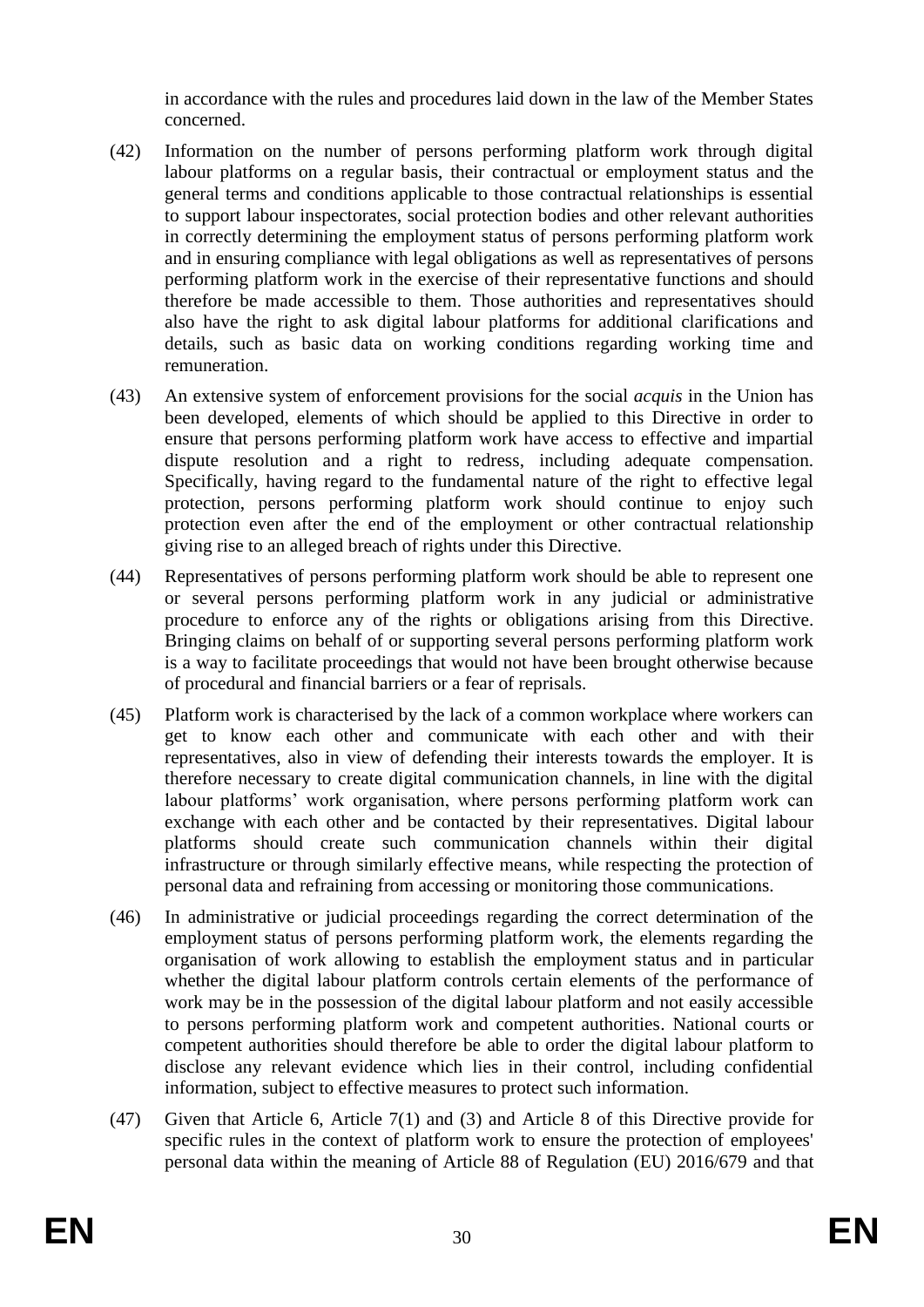Article 10 of this Directive applies those safeguards also in case of persons without employment contract or employment relationship, the national supervisory authorities referred to in Article 51 of Regulation (EU) 2016/679 should be competent to monitor the application of those safeguards. Chapters VI, VII and VIII of Regulation (EU) 2016/679 should apply in terms of procedural framework for the enforcement of those safeguards, in particular as regards supervision, cooperation and consistency mechanisms, remedies, liability and penalties, including the competence to impose administrative fines up to the amount referred to in Article 83(5) of that Regulation.

- (48) Automated monitoring and decision-making systems used in the context of platform work involve the processing of personal data and affect the working conditions and rights of persons performing platform work. They therefore raise issues of data protection law as well as labour and social protection law. Data protection supervisory authorities and relevant labour and social protection authorities should therefore cooperate in the enforcement of this Directive, including by exchanging relevant information with each other, without prejudice to the independence of data protection supervisory authorities.
- (49) Since the objective of this Directive, namely to improve working conditions in platform work, cannot be sufficiently achieved by the Member States but can rather, by reason of the need to establish common minimum requirements, be better achieved at Union level, the Union may adopt measures, in accordance with the principle of subsidiarity as set out in Article 5 of the Treaty on European Union. In accordance with the principle of proportionality as set out in that Article, this Directive does not go beyond what is necessary in order to achieve that objective.
- (50) This Directive lays down minimum requirements, thus leaving untouched Member States' prerogative to introduce and maintain provisions which are more favourable for platform workers. Rights acquired under the existing legal framework should continue to apply, unless more favourable provisions are introduced by this Directive. The implementation of this Directive cannot be used to reduce existing rights set out in existing Union or national law in this field, nor can it constitute valid grounds for reducing the general level of protection in the field covered by this Directive.
- (51) In implementing this Directive Member States should avoid imposing administrative, financial and legal constraints in a way which would hold back the creation and development of micro, small and medium-sized enterprises. Member States should assess the impact of their transposition measures on start-ups and on small and medium-sized enterprises in order to ensure that they are not disproportionately affected, giving specific attention to micro-enterprises and to the administrative burden. Member States should also publish the results of such assessments.
- (52) The Member States may entrust the social partners with the implementation of this Directive, where the social partners jointly request to do so and provided that the Member States take all the necessary steps to ensure that they can at all times guarantee the results sought under this Directive. They should also, in accordance with national law and practice, take adequate measures to ensure that the social partners are effectively involved and to promote and enhance social dialogue with a view to implementing the provisions of this Directive.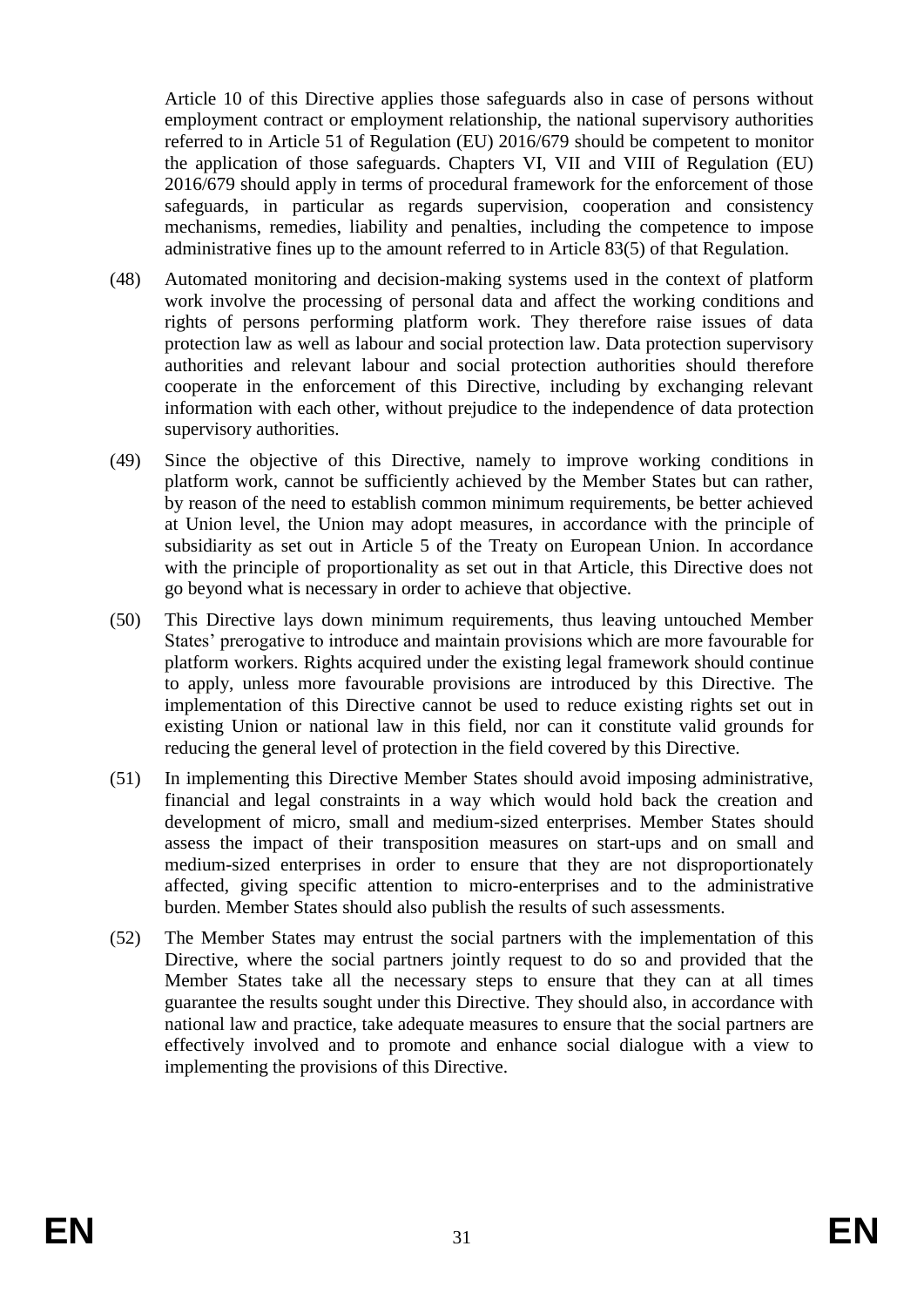- (53) In accordance with the Joint Political Declaration of 28 September 2011 of Member States and the Commission on explanatory documents,<sup>15</sup> Member States have undertaken to accompany, in justified cases, the notification of their transposition measures with one or more documents explaining the relationship between the components of a directive and the corresponding parts of national transposition instruments. With regard to this Directive, the legislator considers the transmission of such documents to be justified.
- (54) The European Data Protection Supervisor was consulted in accordance with Article 42(1) of Regulation (EU) 2018/1725 of the European Parliament and of the Council<sup>16</sup> and delivered an opinion on  $XX XXXX^{17}$ ,

### HAVE ADOPTED THIS DIRECTIVE:

# CHAPTER I

## **GENERAL PROVISIONS**

### *Article 1*

### **Subject matter and scope**

- 1. The purpose of this Directive is to improve the working conditions of persons performing platform work by ensuring correct determination of their employment status, by promoting transparency, fairness and accountability in algorithmic management in platform work and by improving transparency in platform work, including in cross-border situations, while supporting the conditions for the sustainable growth of digital labour platforms in the Union.
- 2. This Directive lays down minimum rights that apply to every person performing platform work in the Union who has, or who based on an assessment of facts may be deemed to have, an employment contract or employment relationship as defined by the law, collective agreements or practice in force in the Member States with consideration to the case-law of the Court of Justice.

In accordance with Article 10, rights laid down in this Directive pertaining to the protection of natural persons in relation to the processing of personal data in the context of algorithmic management also apply to every person performing platform work in the Union who does not have an employment contract or employment relationship.

3. This Directive applies to digital labour platforms organising platform work performed in the Union, irrespective of their place of establishment and irrespective of the law otherwise applicable.

<sup>1</sup> <sup>15</sup> OJ C 369, 17.12.2011, p. 14.

Regulation (EU) 2018/1725 of the European Parliament and of the Council of 23 October 2018 on the protection of natural persons with regard to the processing of personal data by the Union institutions, bodies, offices and agencies and on the free movement of such data, and repealing Regulation (EC) No 45/2001 and Decision No 1247/2002/EC (OJ L 295, 21.11.2018, p. 39).  $17 \quad \dots$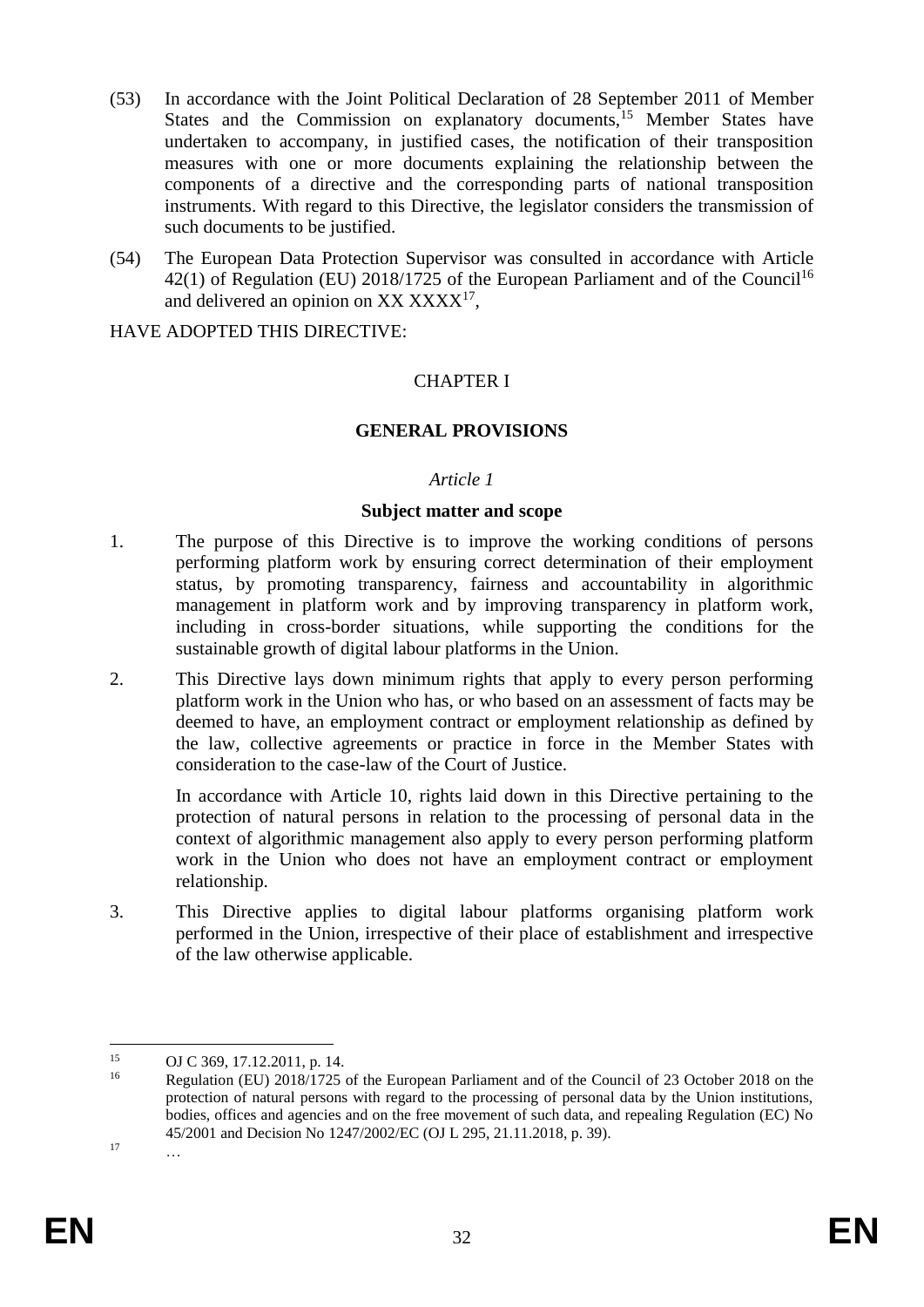## **Definitions**

- 1. For the purposes of this Directive, the following definitions shall apply:
	- (1) 'digital labour platform' means any natural or legal person providing a commercial service which meets all of the following requirements:
		- (a) it is provided, at least in part, at a distance through electronic means, such as a website or a mobile application;
		- (b) it is provided at the request of a recipient of the service;
		- (c) it involves, as a necessary and essential component, the organisation of work performed by individuals, irrespective of whether that work is performed online or in a certain location;
	- (2) 'platform work' means any work organised through a digital labour platform and performed in the Union by an individual on the basis of a contractual relationship between the digital labour platform and the individual, irrespective of whether a contractual relationship exists between the individual and the recipient of the service;
	- (3) 'person performing platform work' means any individual performing platform work, irrespective of the contractual designation of the relationship between that individual and the digital labour platform by the parties involved;
	- (4) 'platform worker' means any person performing platform work who has an employment contract or employment relationship as defined by the law, collective agreements or practice in force in the Member States with consideration to the case-law of the Court of Justice;
	- (5) 'representatives' means the workers' organisations or representatives provided for by national law or practices, or both;
	- (6) 'micro, small or medium-sized enterprises' means micro, small and mediumsized enterprises as defined in the Annex to Commission Recommendation 2003/361/EC<sup>18</sup>.
- 2. The definition of digital labour platforms laid down in paragraph 1, point (1), shall not include providers of a service whose primary purpose is to exploit or share assets. It shall be limited to providers of a service for which the organisation of work performed by the individual constitutes not merely a minor and purely ancillary component.

# CHAPTER II

# **EMPLOYMENT STATUS**

# *Article 3*

### **Correct determination of the employment status**

 $18$ <sup>18</sup> Commission Recommendation of 6 May 2003 concerning the definition of micro, small and mediumsized enterprises (C(2003) 1422) (OJ L 124, 20.5.2003, p. 36).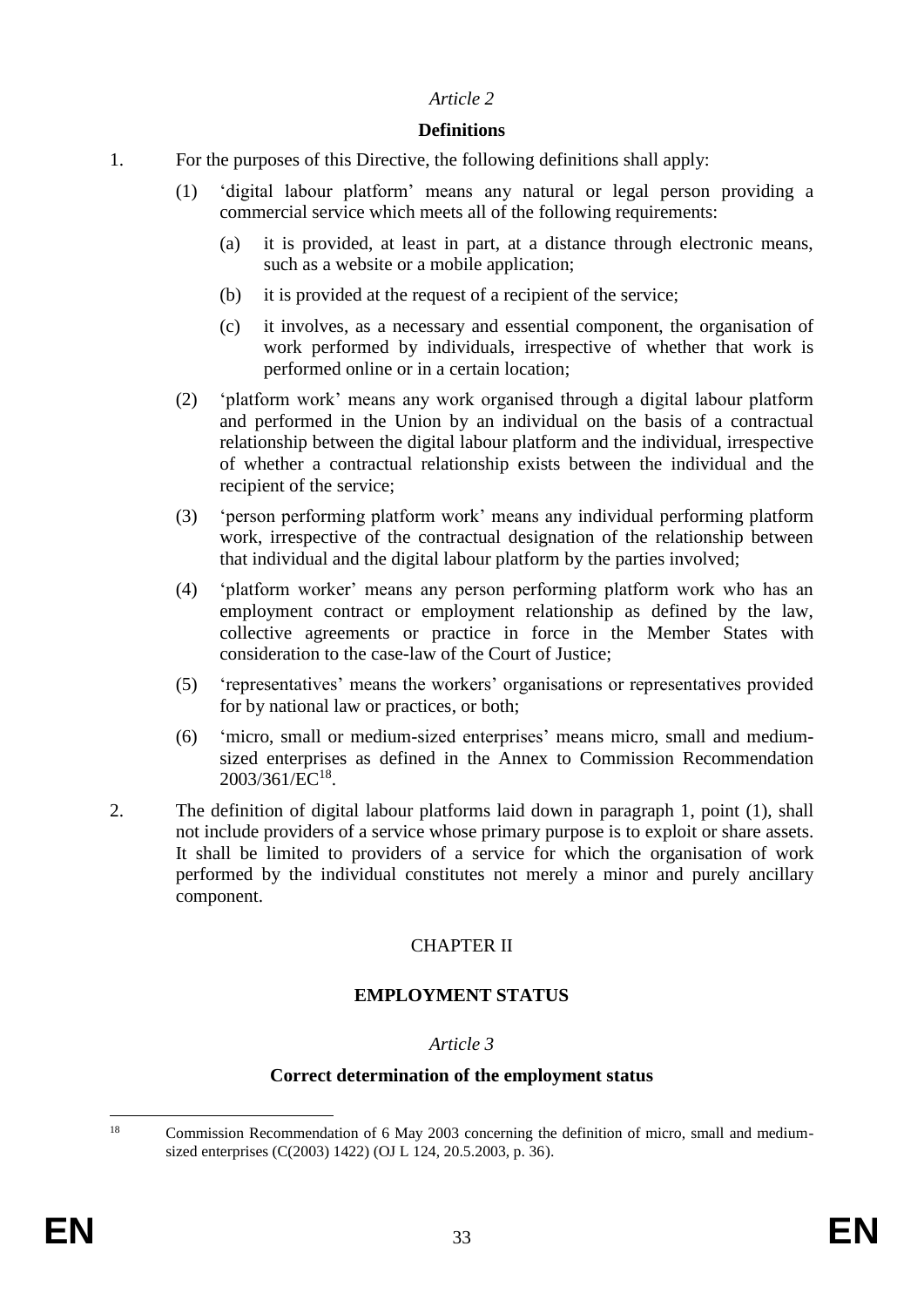- 1. Member States shall have appropriate procedures in place to verify and ensure the correct determination of the employment status of persons performing platform work, with a view to ascertaining the existence of an employment relationship as defined by the law, collective agreements or practice in force in the Member States with consideration to the case-law of the Court of Justice, and ensuring that they enjoy the rights deriving from Union law applicable to workers.
- 2. The determination of the existence of an employment relationship shall be guided primarily by the facts relating to the actual performance of work, taking into account the use of algorithms in the organisation of platform work, irrespective of how the relationship is classified in any contractual arrangement that may have been agreed between the parties involved. Where the existence of an employment relationship is established based on facts, the party assuming the obligations of the employer shall be clearly identified in accordance with national legal systems.

### **Legal presumption**

1. The contractual relationship between a digital labour platform that controls, within the meaning of paragraph 2, the performance of work and a person performing platform work through that platform shall be legally presumed to be an employment relationship. To that effect, Member States shall establish a framework of measures, in accordance with their national legal and judicial systems.

The legal presumption shall apply in all relevant administrative and legal proceedings. Competent authorities verifying compliance with or enforcing relevant legislation shall be able to rely on that presumption.

- 2. Controlling the performance of work within the meaning of paragraph 1 shall be understood as fulfilling at least two of the following:
	- (a) effectively determining, or setting upper limits for the level of remuneration;
	- (b) requiring the person performing platform work to respect specific binding rules with regard to appearance, conduct towards the recipient of the service or performance of the work;
	- (c) supervising the performance of work or verifying the quality of the results of the work including by electronic means;
	- (d) effectively restricting the freedom, including through sanctions, to organise one's work, in particular the discretion to choose one's working hours or periods of absence, to accept or to refuse tasks or to use subcontractors or substitutes;
	- (e) effectively restricting the possibility to build a client base or to perform work for any third party.
- 3. Member States shall take supporting measures to ensure the effective implementation of the legal presumption referred to in paragraph 1 while taking into account the impact on start-ups, avoiding capturing the genuine self-employed and supporting the sustainable growth of digital labour platforms. In particular they shall:
	- (a) ensure that information on the application of the legal presumption is made publicly available in a clear, comprehensive and easily accessible way;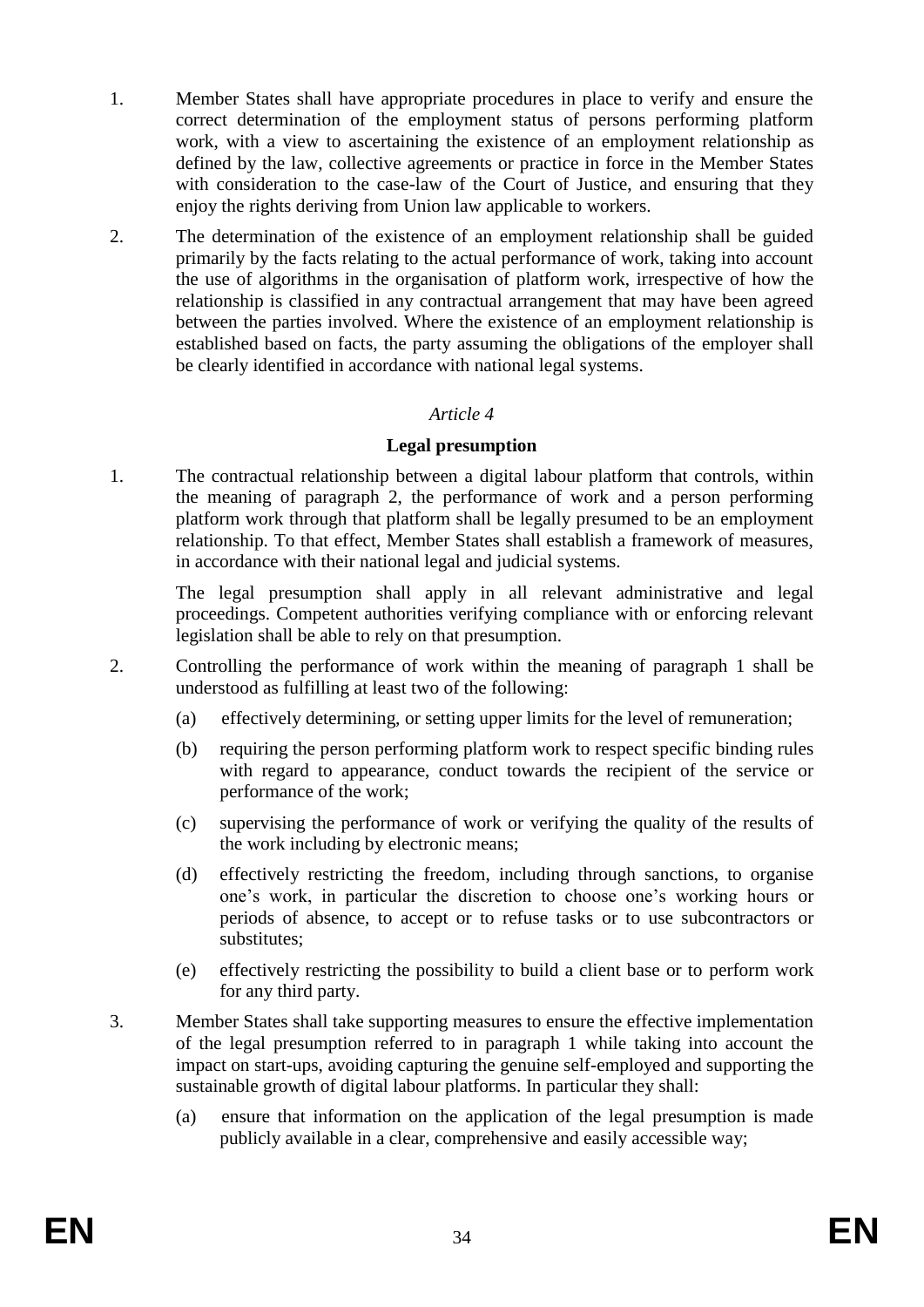- (b) develop guidance for digital labour platforms, persons performing platform work and social partners to understand and implement the legal presumption including on the procedures for rebutting it in accordance with Article 5;
- (c) develop guidance for enforcement authorities to proactively target and pursue non-compliant digital labour platforms;
- (d) strengthen the controls and field inspections conducted by labour inspectorates or the bodies responsible for the enforcement of labour law, while ensuring that such controls and inspections are proportionate and non-discriminatory.
- 4. With regard to contractual relationships entered into before and still ongoing on the date set out in Article 21(1), the legal presumption referred to in paragraph 1 shall only apply to the period starting from that date.

## **Possibility to rebut the legal presumption**

Member States shall ensure the possibility for any of the parties to rebut the legal presumption referred to in Article 4 in legal or administrative proceedings or both.

Where the digital labour platform argues that the contractual relationship in question is not an employment relationship as defined by the law, collective agreements or practice in force in the Member State in question, with consideration to the case-law of the Court of Justice, the burden of proof shall be on the digital labour platform. Such proceedings shall not have suspensive effect on the application of the legal presumption.

Where the person performing the platform work argues that the contractual relationship in question is not an employment relationship as defined by the law, collective agreements or practice in force in the Member State in question, with consideration to the case-law of the Court of Justice, the digital labour platform shall be required to assist the proper resolution of the proceedings, notably by providing all relevant information held by it.

# CHAPTER III

# **ALGORITHMIC MANAGEMENT**

### *Article 6*

### **Transparency on and use of automated monitoring and decision-making systems**

- 1. Without prejudice to the obligations and rights of digital labour platforms and platform workers under Directive (EU) 2019/1152, Member States shall require digital labour platforms to inform platform workers of:
	- (a) automated monitoring systems which are used to monitor, supervise or evaluate the work performance of platform workers through electronic means;
	- (b) automated decision-making systems which are used to take or support decisions that significantly affect those platform workers' working conditions, in particular their access to work assignments, their earnings, their occupational safety and health, their working time, their promotion and their contractual status, including the restriction, suspension or termination of their account.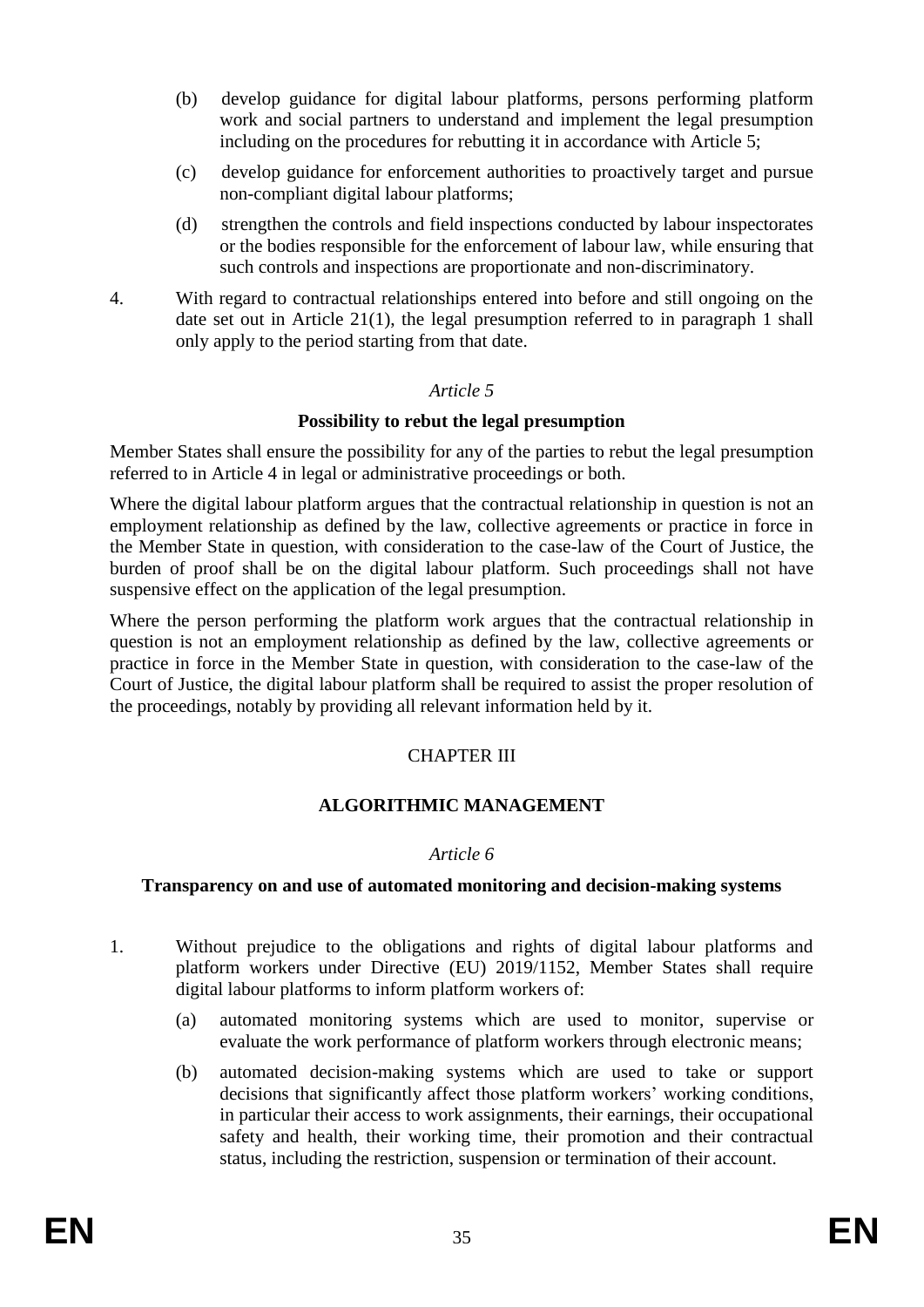- 2. The information referred to in paragraph 1 shall concern:
	- (a) as regards automated monitoring systems:
		- (i) the fact that such systems are in use or are in the process of being introduced;
		- (ii) the categories of actions monitored, supervised or evaluated by such systems, including evaluation by the recipient of the service;
	- (b) as regards automated decision-making systems:
		- (i) the fact that such systems are in use or are in the process of being introduced;
		- (ii) the categories of decisions that are taken or supported by such systems;
		- (iii) the main parameters that such systems take into account and the relative importance of those main parameters in the automated decision-making, including the way in which the platform worker's personal data or behaviour influence the decisions;
		- (iv) the grounds for decisions to restrict, suspend or terminate the platform worker's account, to refuse the remuneration for work performed by the platform worker, on the platform worker's contractual status or any decision with similar effects.
- 3. Digital labour platforms shall provide the information referred to in paragraph 2 in the form of a document which may be in electronic format. They shall provide that information at the latest on the first working day, as well as in the event of substantial changes and at any time upon the platform workers' request. The information shall be presented in a concise, transparent, intelligible and easily accessible form, using clear and plain language.
- 4. Digital labour platforms shall make the information referred to in paragraph 2 available to platform workers' representatives and national labour authorities upon their request.
- 5. Digital labour platforms shall not process any personal data concerning platform workers that are not intrinsically connected to and strictly necessary for the performance of the contract between the platform worker and the digital labour platform. In particular they shall not:
	- (a) process any personal data on the emotional or psychological state of the platform worker;
	- (b) process any personal data relating to the health of the platform worker, except in cases referred to in Article 9(2), points (b) to (j) of Regulation (EU) 2016/679;
	- (c) process any personal data in relation to private conversations, including exchanges with platform workers' representatives;
	- (d) collect any personal data while the platform worker is not offering or performing platform work.

### **Human monitoring of automated systems**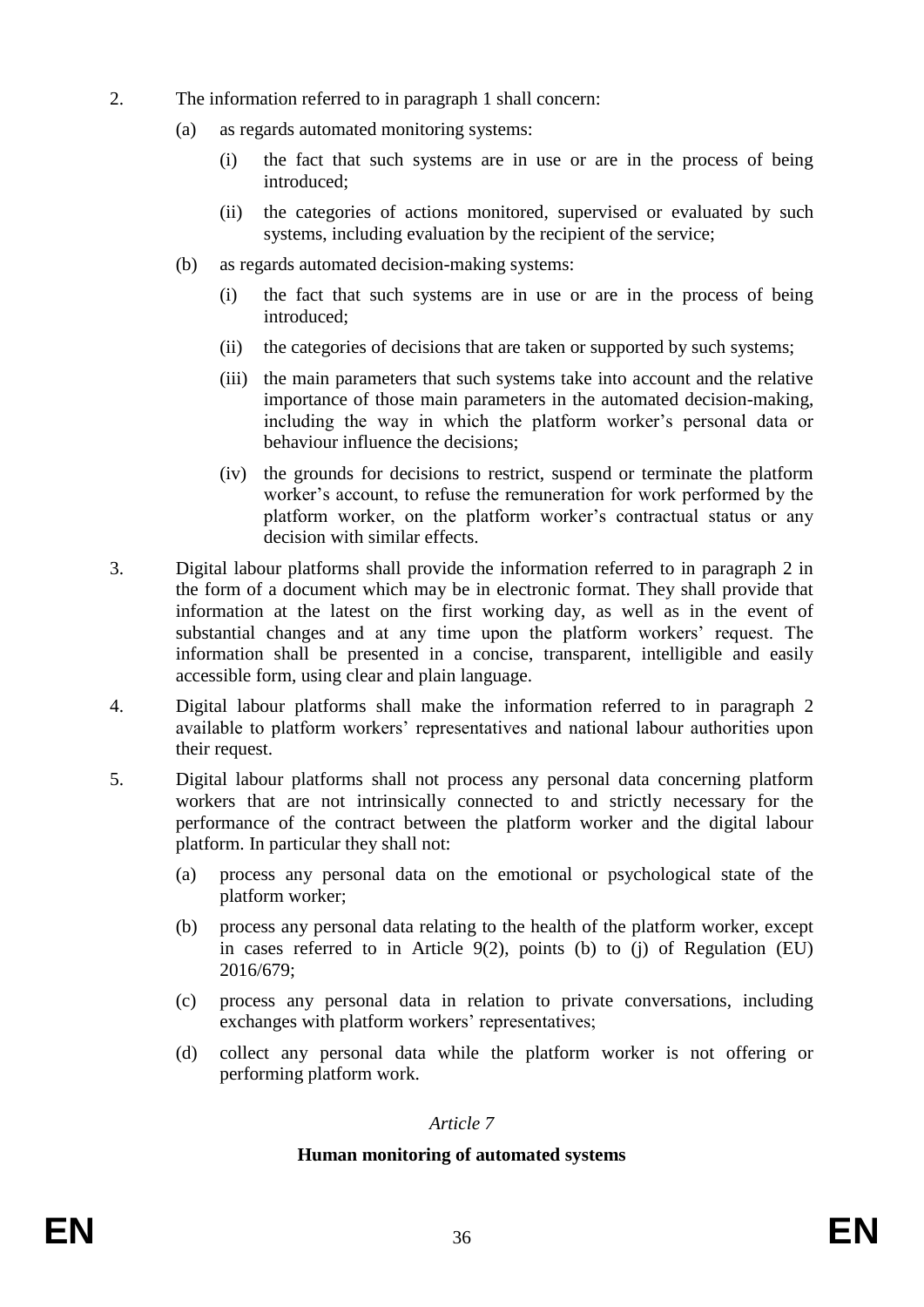- 1. Member States shall ensure that digital labour platforms regularly monitor and evaluate the impact of individual decisions taken or supported by automated monitoring and decision-making systems, as referred to in Article 6(1), on working conditions.
- 2. Without prejudice to Council Directive 89/391/EEC and related directives in the field of safety and health at work, digital labour platforms shall:
	- (a) evaluate the risks of automated monitoring and decision-making systems to the safety and health of platform workers, in particular as regards possible risks of work-related accidents, psychosocial and ergonomic risks;
	- (b) assess whether the safeguards of those systems are appropriate for the risks identified in view of the specific characteristics of the work environment;
	- (c) introduce appropriate preventive and protective measures.

 They shall not use automated monitoring and decision-making systems in any manner that puts undue pressure on platform workers or otherwise puts at risk the physical and mental health of platform workers.

3. Member States shall require digital labour platforms to ensure sufficient human resources for monitoring the impact of individual decisions taken or supported by automated monitoring and decision-making systems in accordance with this Article. The persons charged by the digital labour platform with the function of monitoring shall have the necessary competence, training and authority to exercise that function. They shall enjoy protection from dismissal, disciplinary measures or other adverse treatment for overriding automated decisions or suggestions for decisions.

## *Article 8*

# **Human review of significant decisions**

1. Member States shall ensure that platform workers have the right to obtain an explanation from the digital labour platform for any decision taken or supported by an automated decision-making system that significantly affects the platform worker's working conditions, as referred to in Article 6(1), point (b). In particular, Member States shall ensure that digital labour platforms provide platform workers with access to a contact person designated by the digital labour platform to discuss and to clarify the facts, circumstances and reasons having led to the decision. Digital labour platforms shall ensure that such contact persons have the necessary competence, training and authority to exercise that function.

Digital labour platforms shall provide the platform worker with a written statement of the reasons for any decision taken or supported by an automated decision-making system to restrict, suspend or terminate the platform worker's account, any decision to refuse the remuneration for work performed by the platform worker, any decision on the platform worker's contractual status or any decision with similar effects.

2. Where platform workers are not satisfied with the explanation or the written statement of reasons obtained or consider that the decision referred to in paragraph 1 infringes their rights, they shall have the right to request the digital labour platform to review that decision. The digital labour platform shall respond to such request by providing the platform worker with a substantiated reply without undue delay and in any event within one week of receipt of the request.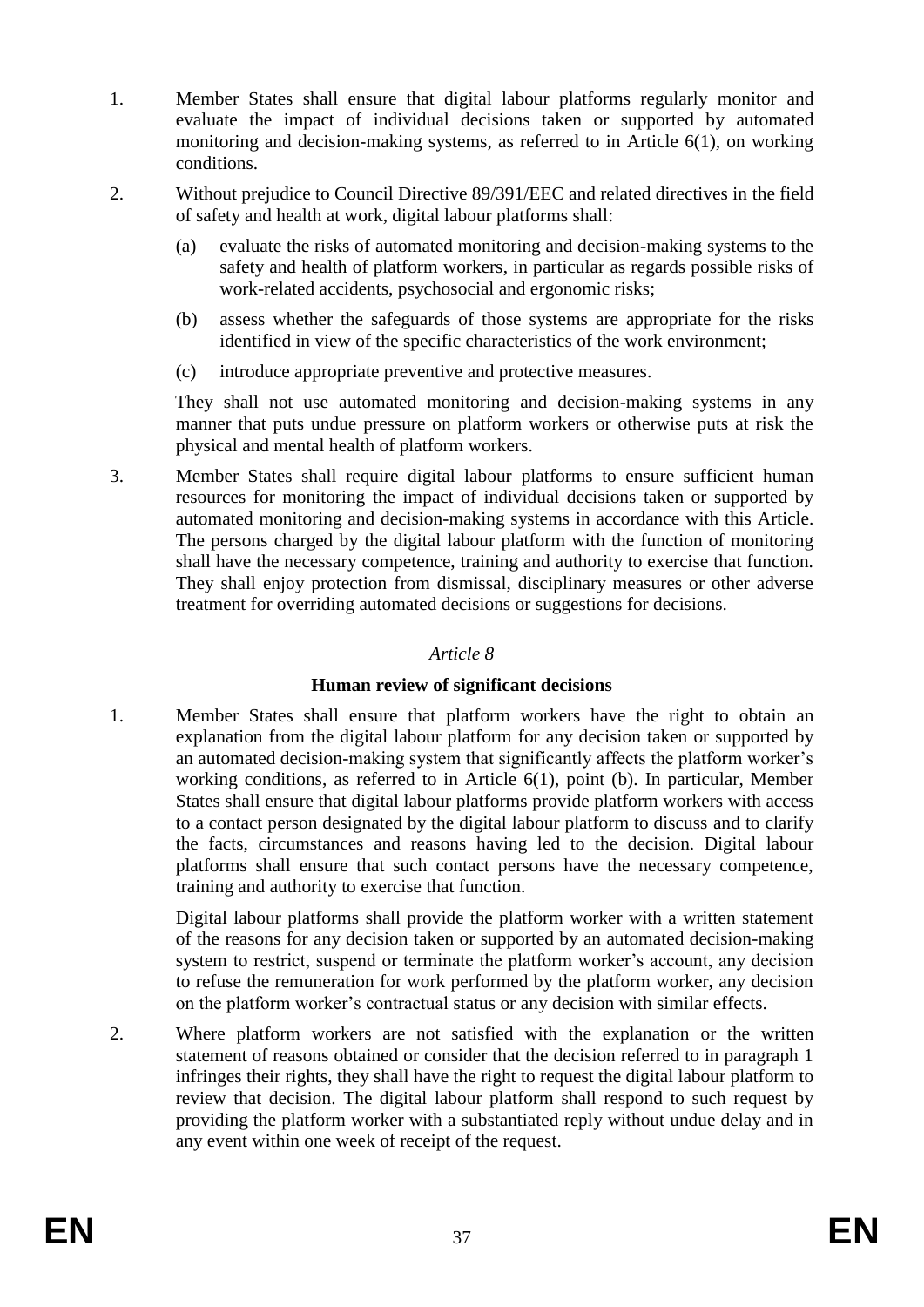With regard to digital labour platforms which are micro, small or medium-sized enterprises, Member States may provide that the deadline for reply referred to in the first subparagraph is extended to two weeks.

- 3. Where the decision referred to in paragraph 1 infringes the platform worker's rights, the digital labour platform shall rectify that decision without delay or, where such rectification is not possible, offer adequate compensation.
- 4. This Article shall be without prejudice to dismissal procedures laid down in national law.

### *Article 9*

### **Information and consultation**

- 1. Without prejudice to the rights and obligations under Directive 2002/14/EC, Member States shall ensure information and consultation of platform workers' representatives or, where there are no such representatives, of the platform workers concerned by digital labour platforms, on decisions likely to lead to the introduction of or substantial changes in the use of automated monitoring and decision-making systems referred to in Article 6(1), in accordance with this Article.
- 2. For the purposes of this Article, the definitions of 'information' and 'consultation' as laid down in Article 2, points (f) and (g), of Directive 2002/14/EC shall apply. The rules laid down in Article 4(1), (3) and (4), Article 6 and Article 7 of Directive 2002/14/EC shall apply accordingly.
- 3. The platform workers' representatives or the platform workers concerned may be assisted by an expert of their choice, in so far as this is necessary for them to examine the matter that is the subject of information and consultation and formulate an opinion. Where a digital labour platform has more than 500 platform workers in a Member State, the expenses for the expert shall be borne by the digital labour platform, provided that they are proportionate.

# *Article 10*

### **Persons performing platform work who do not have an employment relationship**

- 1. Article 6, Article 7(1) and (3) and Article 8 shall also apply to persons performing platform work who do not have an employment contract or employment relationship.
- 2. This Article shall be without prejudice to Regulation (EU) 2019/1150. If the provisions of this Directive conflict with a provision of Regulation (EU) 2019/1150 in respect of business users within the meaning of that Regulation, the provision of that Regulation shall prevail and shall apply to those business users. Article 8 of this Directive shall not apply to business users within the meaning of Regulation (EU) 2019/1150.

# CHAPTER IV

# **TRANSPARENCY ON PLATFORM WORK**

# *Article 11*

# **Declaration of platform work**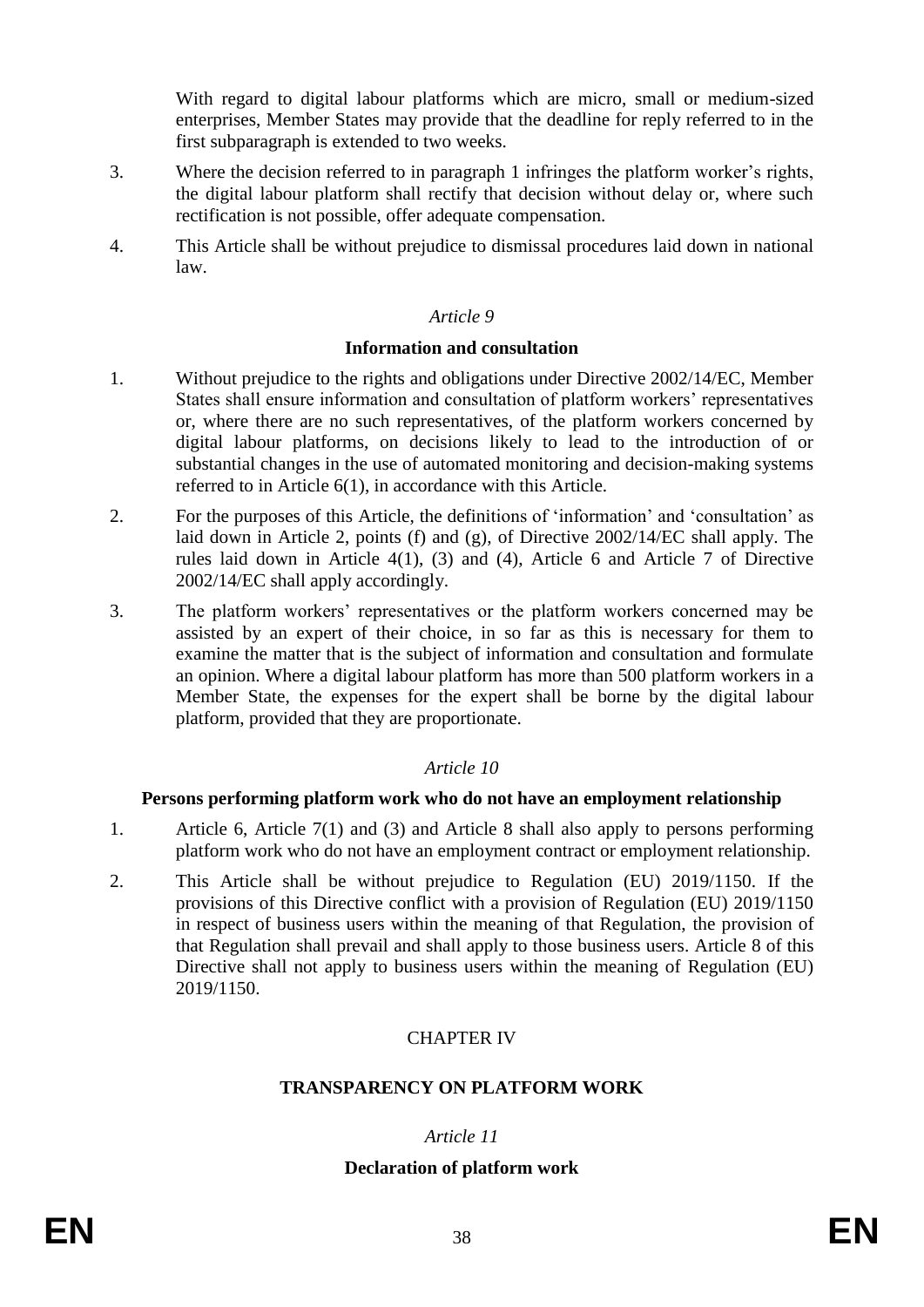Without prejudice to Regulations (EC) No  $883/2004^{19}$  and  $987/2009^{20}$  of the European Parliament and of the Council, Member States shall require digital labour platforms which are employers to declare work performed by platform workers to the competent labour and social protection authorities of the Member State in which the work is performed and to share relevant data with those authorities, in accordance with the rules and procedures laid down in the law of the Member States concerned.

## *Article 12*

### **Access to relevant information on platform work**

- 1. Where labour, social protection and other relevant authorities exercise their functions in ensuring compliance with legal obligations applicable to the employment status of persons performing platform work and where the representatives of persons performing platform work exercise their representative functions, Member States shall ensure that digital labour platforms make the following information available to them:
	- (a) the number of persons performing platform work through the digital labour platform concerned on a regular basis and their contractual or employment status;
	- (b) the general terms and conditions applicable to those contractual relationships, provided that those terms and conditions are unilaterally determined by the digital labour platform and apply to a large number of contractual relationships.
- 2. The information shall be provided for each Member State in which persons are performing platform work through the digital labour platform concerned. The information shall be updated at least every six months, and, as regards paragraph 1, point (b), each time the terms and conditions are modified.
- 3. Labour, social protection and other relevant authorities and representatives of persons performing platform work shall have the right to ask digital labour platforms for additional clarifications and details regarding any of the data provided. The digital labour platforms shall respond to such request within a reasonable period of time by providing a substantiated reply.
- 4. With regard to digital labour platforms which are micro, small or medium-sized enterprises, Member States may provide that the periodicity for updating information in accordance with paragraph 2 is reduced to once every year.

# CHAPTER V

# **REMEDIES AND ENFORCEMENT**

# *Article 13*

### **Right to redress**

<sup>19</sup> Regulation (EC) No 883/2004 of the European Parliament and of the Council of 29 April 2004 on the coordination of social security systems (OJ L 166, 30.4.2004, p. 1).

<sup>&</sup>lt;sup>20</sup> Regulation (EC) No 987/2009 of the European Parliament and of the Council of 16 September 2009 laying down the procedure for implementing Regulation (EC) No 883/2004 on the coordination of social security systems (OJ L 284, 30.10.2009, p. 1).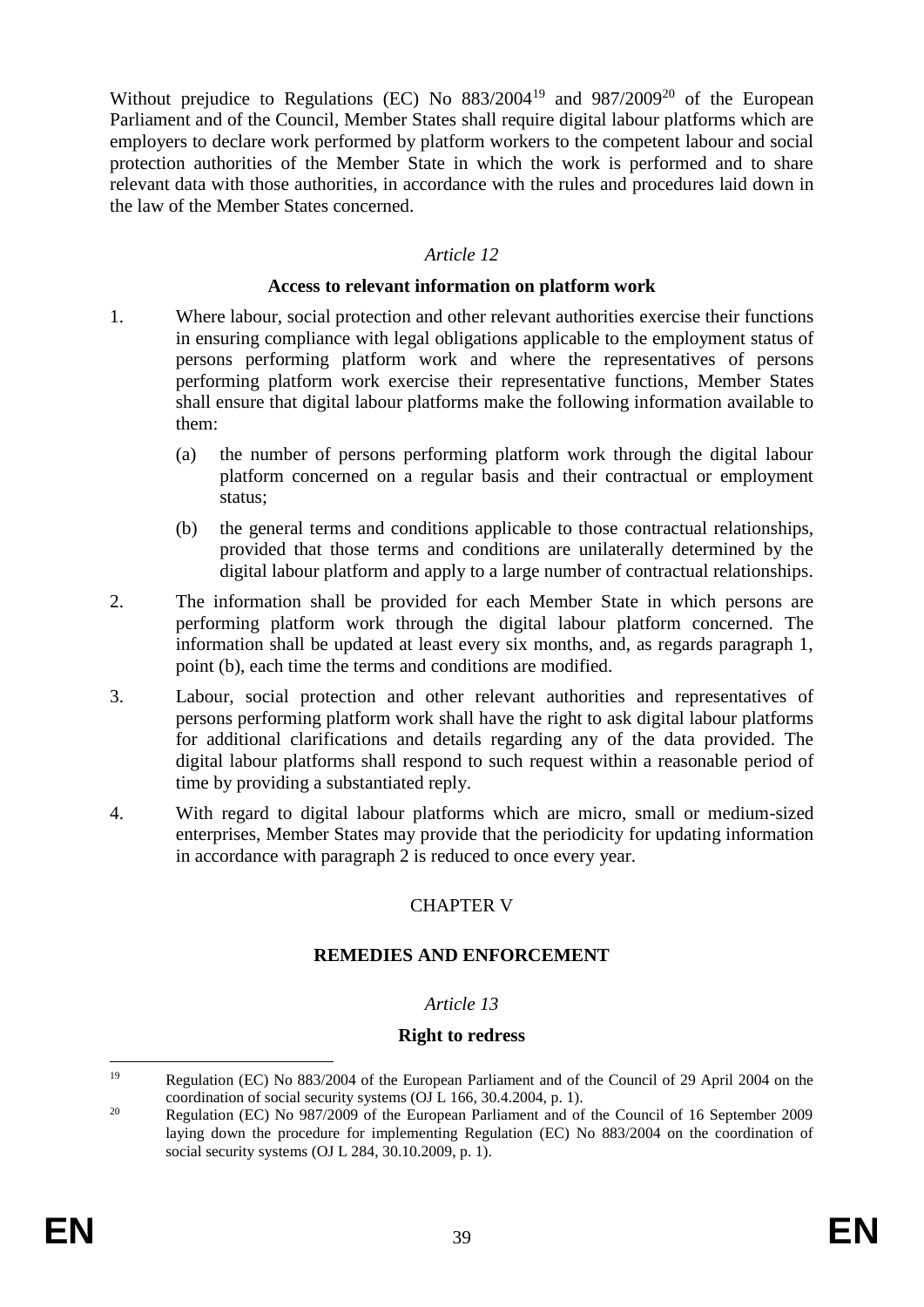Without prejudice to Articles 79 and 82 of Regulation (EU) 2016/679, Member States shall ensure that persons performing platform work, including those whose employment or other contractual relationship has ended, have access to effective and impartial dispute resolution and a right to redress, including adequate compensation, in the case of infringements of their rights arising from this Directive.

# *Article 14*

### **Procedures on behalf or in support of persons performing platform work**

- 1. Without prejudice to Article 80 of Regulation (EU) 2016/679, Member States shall ensure that representatives of persons performing platform work or other legal entities which have, in accordance with the criteria laid down by national law or practice, a legitimate interest in defending the rights of persons performing platform work, may engage in any judicial or administrative procedure to enforce any of the rights or obligations arising from this Directive. They may act on behalf or in support of a person performing platform work in the case of an infringement of any right or obligation arising from this Directive, with that person's approval.
- 2. Representatives of persons performing platform work shall also have the right to act on behalf or in support of several persons performing platform work, with those persons' approval.

# *Article 15*

# **Communication channels for persons performing platform work**

Member States shall take the necessary measures to ensure that digital labour platforms create the possibility for persons performing platform work to contact and communicate with each other, and to be contacted by representatives of persons performing platform work, through the digital labour platforms' digital infrastructure or similarly effective means, while complying with the obligations under Regulation (EU) 2016/679. Member States shall require digital labour platforms to refrain from accessing or monitoring those contacts and communications.

# *Article 16*

# **Access to evidence**

- 1. Member States shall ensure that in proceedings concerning a claim regarding correct determination of the employment status of persons performing platform work, national courts or competent authorities are able to order the digital labour platform to disclose any relevant evidence which lies in their control.
- 2. Member States shall ensure that national courts have the power to order the disclosure of evidence containing confidential information where they consider it relevant to the claim. They shall ensure that, when ordering the disclosure of such information, national courts have at their disposal effective measures to protect such information.
- 3. This Article shall not prevent Member States from maintaining or introducing rules which are more favourable to persons performing platform work.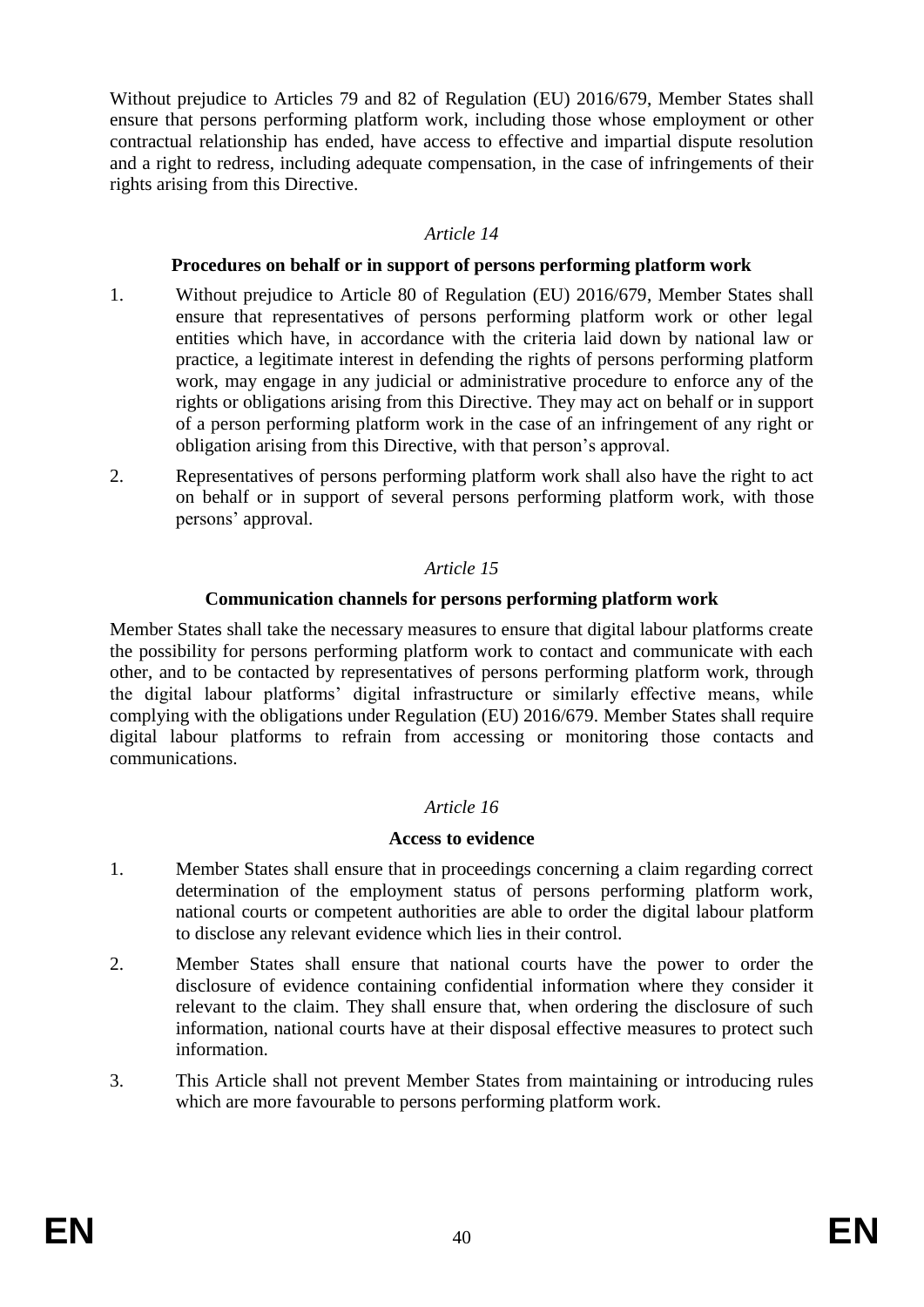#### **Protection against adverse treatment or consequences**

Member States shall introduce the measures necessary to protect persons performing platform work, including those who are their representatives, from any adverse treatment by the digital labour platform and from any adverse consequences resulting from a complaint lodged with the digital labour platform or resulting from any proceedings initiated with the aim of enforcing compliance with the rights provided for in this Directive.

## *Article 18*

## **Protection from dismissal**

- 1. Member States shall take the necessary measures to prohibit the dismissal or its equivalent and all preparations for dismissal or its equivalent of persons performing platform work, on the grounds that they have exercised the rights provided for in this Directive.
- 2. Persons performing platform work who consider that they have been dismissed, or have been subject to measures with equivalent effect, on the grounds that they have exercised the rights provided for in this Directive, may request the digital labour platform to provide duly substantiated grounds for the dismissal or the equivalent measures. The digital labour platform shall provide those grounds in writing.
- 3. Member States shall take the necessary measures to ensure that, when persons performing platform work referred to in paragraph 2 establish, before a court or other competent authority or body, facts from which it may be presumed that there has been such a dismissal or equivalent measures, it shall be for the digital labour platform to prove that the dismissal or equivalent measures were based on grounds other than those referred to in paragraph 1.
- 4. Paragraph 3 shall not prevent Member States from introducing rules of evidence which are more favourable to persons performing platform work.
- 5. Member States shall not be required to apply paragraph 3 to proceedings in which it is for the court or other competent authority or body to investigate the facts of the case.
- 6. Paragraph 3 shall not apply to criminal proceedings, unless otherwise provided by the Member State.

# *Article 19*

### **Supervision and penalties**

- 1. The supervisory authority or authorities responsible for monitoring the application of Regulation (EU) 2016/679 shall also be responsible for monitoring the application of Article 6, Article 7(1) and (3) and Articles 8 and 10 of this Directive, in accordance with the relevant provisions in Chapters VI, VII and VIII of Regulation (EU) 2016/679. They shall be competent to impose administrative fines up to the amount referred to in Article 83(5) of that Regulation.
- 2. The authorities referred to in paragraph 1 and national labour and social protection authorities shall, where relevant, cooperate in the enforcement of this Directive, within the remit of their respective competences, in particular where questions on the impact of automated monitoring and decision-making systems on working conditions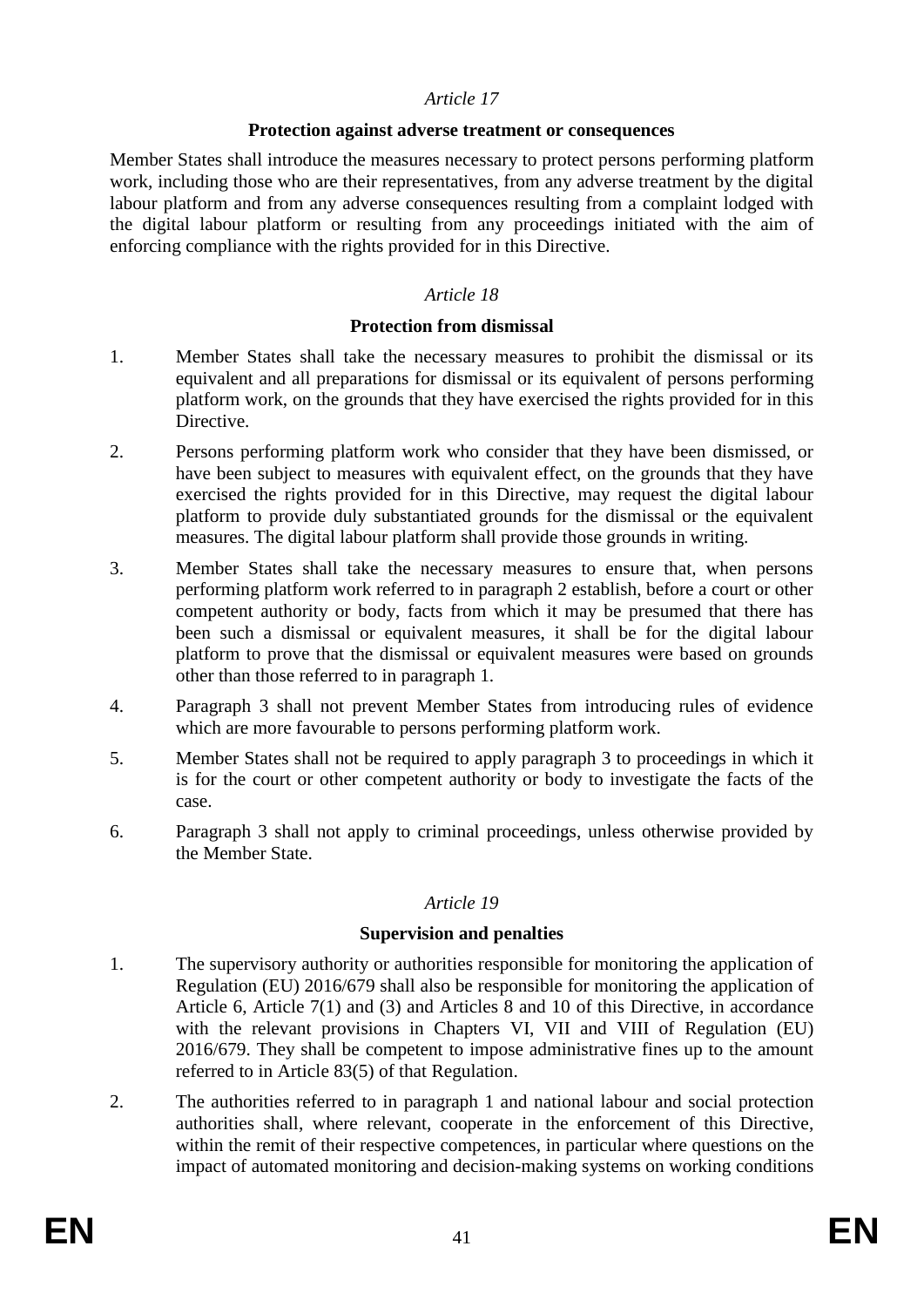or on rights of persons performing platform work arise. For that purpose, those authorities shall exchange relevant information with each other, including information obtained in the context of inspections or investigations, either upon request or at their own initiative.

3. Member States shall lay down the rules on penalties applicable to infringements of national provisions adopted pursuant to provisions of this Directive other than those referred to in paragraph 1 or of the relevant provisions already in force concerning the rights which are within the scope of this Directive. The penalties provided for shall be effective, proportionate and dissuasive.

# CHAPTER VI

## **FINAL PROVISIONS**

#### *Article 20*

#### **Non-regression and more favourable provisions**

- 1. This Directive shall not constitute valid grounds for reducing the general level of protection already afforded to workers within Member States.
- 2. This Directive shall not affect the Member States' prerogative to apply or to introduce laws, regulations or administrative provisions which are more favourable to platform workers, or to encourage or permit the application of collective agreements which are more favourable to platform workers, in line with the objectives of this Directive. As regards persons performing platform work who are not in an employment relationship, this paragraph shall only apply insofar as such national rules are compatible with the rules on the functioning of the internal market.
- 3. This Directive is without prejudice to any other rights conferred on persons performing platform work by other legal acts of the Union.

### *Article 21*

### **Transposition and implementation**

1. Member States shall bring into force the laws, regulations and administrative provisions necessary to comply with this Directive by [2 years after entry into force] at the latest. They shall immediately inform the Commission thereof.

When Member States adopt those provisions, they shall contain a reference to this Directive or be accompanied by such a reference on the occasion of their official publication. The methods of making such reference shall be laid down by Member States.

- 2. Member States shall communicate to the Commission the text of the main provisions of national law which they adopt in the field covered by this Directive.
- 3. Member States shall, in accordance with their national law and practice, take adequate measures to ensure the effective involvement of the social partners and to promote and enhance social dialogue with a view to implementing this Directive.
- 4. Member States may entrust the social partners with the implementation of this Directive, where the social partners jointly request to do so and provided that